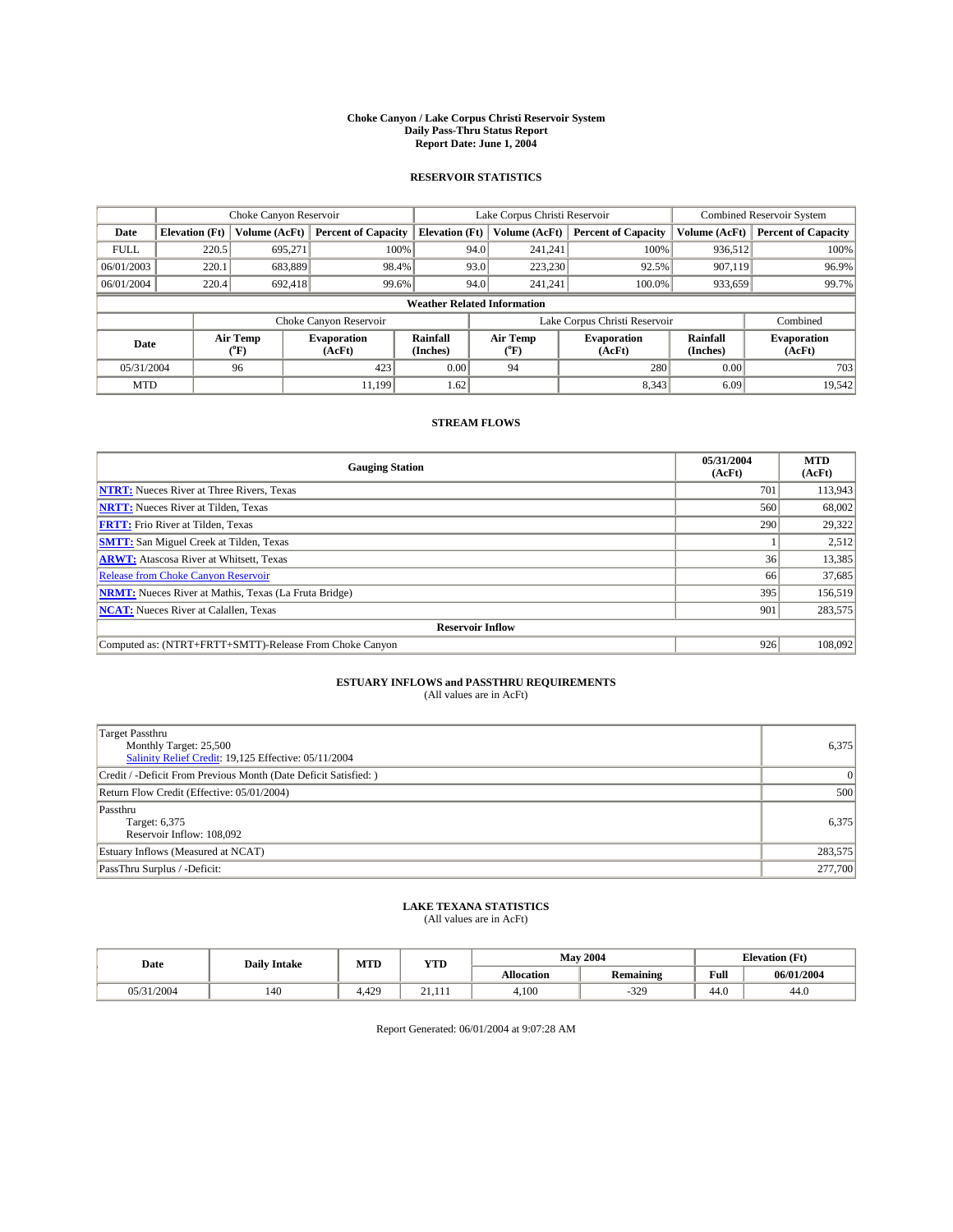#### **Choke Canyon / Lake Corpus Christi Reservoir System Daily Pass-Thru Status Report Report Date: June 2, 2004**

#### **RESERVOIR STATISTICS**

|                                    | Choke Canyon Reservoir |                             |                              |                             | Lake Corpus Christi Reservoir |                  |                               |                      | <b>Combined Reservoir System</b> |  |  |
|------------------------------------|------------------------|-----------------------------|------------------------------|-----------------------------|-------------------------------|------------------|-------------------------------|----------------------|----------------------------------|--|--|
| Date                               | <b>Elevation</b> (Ft)  | Volume (AcFt)               | <b>Percent of Capacity</b>   | <b>Elevation</b> (Ft)       |                               | Volume (AcFt)    | <b>Percent of Capacity</b>    | Volume (AcFt)        | <b>Percent of Capacity</b>       |  |  |
| <b>FULL</b>                        | 220.5                  | 695,271                     | 100%                         |                             | 94.0                          | 241,241          | 100%                          | 936.512              | 100%                             |  |  |
| 06/02/2003                         | 220.0                  | 683,374                     | 98.3%                        |                             | 93.0                          | 222.671          | 92.3%                         | 906,045              | 96.7%                            |  |  |
| 06/02/2004                         | 220.4                  | 692,418                     | 99.6%                        |                             | 94.0                          | 241.241          | $100.0\%$                     | 933,659              | 99.7%                            |  |  |
| <b>Weather Related Information</b> |                        |                             |                              |                             |                               |                  |                               |                      |                                  |  |  |
|                                    |                        |                             | Choke Canyon Reservoir       |                             |                               |                  | Lake Corpus Christi Reservoir |                      | Combined                         |  |  |
| Date                               |                        | Air Temp<br>${}^{\circ}$ F) | <b>Evaporation</b><br>(AcFt) | <b>Rainfall</b><br>(Inches) |                               | Air Temp<br>("F) | <b>Evaporation</b><br>(AcFt)  | Rainfall<br>(Inches) | <b>Evaporation</b><br>(AcFt)     |  |  |
| 06/01/2004                         |                        | 96                          | 543                          | 0.00                        |                               | 92               | 359                           | 0.00                 | 902                              |  |  |
| <b>MTD</b>                         |                        |                             | 543                          | 0.00                        |                               |                  | 359                           | 0.00                 | 902                              |  |  |

### **STREAM FLOWS**

| <b>Gauging Station</b>                                       | 06/01/2004<br>(AcFt) | <b>MTD</b><br>(AcFt) |  |  |  |  |  |
|--------------------------------------------------------------|----------------------|----------------------|--|--|--|--|--|
| <b>NTRT:</b> Nueces River at Three Rivers, Texas             | 659                  | 659                  |  |  |  |  |  |
| <b>NRTT:</b> Nueces River at Tilden, Texas                   | 524                  | 524                  |  |  |  |  |  |
| <b>FRTT:</b> Frio River at Tilden, Texas                     | 284                  | 284                  |  |  |  |  |  |
| <b>SMTT:</b> San Miguel Creek at Tilden, Texas               |                      |                      |  |  |  |  |  |
| <b>ARWT:</b> Atascosa River at Whitsett, Texas               | 34                   | 34                   |  |  |  |  |  |
| <b>Release from Choke Canyon Reservoir</b>                   | 66                   | 66                   |  |  |  |  |  |
| <b>NRMT:</b> Nueces River at Mathis, Texas (La Fruta Bridge) | 359                  | 359                  |  |  |  |  |  |
| <b>NCAT:</b> Nueces River at Calallen, Texas                 | 447                  | 447                  |  |  |  |  |  |
| <b>Reservoir Inflow</b>                                      |                      |                      |  |  |  |  |  |
| Computed as: (NTRT+FRTT+SMTT)-Release From Choke Canyon      | 878                  | 878                  |  |  |  |  |  |

## **ESTUARY INFLOWS and PASSTHRU REQUIREMENTS**<br>(All values are in AcFt)

| Target Passthru<br>Monthly Target: 25,500<br>Salinity Relief Credit: 25,500 Effective: 06/01/2004 | $\overline{0}$ |
|---------------------------------------------------------------------------------------------------|----------------|
| Credit / -Deficit From Previous Month (Date Deficit Satisfied: )                                  |                |
| Return Flow Credit (Effective: 06/01/2004)                                                        | 500            |
| Passthru<br>Target: 0<br>Reservoir Inflow: 878                                                    | $\Omega$       |
| Estuary Inflows (Measured at NCAT)                                                                | 447            |
| PassThru Surplus / -Deficit:                                                                      | 0              |

## **LAKE TEXANA STATISTICS** (All values are in AcFt)

| Date       | <b>Daily Intake</b> | MTD | YTD            |                   | <b>June 2004</b>             | <b>Elevation</b> (Ft) |            |
|------------|---------------------|-----|----------------|-------------------|------------------------------|-----------------------|------------|
|            |                     |     |                | <b>Allocation</b> | $\cdots$<br><b>Remaining</b> | Full                  | 06/02/2004 |
| 06/01/2004 | 141                 | 141 | 250<br>ے رے۔ و | 4,100             | 3,959                        | . .<br>44.V           | 44.0       |

Report Generated: 06/02/2004 at 8:13:16 AM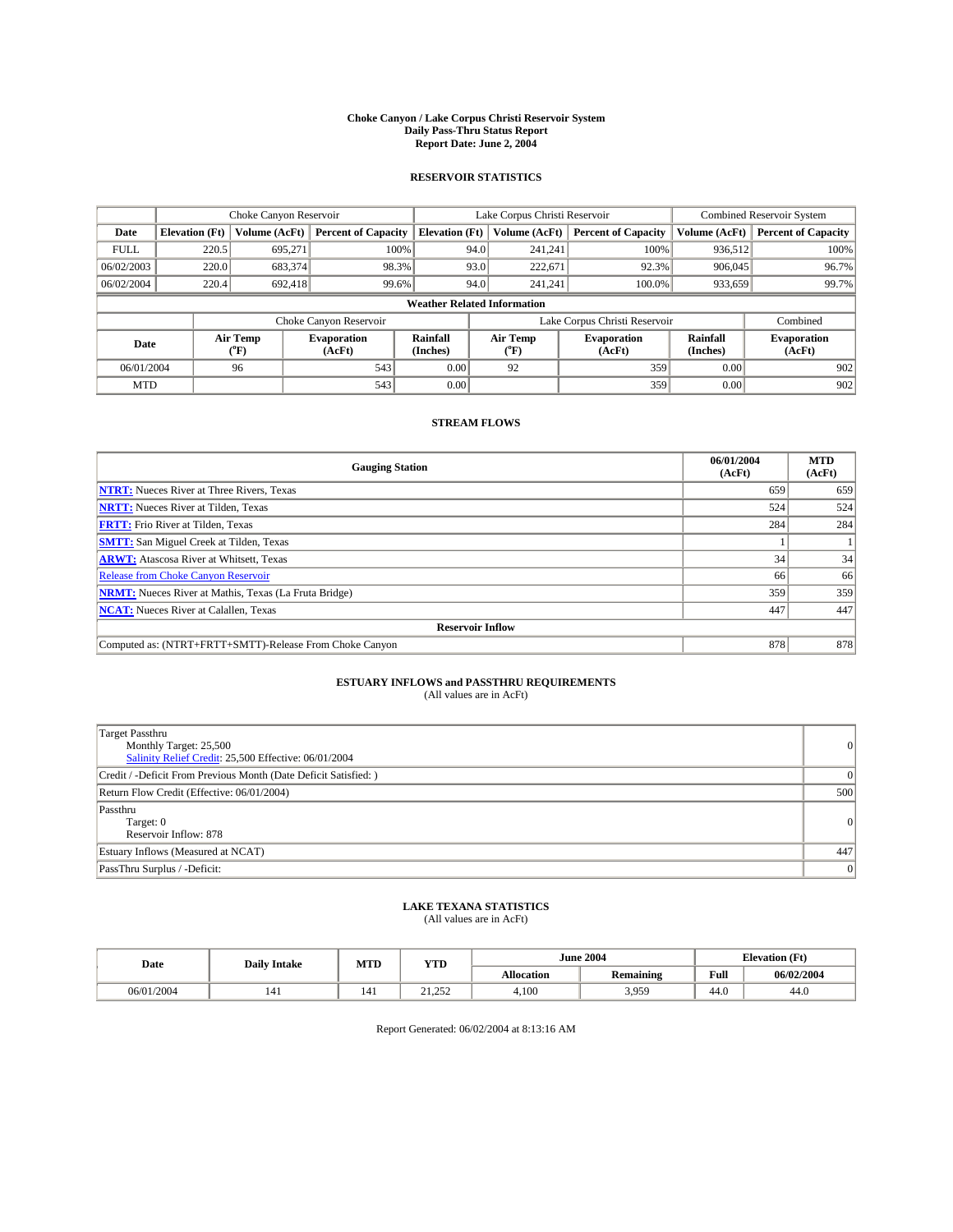#### **Choke Canyon / Lake Corpus Christi Reservoir System Daily Pass-Thru Status Report Report Date: June 3, 2004**

#### **RESERVOIR STATISTICS**

|             | Choke Canyon Reservoir             |                             |                              |                             | Lake Corpus Christi Reservoir |                  |                               |                      | <b>Combined Reservoir System</b> |  |  |
|-------------|------------------------------------|-----------------------------|------------------------------|-----------------------------|-------------------------------|------------------|-------------------------------|----------------------|----------------------------------|--|--|
| Date        | <b>Elevation</b> (Ft)              | Volume (AcFt)               | <b>Percent of Capacity</b>   | <b>Elevation</b> (Ft)       |                               | Volume (AcFt)    | <b>Percent of Capacity</b>    | Volume (AcFt)        | <b>Percent of Capacity</b>       |  |  |
| <b>FULL</b> | 220.5                              | 695,271                     | 100%                         |                             | 94.0                          | 241,241          | 100%                          | 936.512              | 100%                             |  |  |
| 06/03/2003  | 220.0                              | 682,860                     | 98.2%                        |                             | 93.0                          | 222,298          | $92.1\%$                      | 905,158              | 96.7%                            |  |  |
| 06/03/2004  | 220.4                              | 692,418                     | 99.6%                        |                             | 94.0                          | 241.241          | $100.0\%$                     | 933,659              | 99.7%                            |  |  |
|             | <b>Weather Related Information</b> |                             |                              |                             |                               |                  |                               |                      |                                  |  |  |
|             |                                    |                             | Choke Canyon Reservoir       |                             |                               |                  | Lake Corpus Christi Reservoir |                      | Combined                         |  |  |
| Date        |                                    | Air Temp<br>${}^{\circ}$ F) | <b>Evaporation</b><br>(AcFt) | <b>Rainfall</b><br>(Inches) |                               | Air Temp<br>("F) | <b>Evaporation</b><br>(AcFt)  | Rainfall<br>(Inches) | <b>Evaporation</b><br>(AcFt)     |  |  |
| 06/02/2004  |                                    | 93                          | 468                          | 0.02                        |                               | 89               | 314                           | 0.00                 | 782                              |  |  |
| <b>MTD</b>  |                                    |                             | 1,011                        | 0.02                        |                               |                  | 673                           | 0.00                 | 1,684                            |  |  |

### **STREAM FLOWS**

| <b>Gauging Station</b>                                       | 06/02/2004<br>(AcFt) | <b>MTD</b><br>(AcFt) |
|--------------------------------------------------------------|----------------------|----------------------|
| <b>NTRT:</b> Nueces River at Three Rivers, Texas             | 619                  | 1,278                |
| <b>NRTT:</b> Nueces River at Tilden, Texas                   | 490                  | 1,014                |
| <b>FRTT:</b> Frio River at Tilden, Texas                     | 280                  | 564                  |
| <b>SMTT:</b> San Miguel Creek at Tilden, Texas               |                      |                      |
| <b>ARWT:</b> Atascosa River at Whitsett, Texas               | 32 <sub>1</sub>      | 66                   |
| <b>Release from Choke Canyon Reservoir</b>                   | 66                   | 131                  |
| <b>NRMT:</b> Nueces River at Mathis, Texas (La Fruta Bridge) | 345                  | 705                  |
| <b>NCAT:</b> Nueces River at Calallen, Texas                 | 320                  | 766                  |
| <b>Reservoir Inflow</b>                                      |                      |                      |
| Computed as: (NTRT+FRTT+SMTT)-Release From Choke Canyon      | 834                  | 1,712                |

## **ESTUARY INFLOWS and PASSTHRU REQUIREMENTS**<br>(All values are in AcFt)

| Target Passthru<br>Monthly Target: 25,500<br>Salinity Relief Credit: 25,500 Effective: 06/01/2004 | $\overline{0}$ |
|---------------------------------------------------------------------------------------------------|----------------|
| Credit / -Deficit From Previous Month (Date Deficit Satisfied: )                                  |                |
| Return Flow Credit (Effective: 06/01/2004)                                                        | 500            |
| Passthru<br>Target: 0<br>Reservoir Inflow: 1,712                                                  | $\overline{0}$ |
| Estuary Inflows (Measured at NCAT)                                                                | 766            |
| PassThru Surplus / -Deficit:                                                                      | 0              |

## **LAKE TEXANA STATISTICS** (All values are in AcFt)

| Date       | <b>Daily Intake</b> | MTD | <b>YTD</b> |                   | <b>June 2004</b> |                | <b>Elevation</b> (Ft) |  |
|------------|---------------------|-----|------------|-------------------|------------------|----------------|-----------------------|--|
|            |                     |     |            | <b>Allocation</b> | <b>Remaining</b> | Full           | 06/03/2004            |  |
| 06/02/2004 | 142                 | 283 | 21,394     | 4,100             | 3.817            | $\sim$<br>44.V | 44.0                  |  |

Report Generated: 06/03/2004 at 8:09:27 AM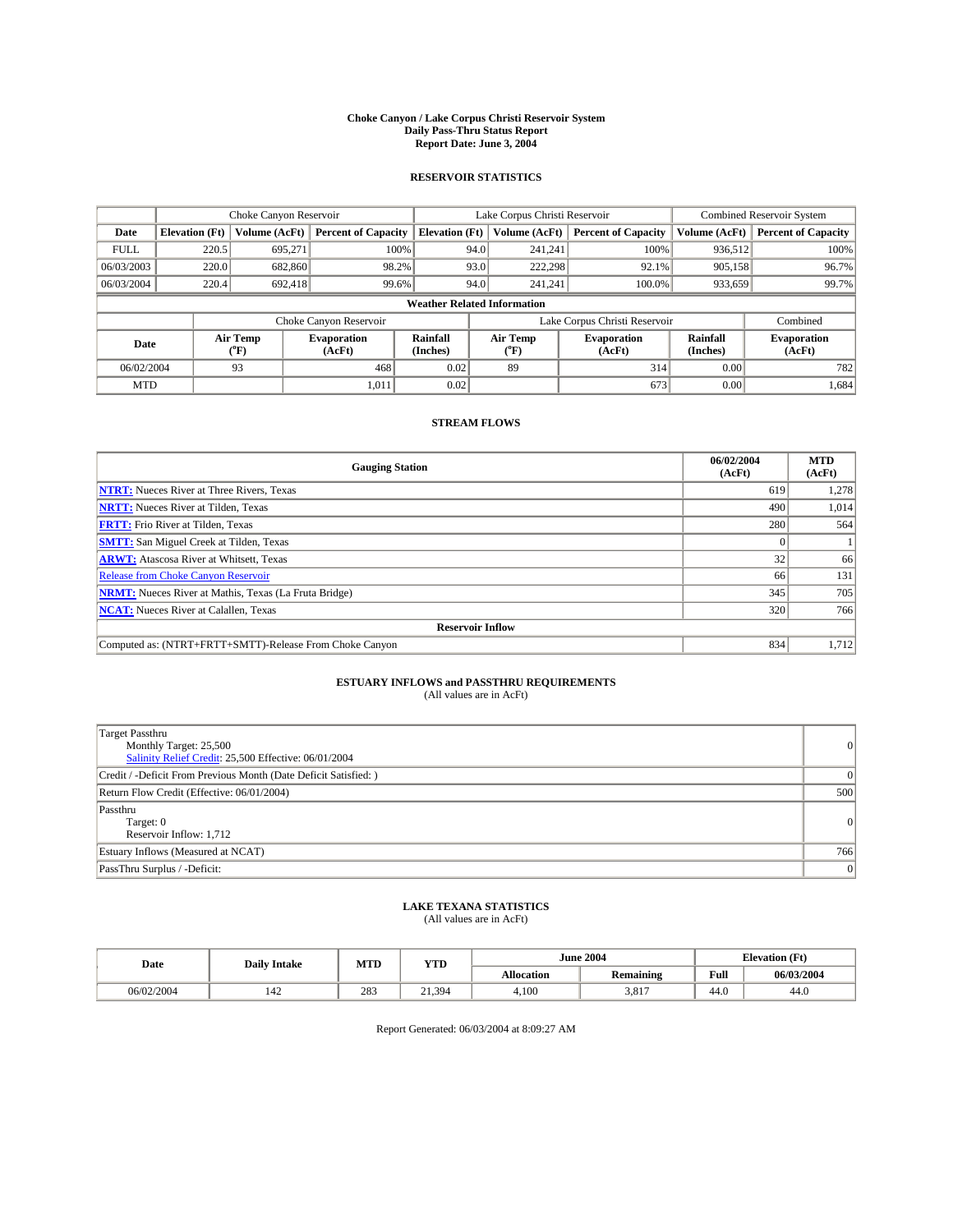#### **Choke Canyon / Lake Corpus Christi Reservoir System Daily Pass-Thru Status Report Report Date: June 4, 2004**

#### **RESERVOIR STATISTICS**

|             | Choke Canyon Reservoir             |                  | Lake Corpus Christi Reservoir |                       |      |                  | <b>Combined Reservoir System</b> |                      |                              |  |  |
|-------------|------------------------------------|------------------|-------------------------------|-----------------------|------|------------------|----------------------------------|----------------------|------------------------------|--|--|
| Date        | <b>Elevation</b> (Ft)              | Volume (AcFt)    | <b>Percent of Capacity</b>    | <b>Elevation (Ft)</b> |      | Volume (AcFt)    | <b>Percent of Capacity</b>       | Volume (AcFt)        | <b>Percent of Capacity</b>   |  |  |
| <b>FULL</b> | 220.5                              | 695,271          | 100%                          |                       | 94.0 | 241,241          | 100%                             | 936.512              | 100%                         |  |  |
| 06/04/2003  | 220.0                              | 683,374          | 98.3%                         |                       | 93.1 | 224,351          | 93.0%                            | 907.725              | 96.9%                        |  |  |
| 06/04/2004  | 220.5                              | 695.271          | 100.0%                        |                       | 94.0 | 241.241          | $100.0\%$                        | 936,512              | 100.0%                       |  |  |
|             | <b>Weather Related Information</b> |                  |                               |                       |      |                  |                                  |                      |                              |  |  |
|             |                                    |                  | Choke Canyon Reservoir        |                       |      |                  | Lake Corpus Christi Reservoir    |                      | Combined                     |  |  |
| Date        |                                    | Air Temp<br>(°F) | <b>Evaporation</b><br>(AcFt)  | Rainfall<br>(Inches)  |      | Air Temp<br>("F) | <b>Evaporation</b><br>(AcFt)     | Rainfall<br>(Inches) | <b>Evaporation</b><br>(AcFt) |  |  |
| 06/03/2004  |                                    | 92               | 469                           | 0.10                  |      | 88               | 303                              | 0.00                 | 772                          |  |  |
| <b>MTD</b>  |                                    |                  | 1,510                         | 0.12                  |      |                  | 976                              | 0.00                 | 2,486                        |  |  |

### **STREAM FLOWS**

| <b>Gauging Station</b>                                       | 06/03/2004<br>(AcFt) | <b>MTD</b><br>(AcFt) |
|--------------------------------------------------------------|----------------------|----------------------|
| <b>NTRT:</b> Nueces River at Three Rivers, Texas             | 582                  | 1,860                |
| <b>NRTT:</b> Nueces River at Tilden, Texas                   | 459                  | 1,473                |
| <b>FRTT:</b> Frio River at Tilden, Texas                     | 276                  | 840                  |
| <b>SMTT:</b> San Miguel Creek at Tilden, Texas               |                      |                      |
| <b>ARWT:</b> Atascosa River at Whitsett, Texas               | 30 <sup>1</sup>      | 95                   |
| <b>Release from Choke Canyon Reservoir</b>                   | 66                   | 197                  |
| <b>NRMT:</b> Nueces River at Mathis, Texas (La Fruta Bridge) | 246                  | 951                  |
| <b>NCAT:</b> Nueces River at Calallen, Texas                 | 274                  | 1,040                |
| <b>Reservoir Inflow</b>                                      |                      |                      |
| Computed as: (NTRT+FRTT+SMTT)-Release From Choke Canyon      | 792                  | 2,504                |

### **ESTUARY INFLOWS and PASSTHRU REQUIREMENTS**<br>(All values are in AcFt)

| Target Passthru<br>Monthly Target: 25,500<br>Salinity Relief Credit: 25,500 Effective: 06/01/2004 | $\overline{0}$ |
|---------------------------------------------------------------------------------------------------|----------------|
| Credit / -Deficit From Previous Month (Date Deficit Satisfied: )                                  | $\Omega$       |
| Return Flow Credit (Effective: 06/01/2004)                                                        | 500            |
| Passthru<br>Target: 0<br>Reservoir Inflow: 2,504                                                  | $\overline{0}$ |
| Estuary Inflows (Measured at NCAT)                                                                | 1,040          |
| PassThru Surplus / -Deficit:                                                                      | $\overline{0}$ |

## **LAKE TEXANA STATISTICS** (All values are in AcFt)

| Date       | <b>Daily Intake</b> | MTD | <b>YTD</b>                      |                   | <b>June 2004</b>                         |                | <b>Elevation (Ft)</b> |
|------------|---------------------|-----|---------------------------------|-------------------|------------------------------------------|----------------|-----------------------|
|            |                     |     |                                 | <b>Allocation</b> | $\ddot{\phantom{a}}$<br><b>Remaining</b> | Full           | 06/04/2004            |
| 06/03/2004 | 143                 | 426 | $\sim$<br>$^{\sim}$<br><u>_</u> | 4,100             | 5,674                                    | $\sim$<br>44.v | 44.0                  |

Report Generated: 06/04/2004 at 8:25:29 AM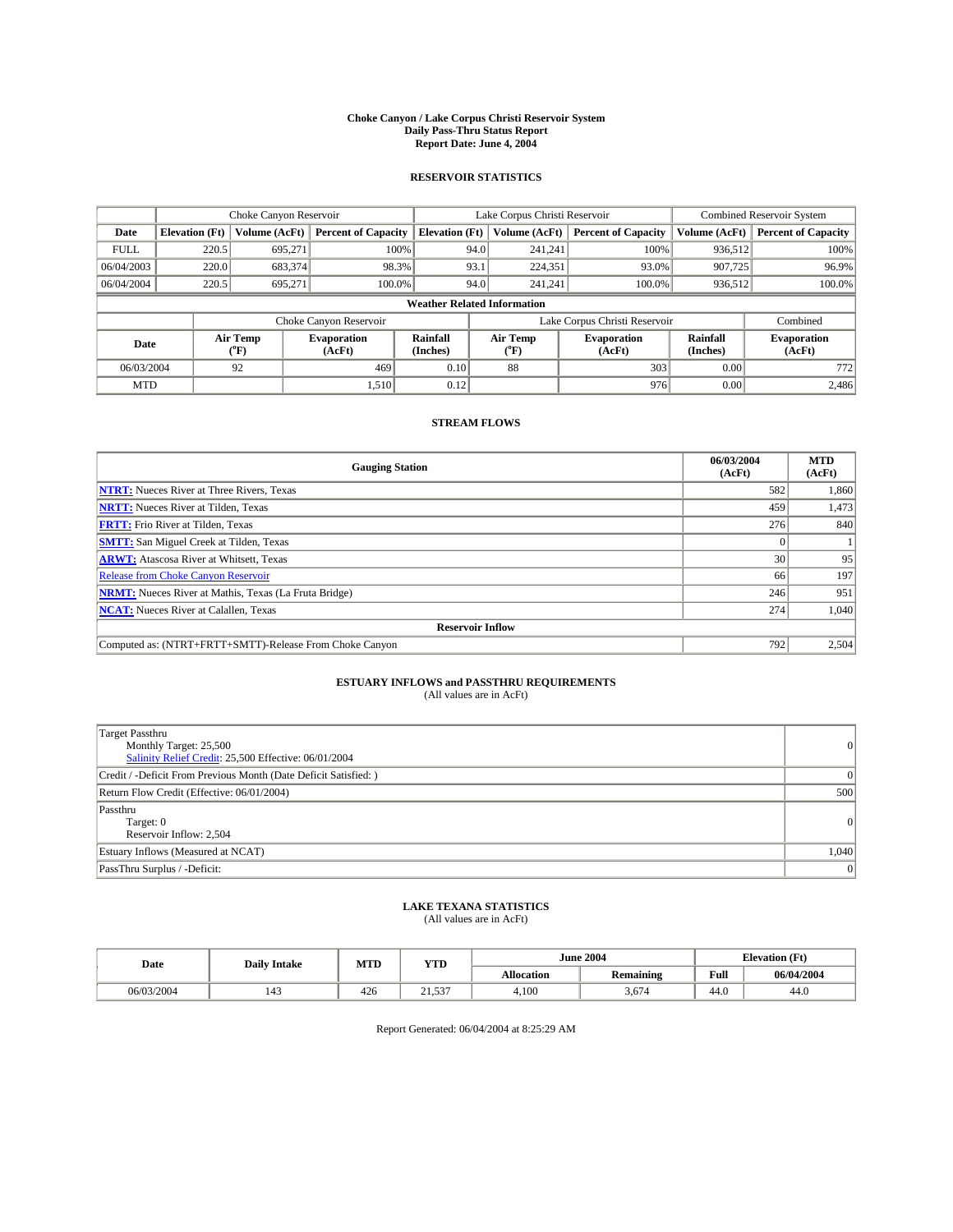#### **Choke Canyon / Lake Corpus Christi Reservoir System Daily Pass-Thru Status Report Report Date: June 5, 2004**

### **RESERVOIR STATISTICS**

|                                                                 | Choke Canyon Reservoir             |                         |                                                                           |                          | Lake Corpus Christi Reservoir |                         |                              |                               |                  | <b>Combined Reservoir System</b> |  |
|-----------------------------------------------------------------|------------------------------------|-------------------------|---------------------------------------------------------------------------|--------------------------|-------------------------------|-------------------------|------------------------------|-------------------------------|------------------|----------------------------------|--|
| Date                                                            | <b>Elevation</b><br>(Ft)           | <b>Volume</b><br>(AcFt) | Percent of<br>Capacity                                                    | <b>Elevation</b><br>(Ft) |                               | <b>Volume</b><br>(AcFt) |                              | Percent of<br>Capacity        | Volume<br>(AcFt) | Percent of<br>Capacity           |  |
| <b>FULL</b>                                                     | 220.5                              | 695.271                 | 100%                                                                      |                          | 94.0                          | 241,241                 |                              | 100%                          | 936,512          | 100%                             |  |
| 06/05/2003                                                      | 220.0                              | 683,374                 | 98.3%                                                                     |                          | 93.0                          | 222.484                 |                              | 92.2%                         | 905,858          | 96.7%                            |  |
| 06/05/2004                                                      | 220.5                              | 695,012                 | 100.0%                                                                    |                          | 94.0                          | 241.241                 |                              | 100.0%                        | 936,253          | 100.0%                           |  |
|                                                                 | <b>Weather Related Information</b> |                         |                                                                           |                          |                               |                         |                              |                               |                  |                                  |  |
|                                                                 |                                    |                         | Choke Canyon Reservoir                                                    |                          |                               |                         |                              | Lake Corpus Christi Reservoir |                  | Combined                         |  |
| <b>Air Temp</b><br><b>Evaporation</b><br>Date<br>(°F)<br>(AcFt) |                                    | Rainfall<br>(Inches)    | <b>Air Temp</b><br><b>Evaporation</b><br>$({}^{\circ}\text{F})$<br>(AcFt) |                          |                               | Rainfall<br>(Inches)    | <b>Evaporation</b><br>(AcFt) |                               |                  |                                  |  |
| 06/04/2004                                                      | 94                                 |                         | 530                                                                       | 0.00                     | 93                            |                         |                              | 258                           | 0.00             | 788                              |  |
| <b>MTD</b>                                                      |                                    |                         | 2.040                                                                     | 0.12                     |                               |                         |                              | 1.234                         | 0.00             | 3.274                            |  |

#### **STREAM FLOWS**

| <b>Gauging Station</b>                                       | 06/04/2004<br>(AcFt) | <b>MTD</b><br>(AcFt) |
|--------------------------------------------------------------|----------------------|----------------------|
| <b>NTRT:</b> Nueces River at Three Rivers, Texas             | 550                  | 2,410                |
| <b>NRTT:</b> Nueces River at Tilden. Texas                   | 431                  | 1,904                |
| <b>FRTT:</b> Frio River at Tilden, Texas                     | 268                  | 1,108                |
| <b>SMTT:</b> San Miguel Creek at Tilden, Texas               |                      |                      |
| <b>ARWT:</b> Atascosa River at Whitsett, Texas               | 28                   | 123                  |
| <b>Release from Choke Canyon Reservoir</b>                   | 66                   | 262                  |
| <b>NRMT:</b> Nueces River at Mathis, Texas (La Fruta Bridge) | 236                  | 1,187                |
| <b>NCAT:</b> Nueces River at Calallen, Texas                 | 204                  | 1,245                |
| <b>Reservoir Inflow</b>                                      |                      |                      |
| Computed as: (NTRT+FRTT+SMTT)-Release From Choke Canyon      | 752                  | 3,256                |

## **ESTUARY INFLOWS and PASSTHRU REQUIREMENTS**<br>(All values are in AcFt)

| Target Passthru<br>Monthly Target: 25,500<br>Salinity Relief Credit: 25,500 Effective: 06/01/2004 | $\mathbf{0}$ |
|---------------------------------------------------------------------------------------------------|--------------|
| Credit / -Deficit From Previous Month (Date Deficit Satisfied: )                                  | $\Omega$     |
| Return Flow Credit (Effective: 06/01/2004)                                                        | 500          |
| Passthru<br>Target: 0<br>Reservoir Inflow: 3,256                                                  | 0            |
| Estuary Inflows (Measured at NCAT)                                                                | 1.245        |
| PassThru Surplus / -Deficit:                                                                      | $\vert$ 0    |

### **LAKE TEXANA STATISTICS** (All values are in AcFt)

| Date       | <b>Daily Intake</b> | <b>MTD</b> | YTD    |            | <b>June 2004</b> |      | <b>Elevation</b> (Ft) |
|------------|---------------------|------------|--------|------------|------------------|------|-----------------------|
|            |                     |            |        | Allocation | <b>Remaining</b> | Full | 06/05/2004            |
| 06/04/2004 | 144                 | 570        | 21.681 | 4.100      | 3.530            | 44.0 | 44.0                  |

Report Generated: 06/05/2004 at 7:52:08 AM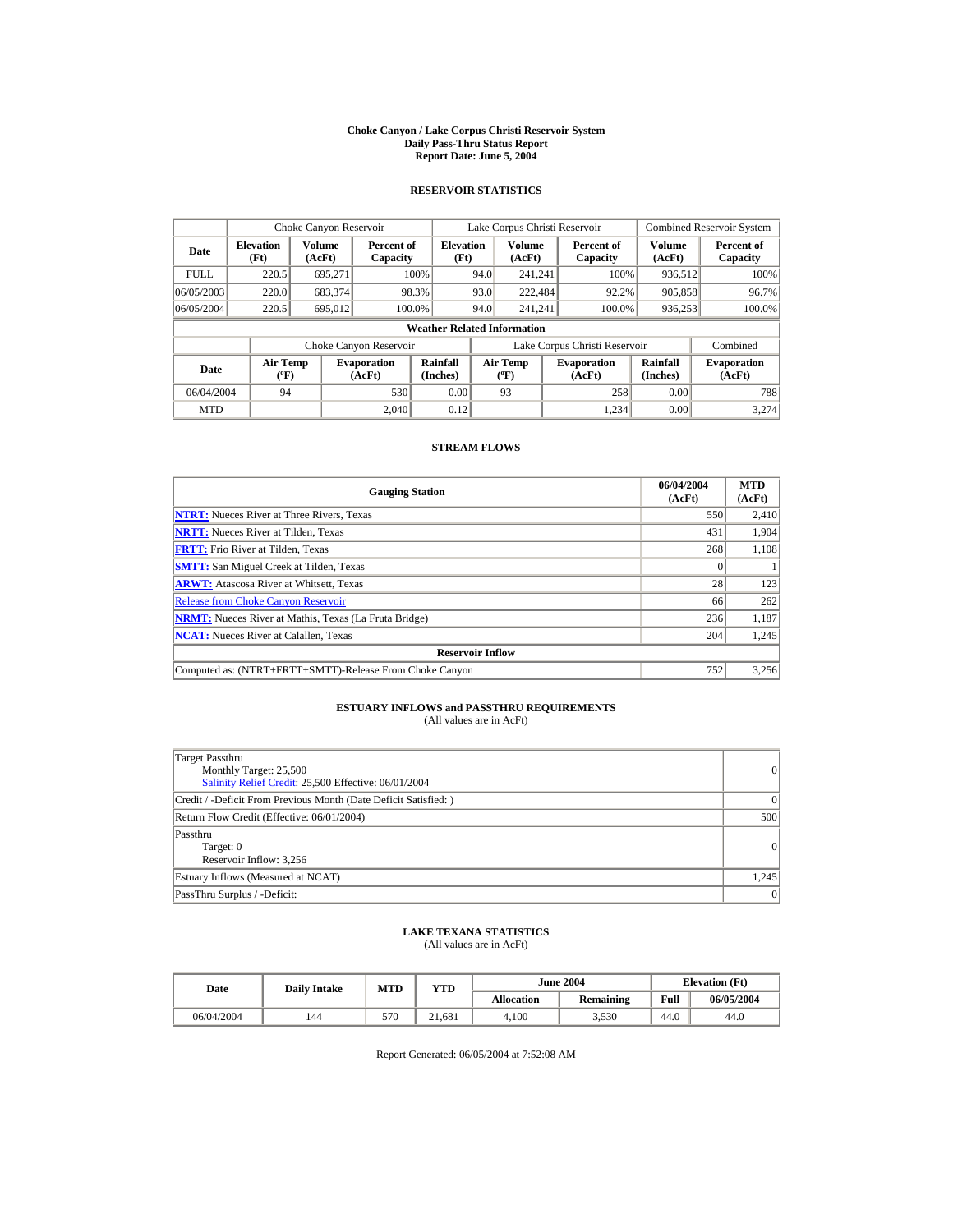#### **Choke Canyon / Lake Corpus Christi Reservoir System Daily Pass-Thru Status Report Report Date: June 6, 2004**

### **RESERVOIR STATISTICS**

|             | Choke Canyon Reservoir             |                  |                              |                       | Lake Corpus Christi Reservoir |                         |                               |                      | Combined Reservoir System    |  |  |
|-------------|------------------------------------|------------------|------------------------------|-----------------------|-------------------------------|-------------------------|-------------------------------|----------------------|------------------------------|--|--|
| Date        | <b>Elevation</b> (Ft)              | Volume (AcFt)    | <b>Percent of Capacity</b>   | <b>Elevation</b> (Ft) |                               | Volume (AcFt)           | <b>Percent of Capacity</b>    | Volume (AcFt)        | <b>Percent of Capacity</b>   |  |  |
| <b>FULL</b> | 220.5                              | 695,271          | 100%                         |                       | 94.0                          | 241,241                 | 100%                          | 936,512              | 100%                         |  |  |
| 06/06/2003  | 220.1                              | 683,889          | 98.4%                        |                       | 93.0                          | 223,044                 | 92.5%                         | 906.933              | 96.8%                        |  |  |
| 06/06/2004  | 220.5                              | 694,493          | 99.9%                        |                       | 94.0                          | 241,241                 | 100.0%                        | 935,734              | 99.9%                        |  |  |
|             | <b>Weather Related Information</b> |                  |                              |                       |                               |                         |                               |                      |                              |  |  |
|             |                                    |                  | Choke Canyon Reservoir       |                       |                               |                         | Lake Corpus Christi Reservoir |                      | Combined                     |  |  |
| Date        |                                    | Air Temp<br>(°F) | <b>Evaporation</b><br>(AcFt) | Rainfall<br>(Inches)  |                               | <b>Air Temp</b><br>("F) | <b>Evaporation</b><br>(AcFt)  | Rainfall<br>(Inches) | <b>Evaporation</b><br>(AcFt) |  |  |
| 06/05/2004  |                                    | 95               | 620                          | 0.00                  |                               | 93                      | 348                           | 0.00                 | 968                          |  |  |
| <b>MTD</b>  |                                    |                  | 2,660                        | 0.12                  |                               |                         | 1,582                         | 0.00                 | 4,242                        |  |  |

#### **STREAM FLOWS**

| <b>Gauging Station</b>                                       | 06/05/2004<br>(AcFt) | <b>MTD</b><br>(AcFt) |
|--------------------------------------------------------------|----------------------|----------------------|
| <b>NTRT:</b> Nueces River at Three Rivers, Texas             | 518                  | 2,928                |
| <b>NRTT:</b> Nueces River at Tilden, Texas                   | 405                  | 2,309                |
| <b>FRTT:</b> Frio River at Tilden, Texas                     | 262                  | 1,370                |
| <b>SMTT:</b> San Miguel Creek at Tilden, Texas               |                      |                      |
| <b>ARWT:</b> Atascosa River at Whitsett, Texas               | 28                   | 151                  |
| <b>Release from Choke Canyon Reservoir</b>                   | 66                   | 328                  |
| <b>NRMT:</b> Nueces River at Mathis, Texas (La Fruta Bridge) | 222                  | 1,409                |
| <b>NCAT:</b> Nueces River at Calallen, Texas                 | 173                  | 1,417                |
| <b>Reservoir Inflow</b>                                      |                      |                      |
| Computed as: (NTRT+FRTT+SMTT)-Release From Choke Canyon      | 715                  | 3,971                |

### **ESTUARY INFLOWS and PASSTHRU REQUIREMENTS**<br>(All values are in AcFt)

| <b>Target Passthru</b>                                           |          |
|------------------------------------------------------------------|----------|
| Monthly Target: 25,500                                           | 0        |
| Salinity Relief Credit: 25,500 Effective: 06/01/2004             |          |
| Credit / -Deficit From Previous Month (Date Deficit Satisfied: ) | $\Omega$ |
| Return Flow Credit (Effective: 06/01/2004)                       | 500      |
| Passthru                                                         |          |
| Target: 0                                                        | 0        |
| Reservoir Inflow: 3,971                                          |          |
| Estuary Inflows (Measured at NCAT)                               | 1,417    |
| PassThru Surplus / -Deficit:                                     | 0        |

## **LAKE TEXANA STATISTICS** (All values are in AcFt)

| Date       | <b>Daily Intake</b> | MTD            | <b>YTD</b>         |                   | <b>June 2004</b> | <b>Elevation</b> (Ft) |            |
|------------|---------------------|----------------|--------------------|-------------------|------------------|-----------------------|------------|
|            |                     |                |                    | <b>Allocation</b> | <b>Remaining</b> | Full                  | 06/06/2004 |
| 06/05/2004 | 144                 | 1 <sup>2</sup> | $\sim$ 1<br>21.824 | 4.100             | 3.386            | 44.0                  | 44.0       |

Report Generated: 06/06/2004 at 8:00:28 AM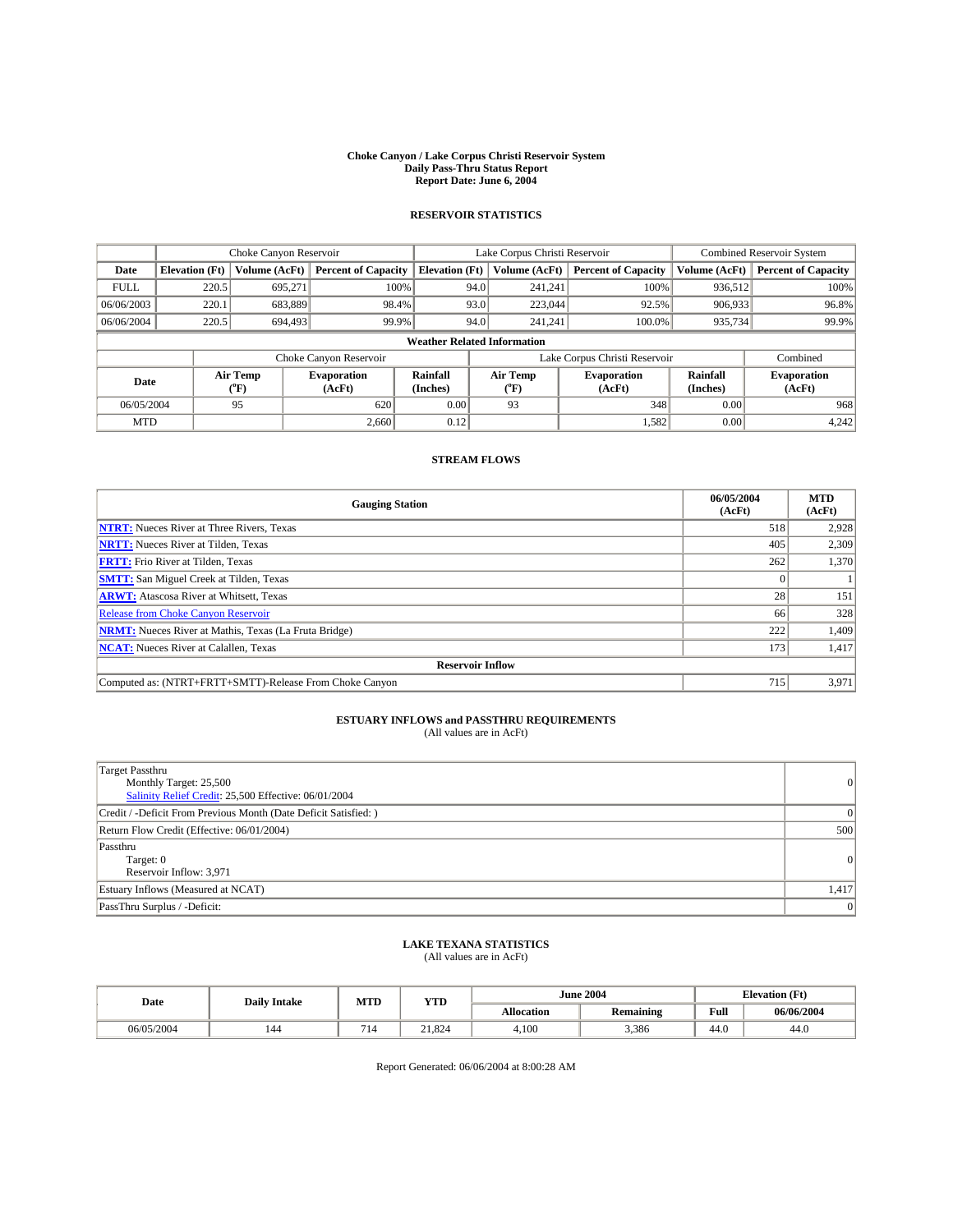#### **Choke Canyon / Lake Corpus Christi Reservoir System Daily Pass-Thru Status Report Report Date: June 7, 2004**

### **RESERVOIR STATISTICS**

|             | Choke Canyon Reservoir             |                 | Lake Corpus Christi Reservoir |                       |      |                                      | <b>Combined Reservoir System</b> |                      |                              |  |
|-------------|------------------------------------|-----------------|-------------------------------|-----------------------|------|--------------------------------------|----------------------------------|----------------------|------------------------------|--|
| Date        | <b>Elevation</b> (Ft)              | Volume (AcFt)   | <b>Percent of Capacity</b>    | <b>Elevation</b> (Ft) |      | Volume (AcFt)                        | <b>Percent of Capacity</b>       | Volume (AcFt)        | <b>Percent of Capacity</b>   |  |
| <b>FULL</b> | 220.5                              | 695,271         | 100%                          |                       | 94.0 | 241,241                              | 100%                             | 936,512              | 100%                         |  |
| 06/07/2003  | 220.0                              | 683,374         | 98.3%                         |                       | 93.0 | 222,298                              | $92.1\%$                         | 905,672              | 96.7%                        |  |
| 06/07/2004  | 220.5                              | 694,233         | 99.9%                         |                       | 94.0 | 241,241                              | $100.0\%$                        | 935,474              | 99.9%                        |  |
|             | <b>Weather Related Information</b> |                 |                               |                       |      |                                      |                                  |                      |                              |  |
|             |                                    |                 | Choke Canyon Reservoir        |                       |      |                                      | Lake Corpus Christi Reservoir    |                      | Combined                     |  |
| Date        |                                    | Air Temp<br>"F) | <b>Evaporation</b><br>(AcFt)  | Rainfall<br>(Inches)  |      | Air Temp<br>$^{\prime\prime} \rm{F}$ | <b>Evaporation</b><br>(AcFt)     | Rainfall<br>(Inches) | <b>Evaporation</b><br>(AcFt) |  |
| 06/06/2004  |                                    | 95              | 499                           | 0.00                  |      | 88                                   | 516                              | 0.00                 | 1,015                        |  |
| <b>MTD</b>  |                                    |                 | 3,159                         | 0.12                  |      |                                      | 2,098                            | 0.00                 | 5,257                        |  |

#### **STREAM FLOWS**

| <b>Gauging Station</b>                                       | 06/06/2004<br>(AcFt) | <b>MTD</b><br>(AcFt) |
|--------------------------------------------------------------|----------------------|----------------------|
| <b>NTRT:</b> Nueces River at Three Rivers, Texas             | 492                  | 3,420                |
| <b>NRTT:</b> Nueces River at Tilden, Texas                   | 371                  | 2,680                |
| <b>FRTT:</b> Frio River at Tilden, Texas                     | 254                  | 1,624                |
| <b>SMTT:</b> San Miguel Creek at Tilden, Texas               |                      |                      |
| <b>ARWT:</b> Atascosa River at Whitsett, Texas               | 28                   | 179                  |
| <b>Release from Choke Canvon Reservoir</b>                   | 66                   | 393                  |
| <b>NRMT:</b> Nueces River at Mathis, Texas (La Fruta Bridge) | 208                  | 1,618                |
| <b>NCAT:</b> Nueces River at Calallen, Texas                 | 141                  | 1,558                |
| <b>Reservoir Inflow</b>                                      |                      |                      |
| Computed as: (NTRT+FRTT+SMTT)-Release From Choke Canyon      | 681                  | 4,652                |

## **ESTUARY INFLOWS and PASSTHRU REQUIREMENTS**<br>(All values are in AcFt)

| Target Passthru<br>Monthly Target: 25,500<br>Salinity Relief Credit: 25,500 Effective: 06/01/2004 | $\overline{0}$ |
|---------------------------------------------------------------------------------------------------|----------------|
| Credit / -Deficit From Previous Month (Date Deficit Satisfied: )                                  | $\Omega$       |
| Return Flow Credit (Effective: 06/01/2004)                                                        | 500            |
| Passthru<br>Target: 0<br>Reservoir Inflow: 4,652                                                  | $\overline{0}$ |
| Estuary Inflows (Measured at NCAT)                                                                | 1,558          |
| PassThru Surplus / -Deficit:                                                                      | $\vert$ 0      |

### **LAKE TEXANA STATISTICS**

(All values are in AcFt)

|            | MTD<br>YTD<br>Date<br><b>Daily Intake</b> |     |        |            | <b>June 2004</b> | <b>Elevation</b> (Ft) |            |
|------------|-------------------------------------------|-----|--------|------------|------------------|-----------------------|------------|
|            |                                           |     |        | Allocation | <b>Remaining</b> | Full                  | 06/07/2004 |
| 06/06/2004 | 144                                       | 858 | 21,969 | 4.100      | 3.242            | 44.0                  | 44.0       |

Report Generated: 06/07/2004 at 8:02:43 AM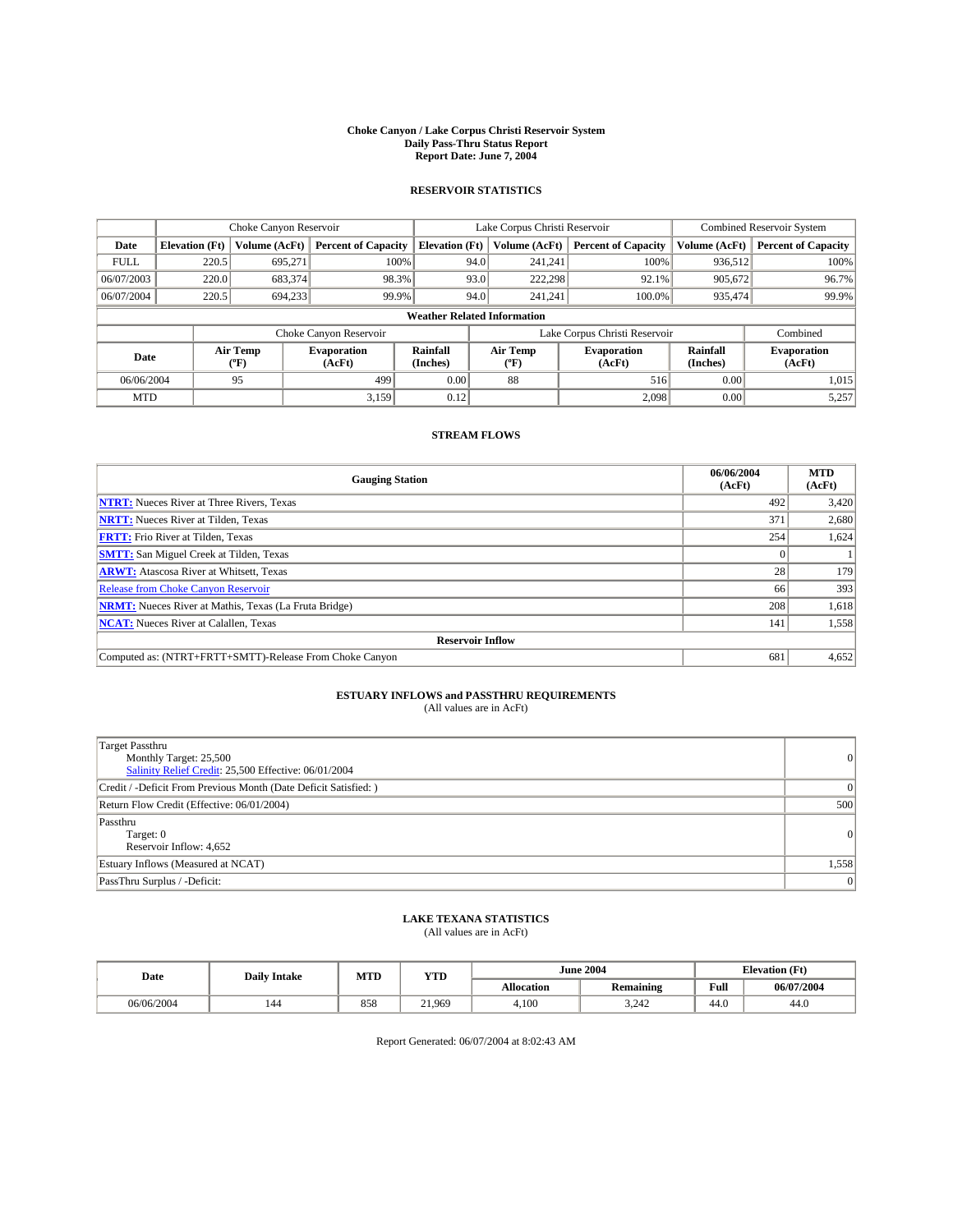#### **Choke Canyon / Lake Corpus Christi Reservoir System Daily Pass-Thru Status Report Report Date: June 8, 2004**

#### **RESERVOIR STATISTICS**

|                                    | Choke Canyon Reservoir |                             |                              |                             | Lake Corpus Christi Reservoir |                  |                               |                      | <b>Combined Reservoir System</b> |  |  |
|------------------------------------|------------------------|-----------------------------|------------------------------|-----------------------------|-------------------------------|------------------|-------------------------------|----------------------|----------------------------------|--|--|
| Date                               | <b>Elevation</b> (Ft)  | Volume (AcFt)               | <b>Percent of Capacity</b>   | <b>Elevation</b> (Ft)       |                               | Volume (AcFt)    | <b>Percent of Capacity</b>    | Volume (AcFt)        | <b>Percent of Capacity</b>       |  |  |
| <b>FULL</b>                        | 220.5                  | 695,271                     | 100%                         |                             | 94.0                          | 241,241          | 100%                          | 936.512              | 100%                             |  |  |
| 06/08/2003                         | 220.0                  | 682,860                     | 98.2%                        |                             | 93.0                          | 221,367          | 91.8%                         | 904.227              | 96.6%                            |  |  |
| 06/08/2004                         | 220.5                  | 695.271                     | 100.0%                       |                             | 94.0                          | 241.241          | $100.0\%$                     | 936,512              | 100.0%                           |  |  |
| <b>Weather Related Information</b> |                        |                             |                              |                             |                               |                  |                               |                      |                                  |  |  |
|                                    |                        |                             | Choke Canyon Reservoir       |                             |                               |                  | Lake Corpus Christi Reservoir |                      | Combined                         |  |  |
| Date                               |                        | Air Temp<br>${}^{\circ}$ F) | <b>Evaporation</b><br>(AcFt) | <b>Rainfall</b><br>(Inches) |                               | Air Temp<br>("F) | <b>Evaporation</b><br>(AcFt)  | Rainfall<br>(Inches) | <b>Evaporation</b><br>(AcFt)     |  |  |
| 06/07/2004                         |                        | 92                          | 348                          | 0.56                        |                               | 84               | 202                           | 0.25                 | 550                              |  |  |
| <b>MTD</b>                         |                        |                             | 3,507                        | 0.68                        |                               |                  | 2,300                         | 0.25                 | 5,807                            |  |  |

### **STREAM FLOWS**

| <b>Gauging Station</b>                                       | 06/07/2004<br>(AcFt) | <b>MTD</b><br>(AcFt) |
|--------------------------------------------------------------|----------------------|----------------------|
| <b>NTRT:</b> Nueces River at Three Rivers, Texas             | 474                  | 3,895                |
| <b>NRTT:</b> Nueces River at Tilden, Texas                   | 341                  | 3,021                |
| <b>FRTT:</b> Frio River at Tilden, Texas                     | 246                  | 1,870                |
| <b>SMTT:</b> San Miguel Creek at Tilden, Texas               |                      |                      |
| <b>ARWT:</b> Atascosa River at Whitsett, Texas               | 26                   | 204                  |
| <b>Release from Choke Canyon Reservoir</b>                   | 66                   | 459                  |
| <b>NRMT:</b> Nueces River at Mathis, Texas (La Fruta Bridge) | 214                  | 1,832                |
| <b>NCAT:</b> Nueces River at Calallen, Texas                 | 85                   | 1,644                |
| <b>Reservoir Inflow</b>                                      |                      |                      |
| Computed as: (NTRT+FRTT+SMTT)-Release From Choke Canyon      | 655                  | 5,307                |

### **ESTUARY INFLOWS and PASSTHRU REQUIREMENTS**<br>(All values are in AcFt)

| Target Passthru<br>Monthly Target: 25,500<br>Salinity Relief Credit: 25,500 Effective: 06/01/2004 | $\overline{0}$ |
|---------------------------------------------------------------------------------------------------|----------------|
| Credit / -Deficit From Previous Month (Date Deficit Satisfied: )                                  | $\Omega$       |
| Return Flow Credit (Effective: 06/01/2004)                                                        | 500            |
| Passthru<br>Target: 0<br>Reservoir Inflow: 5,307                                                  | $\overline{0}$ |
| Estuary Inflows (Measured at NCAT)                                                                | 1,644          |
| PassThru Surplus / -Deficit:                                                                      | $\vert$ 0      |

## **LAKE TEXANA STATISTICS** (All values are in AcFt)

| Date       | <b>Daily Intake</b> | MTD   | <b>YTD</b>                 |                   | <b>June 2004</b> | <b>Elevation (Ft)</b> |            |
|------------|---------------------|-------|----------------------------|-------------------|------------------|-----------------------|------------|
|            |                     |       |                            | <b>Allocation</b> | <b>Remaining</b> | Full                  | 06/08/2004 |
| 06/07/2004 | 144                 | 1.002 | $\sim$<br>112<br><u>__</u> | 4,100             | 3,098            | $\sim$<br>44.U        | 43.9       |

Report Generated: 06/08/2004 at 8:40:42 AM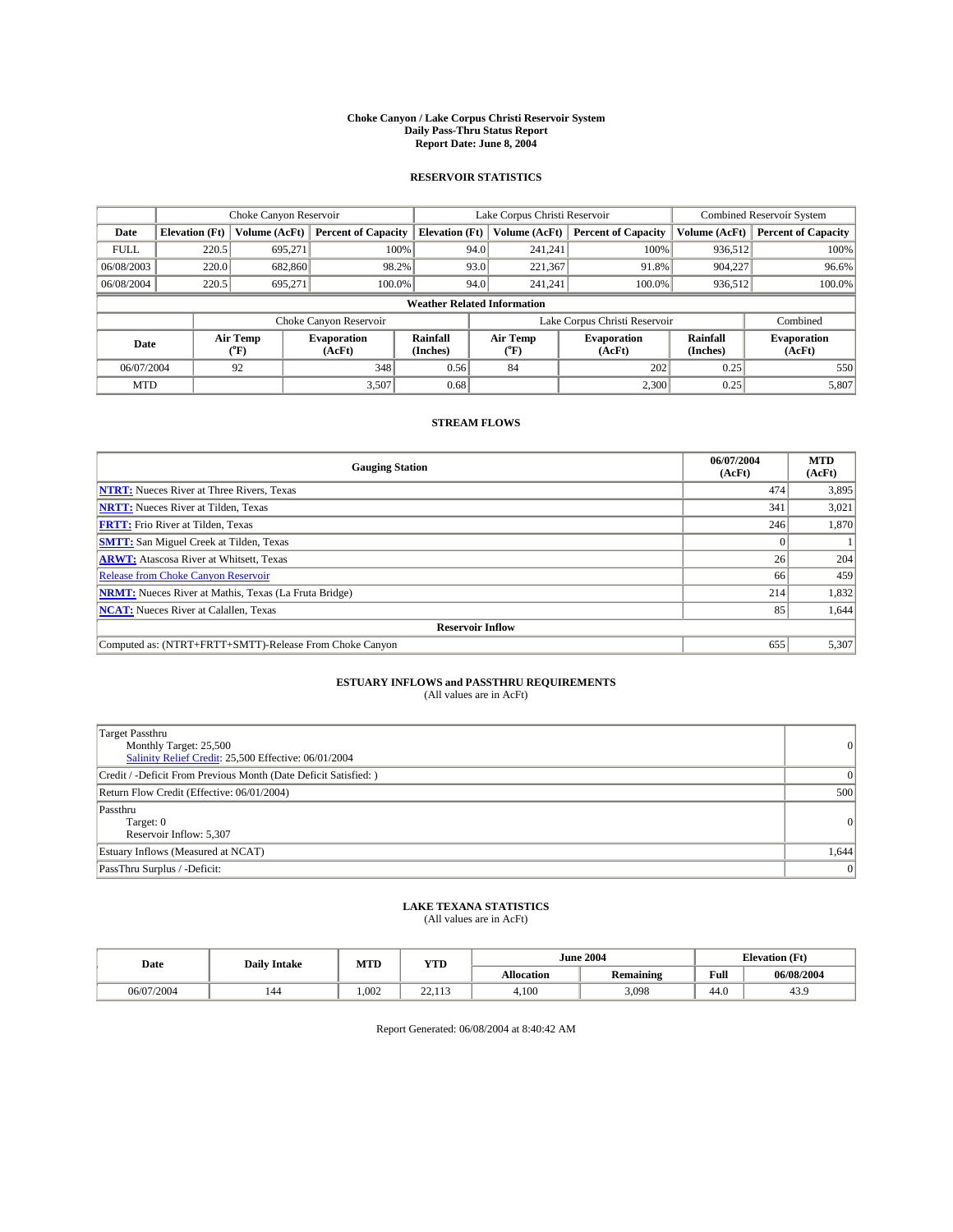#### **Choke Canyon / Lake Corpus Christi Reservoir System Daily Pass-Thru Status Report Report Date: June 9, 2004**

#### **RESERVOIR STATISTICS**

|                                    | Choke Canyon Reservoir |                  |                              |                       | Lake Corpus Christi Reservoir |                  |                               |                      | <b>Combined Reservoir System</b> |  |  |
|------------------------------------|------------------------|------------------|------------------------------|-----------------------|-------------------------------|------------------|-------------------------------|----------------------|----------------------------------|--|--|
| Date                               | <b>Elevation</b> (Ft)  | Volume (AcFt)    | <b>Percent of Capacity</b>   | <b>Elevation (Ft)</b> |                               | Volume (AcFt)    | <b>Percent of Capacity</b>    | Volume (AcFt)        | <b>Percent of Capacity</b>       |  |  |
| <b>FULL</b>                        | 220.5                  | 695,271          | 100%                         |                       | 94.0                          | 241,241          | 100%                          | 936.512              | 100%                             |  |  |
| 06/09/2003                         | 220.0                  | 682,346          | 98.1%                        |                       | 92.9                          | 221.181          | 91.7%                         | 903.527              | 96.5%                            |  |  |
| 06/09/2004                         | 220.5                  | 695.271          | 100.0%                       |                       | 94.0                          | 241.241          | $100.0\%$                     | 936,512              | 100.0%                           |  |  |
| <b>Weather Related Information</b> |                        |                  |                              |                       |                               |                  |                               |                      |                                  |  |  |
|                                    |                        |                  | Choke Canyon Reservoir       |                       |                               |                  | Lake Corpus Christi Reservoir |                      | Combined                         |  |  |
| Date                               |                        | Air Temp<br>(°F) | <b>Evaporation</b><br>(AcFt) | Rainfall<br>(Inches)  |                               | Air Temp<br>("F) | <b>Evaporation</b><br>(AcFt)  | Rainfall<br>(Inches) | <b>Evaporation</b><br>(AcFt)     |  |  |
| 06/08/2004                         |                        | 83               | 182                          | 0.20                  |                               | 83               | 269                           | 0.03                 | 451                              |  |  |
| <b>MTD</b>                         |                        |                  | 3,689                        | 0.88                  |                               |                  | 2,569                         | 0.28                 | 6,258                            |  |  |

### **STREAM FLOWS**

| <b>Gauging Station</b>                                       | 06/08/2004<br>(AcFt) | <b>MTD</b><br>(AcFt) |  |  |  |  |  |
|--------------------------------------------------------------|----------------------|----------------------|--|--|--|--|--|
| <b>NTRT:</b> Nueces River at Three Rivers, Texas             | 470                  | 4,365                |  |  |  |  |  |
| <b>NRTT:</b> Nueces River at Tilden, Texas                   | 330                  | 3,351                |  |  |  |  |  |
| <b>FRTT:</b> Frio River at Tilden, Texas                     | 246                  | 2,116                |  |  |  |  |  |
| <b>SMTT:</b> San Miguel Creek at Tilden, Texas               |                      |                      |  |  |  |  |  |
| <b>ARWT:</b> Atascosa River at Whitsett, Texas               | 30                   | 234                  |  |  |  |  |  |
| <b>Release from Choke Canyon Reservoir</b>                   | 66                   | 524                  |  |  |  |  |  |
| <b>NRMT:</b> Nueces River at Mathis, Texas (La Fruta Bridge) | 204                  | 2,037                |  |  |  |  |  |
| <b>NCAT:</b> Nueces River at Calallen, Texas                 | 141                  | 1,785                |  |  |  |  |  |
| <b>Reservoir Inflow</b>                                      |                      |                      |  |  |  |  |  |
| Computed as: (NTRT+FRTT+SMTT)-Release From Choke Canyon      | 651                  | 5,959                |  |  |  |  |  |

## **ESTUARY INFLOWS and PASSTHRU REQUIREMENTS**<br>(All values are in AcFt)

| Target Passthru<br>Monthly Target: 25,500<br>Salinity Relief Credit: 25,500 Effective: 06/01/2004 | $\overline{0}$ |
|---------------------------------------------------------------------------------------------------|----------------|
| Credit / -Deficit From Previous Month (Date Deficit Satisfied: )                                  | $\Omega$       |
| Return Flow Credit (Effective: 06/01/2004)                                                        | 500            |
| Passthru<br>Target: 0<br>Reservoir Inflow: 5,959                                                  | $\overline{0}$ |
| Estuary Inflows (Measured at NCAT)                                                                | 1,785          |
| PassThru Surplus / -Deficit:                                                                      | $\overline{0}$ |

## **LAKE TEXANA STATISTICS** (All values are in AcFt)

| Date       | <b>Daily Intake</b> | MTD  | <b>YTD</b> |                   | <b>June 2004</b> | <b>Elevation</b> (Ft) |            |
|------------|---------------------|------|------------|-------------------|------------------|-----------------------|------------|
|            |                     |      |            | <b>Allocation</b> | Remaining        | Full                  | 06/09/2004 |
| 06/08/2004 | 145                 | .147 | 22.258     | 4,100             | 2.053<br>د د د.  | 44.0                  | 44.0       |

Report Generated: 06/09/2004 at 8:27:49 AM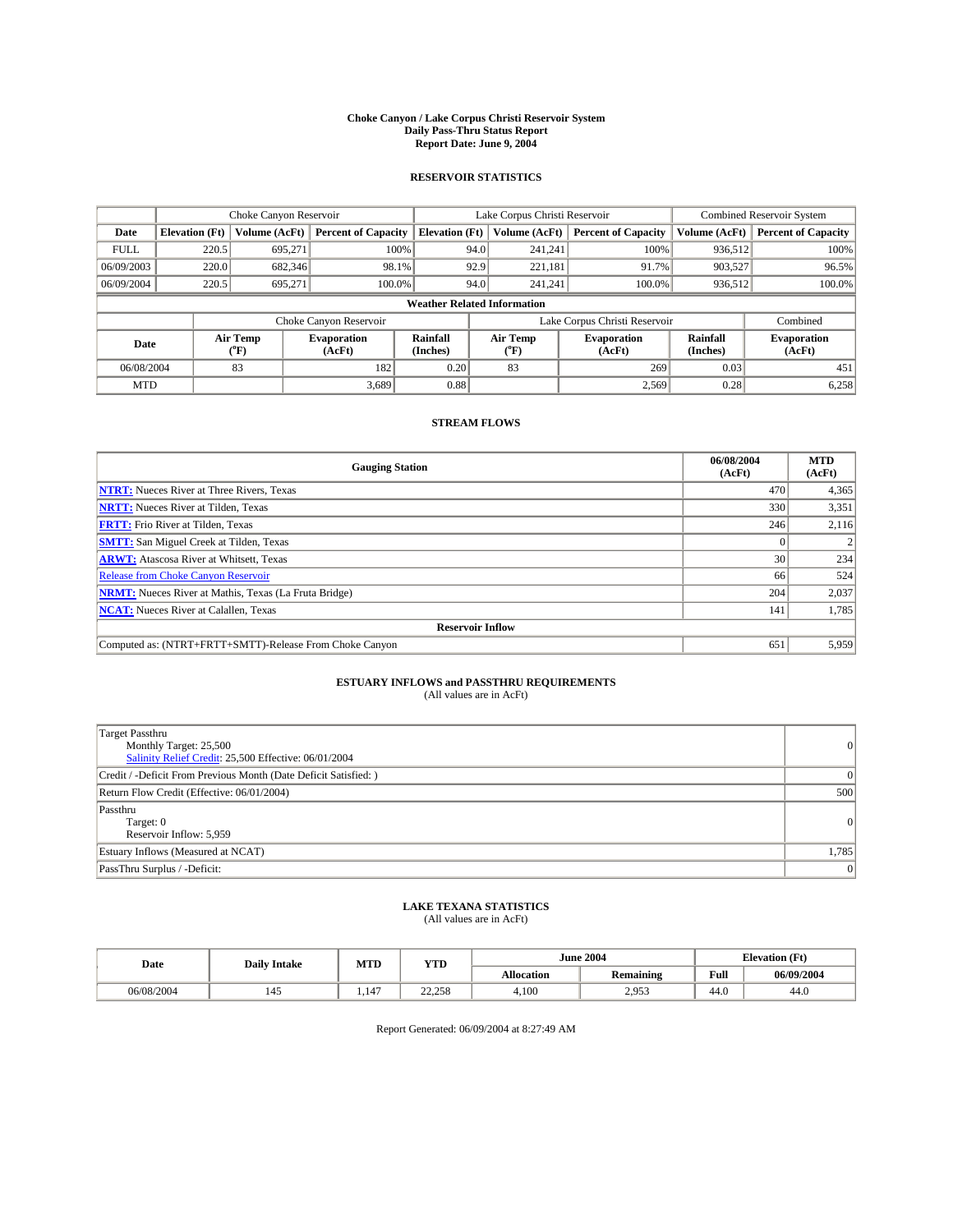#### **Choke Canyon / Lake Corpus Christi Reservoir System Daily Pass-Thru Status Report Report Date: June 10, 2004**

#### **RESERVOIR STATISTICS**

|             | Choke Canyon Reservoir             |                  | Lake Corpus Christi Reservoir |                             |                               |                  | <b>Combined Reservoir System</b> |                      |                              |  |
|-------------|------------------------------------|------------------|-------------------------------|-----------------------------|-------------------------------|------------------|----------------------------------|----------------------|------------------------------|--|
| Date        | <b>Elevation</b> (Ft)              | Volume (AcFt)    | <b>Percent of Capacity</b>    | <b>Elevation</b> (Ft)       |                               | Volume (AcFt)    | <b>Percent of Capacity</b>       | Volume (AcFt)        | <b>Percent of Capacity</b>   |  |
| <b>FULL</b> | 220.5                              | 695,271          |                               | 100%                        | 94.0                          | 241,241          | 100%                             | 936.512              | 100%                         |  |
| 06/10/2003  | 220.0                              | 681,836          | 98.1%                         |                             | 92.9                          | 220,623          | 91.5%                            | 902.459              | 96.4%                        |  |
| 06/10/2004  | 220.6                              | 695.271          | 100.0%                        |                             | 94.0                          | 241.241          | $100.0\%$                        | 936,512              | 100.0%                       |  |
|             | <b>Weather Related Information</b> |                  |                               |                             |                               |                  |                                  |                      |                              |  |
|             |                                    |                  | Choke Canyon Reservoir        |                             | Lake Corpus Christi Reservoir |                  |                                  |                      | Combined                     |  |
| Date        |                                    | Air Temp<br>(°F) | <b>Evaporation</b><br>(AcFt)  | <b>Rainfall</b><br>(Inches) |                               | Air Temp<br>("F) | <b>Evaporation</b><br>(AcFt)     | Rainfall<br>(Inches) | <b>Evaporation</b><br>(AcFt) |  |
| 06/09/2004  |                                    | 82               | 45                            | 0.86                        |                               | 84               | 112                              | 0.11                 | 157                          |  |
| <b>MTD</b>  |                                    |                  | 3,734                         | 1.74                        |                               |                  | 2,681                            | 0.39                 | 6,415                        |  |

### **STREAM FLOWS**

| <b>Gauging Station</b>                                       | 06/09/2004<br>(AcFt) | <b>MTD</b><br>(AcFt) |  |  |  |  |  |
|--------------------------------------------------------------|----------------------|----------------------|--|--|--|--|--|
| <b>NTRT:</b> Nueces River at Three Rivers, Texas             | 466                  | 4,831                |  |  |  |  |  |
| <b>NRTT:</b> Nueces River at Tilden, Texas                   | 300                  | 3,650                |  |  |  |  |  |
| <b>FRTT:</b> Frio River at Tilden, Texas                     | 262                  | 2,378                |  |  |  |  |  |
| <b>SMTT:</b> San Miguel Creek at Tilden, Texas               | 54                   | 55                   |  |  |  |  |  |
| <b>ARWT:</b> Atascosa River at Whitsett, Texas               | 34                   | 268                  |  |  |  |  |  |
| Release from Choke Canyon Reservoir                          | 66                   | 590                  |  |  |  |  |  |
| <b>NRMT:</b> Nueces River at Mathis, Texas (La Fruta Bridge) | 419                  | 2,455                |  |  |  |  |  |
| <b>NCAT:</b> Nueces River at Calallen, Texas                 | 167                  | 1,951                |  |  |  |  |  |
| <b>Reservoir Inflow</b>                                      |                      |                      |  |  |  |  |  |
| Computed as: (NTRT+FRTT+SMTT)-Release From Choke Canyon      | 717                  | 6,675                |  |  |  |  |  |

### **ESTUARY INFLOWS and PASSTHRU REQUIREMENTS**<br>(All values are in AcFt)

| Target Passthru<br>Monthly Target: 25,500<br>Salinity Relief Credit: 25,500 Effective: 06/01/2004 | $\overline{0}$ |
|---------------------------------------------------------------------------------------------------|----------------|
| Credit / -Deficit From Previous Month (Date Deficit Satisfied: )                                  | $\Omega$       |
| Return Flow Credit (Effective: 06/01/2004)                                                        | 500            |
| Passthru<br>Target: 0<br>Reservoir Inflow: 6,675                                                  | $\overline{0}$ |
| Estuary Inflows (Measured at NCAT)                                                                | 1,951          |
| PassThru Surplus / -Deficit:                                                                      | $\overline{0}$ |

## **LAKE TEXANA STATISTICS** (All values are in AcFt)

| Date       | <b>Daily Intake</b> | MTD   | YTD              |                   | <b>June 2004</b>              | <b>Elevation</b> (Ft) |            |
|------------|---------------------|-------|------------------|-------------------|-------------------------------|-----------------------|------------|
|            |                     |       |                  | <b>Allocation</b> | $\cdot$ .<br><b>Remaining</b> | Full                  | 06/10/2004 |
| 06/09/2004 | 144                 | 1.291 | $\sim$<br>22,401 | 4,100             | 2,809                         | $\sim$<br>44.V        | 44.1       |

Report Generated: 06/10/2004 at 8:20:00 AM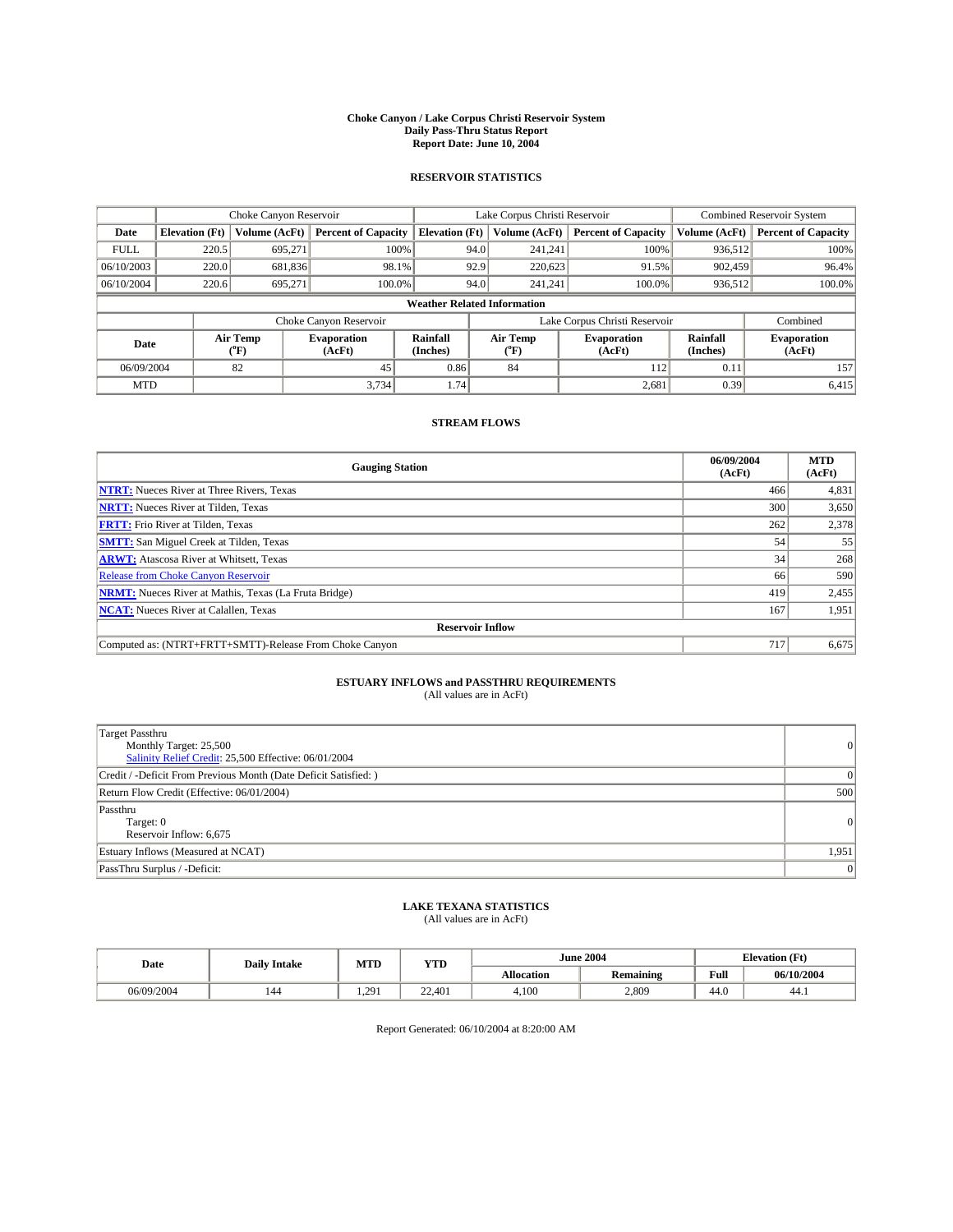#### **Choke Canyon / Lake Corpus Christi Reservoir System Daily Pass-Thru Status Report Report Date: June 11, 2004**

#### **RESERVOIR STATISTICS**

|                                    | Choke Canyon Reservoir |                  | Lake Corpus Christi Reservoir |                       |                               |                  | <b>Combined Reservoir System</b> |                      |                              |
|------------------------------------|------------------------|------------------|-------------------------------|-----------------------|-------------------------------|------------------|----------------------------------|----------------------|------------------------------|
| Date                               | <b>Elevation</b> (Ft)  | Volume (AcFt)    | <b>Percent of Capacity</b>    | <b>Elevation (Ft)</b> |                               | Volume (AcFt)    | <b>Percent of Capacity</b>       | Volume (AcFt)        | <b>Percent of Capacity</b>   |
| <b>FULL</b>                        | 220.5                  | 695,271          |                               | 100%                  | 94.0                          | 241,241          | 100%                             | 936.512              | 100%                         |
| 06/11/2003                         | 220.0                  | 683,374          | 98.3%                         |                       | 92.9                          | 219,695          | 91.1%                            | 903,069              | 96.4%                        |
| 06/11/2004                         | 220.6                  | 695.271          | 100.0%                        |                       | 94.0                          | 241.241          | $100.0\%$                        | 936,512              | 100.0%                       |
| <b>Weather Related Information</b> |                        |                  |                               |                       |                               |                  |                                  |                      |                              |
|                                    |                        |                  | Choke Canyon Reservoir        |                       | Lake Corpus Christi Reservoir |                  |                                  |                      | Combined                     |
| Date                               |                        | Air Temp<br>(°F) | <b>Evaporation</b><br>(AcFt)  | Rainfall<br>(Inches)  |                               | Air Temp<br>("F) | <b>Evaporation</b><br>(AcFt)     | Rainfall<br>(Inches) | <b>Evaporation</b><br>(AcFt) |
| 06/10/2004                         |                        | 89               | 484                           | 0.00                  |                               | 88               | 370                              | 0.00                 | 854                          |
| <b>MTD</b>                         |                        |                  | 4,218                         | 1.74                  |                               |                  | 3,051                            | 0.39                 | 7,269                        |

### **STREAM FLOWS**

| <b>Gauging Station</b>                                       | 06/10/2004<br>(AcFt) | <b>MTD</b><br>(AcFt) |
|--------------------------------------------------------------|----------------------|----------------------|
| <b>NTRT:</b> Nueces River at Three Rivers, Texas             | 607                  | 5,439                |
| <b>NRTT:</b> Nueces River at Tilden, Texas                   | 274                  | 3,924                |
| <b>FRTT:</b> Frio River at Tilden, Texas                     | 294                  | 2,672                |
| <b>SMTT:</b> San Miguel Creek at Tilden, Texas               | 989                  | 1,044                |
| <b>ARWT:</b> Atascosa River at Whitsett, Texas               | 167                  | 435                  |
| <b>Release from Choke Canyon Reservoir</b>                   | 663                  | 1,253                |
| <b>NRMT:</b> Nueces River at Mathis, Texas (La Fruta Bridge) | 804                  | 3,259                |
| <b>NCAT:</b> Nueces River at Calallen, Texas                 | 330                  | 2,281                |
| <b>Reservoir Inflow</b>                                      |                      |                      |
| Computed as: NRTT+FRTT+SMTT+ARWT                             | 1,723                | 8,398                |

### **ESTUARY INFLOWS and PASSTHRU REQUIREMENTS**

(All values are in AcFt)

| <b>Target Passthru</b><br>Monthly Target: 25,500<br>Salinity Relief Credit: 25,500 Effective: 06/01/2004 | 0              |
|----------------------------------------------------------------------------------------------------------|----------------|
| Credit / -Deficit From Previous Month (Date Deficit Satisfied: )                                         | $\overline{0}$ |
| Return Flow Credit (Effective: 06/01/2004)                                                               | 500            |
| Passthru<br>Target: 0<br>Reservoir Inflow: 8,398                                                         | 0              |
| Estuary Inflows (Measured at NCAT)                                                                       | 2,281          |
| PassThru Surplus / -Deficit:                                                                             | 0              |

## **LAKE TEXANA STATISTICS** (All values are in AcFt)

| Date       | <b>Daily Intake</b> | MTD  | <b>YTD</b> |                   | <b>June 2004</b> | <b>Elevation (Ft)</b> |            |
|------------|---------------------|------|------------|-------------------|------------------|-----------------------|------------|
|            |                     |      |            | <b>Allocation</b> | <b>Remaining</b> | Full                  | 06/11/2004 |
| 06/10/2004 | 144                 | .434 | 22.545     | 4,100             | 2.666            | $\sim$<br>44.v        | 44.1       |

Report Generated: 06/11/2004 at 8:14:22 AM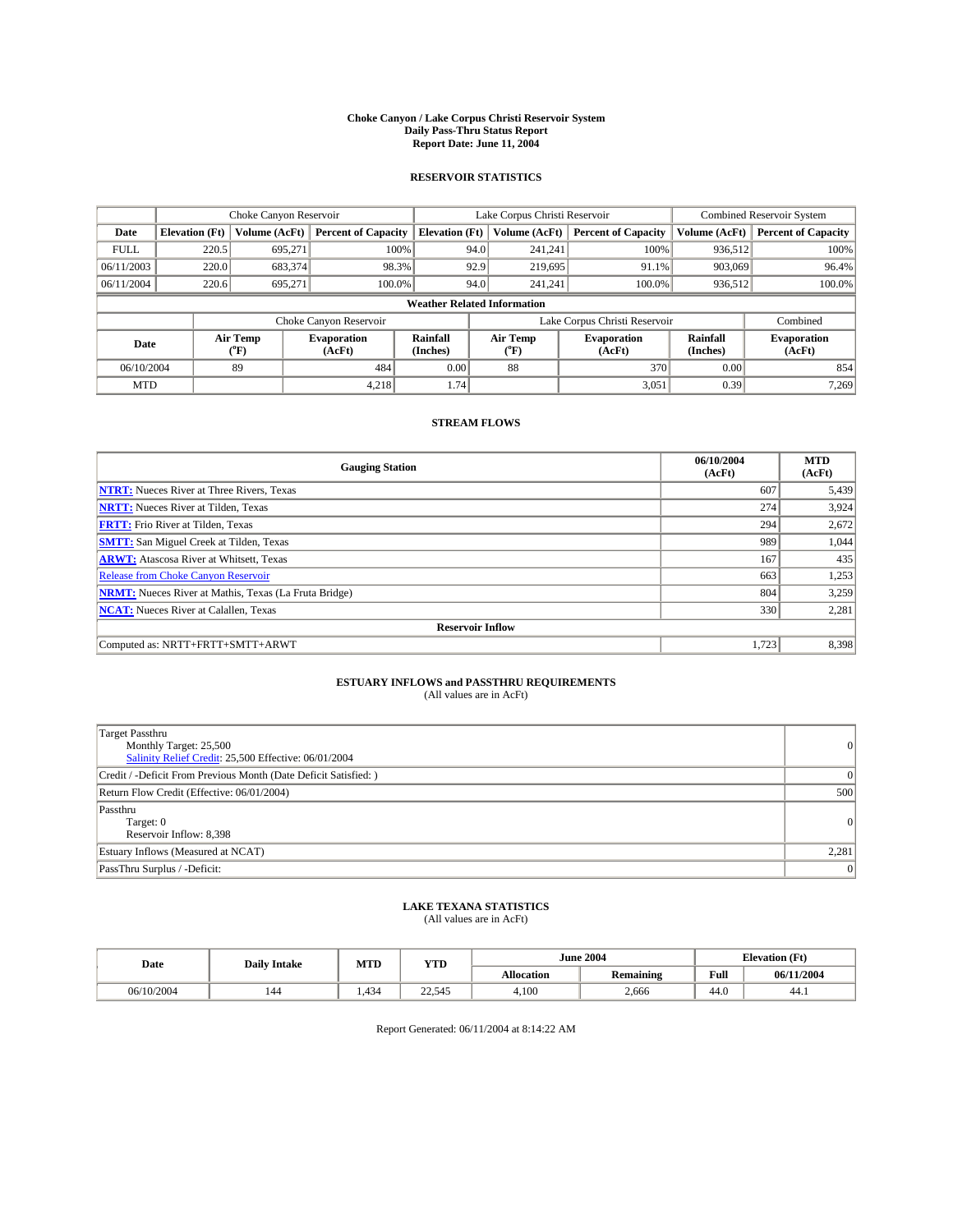#### **Choke Canyon / Lake Corpus Christi Reservoir System Daily Pass-Thru Status Report Report Date: June 12, 2004**

#### **RESERVOIR STATISTICS**

|             | Choke Canyon Reservoir             |                             | Lake Corpus Christi Reservoir |                             |                               |                  | <b>Combined Reservoir System</b> |                      |                              |  |
|-------------|------------------------------------|-----------------------------|-------------------------------|-----------------------------|-------------------------------|------------------|----------------------------------|----------------------|------------------------------|--|
| Date        | <b>Elevation</b> (Ft)              | Volume (AcFt)               | <b>Percent of Capacity</b>    | <b>Elevation</b> (Ft)       |                               | Volume (AcFt)    | <b>Percent of Capacity</b>       | Volume (AcFt)        | <b>Percent of Capacity</b>   |  |
| <b>FULL</b> | 220.5                              | 695,271                     | 100%                          |                             | 94.0                          | 241,241          | 100%                             | 936.512              | 100%                         |  |
| 06/12/2003  | 220.0                              | 682,860                     | 98.2%                         |                             | 92.9                          | 219,695          | 91.1%                            | 902,555              | 96.4%                        |  |
| 06/12/2004  | 220.6                              | 695.271                     | 100.0%                        |                             | 94.0                          | 241.241          | $100.0\%$                        | 936,512              | 100.0%                       |  |
|             | <b>Weather Related Information</b> |                             |                               |                             |                               |                  |                                  |                      |                              |  |
|             |                                    |                             | Choke Canyon Reservoir        |                             | Lake Corpus Christi Reservoir |                  |                                  |                      | Combined                     |  |
| Date        |                                    | Air Temp<br>${}^{\circ}$ F) | <b>Evaporation</b><br>(AcFt)  | <b>Rainfall</b><br>(Inches) |                               | Air Temp<br>("F) | <b>Evaporation</b><br>(AcFt)     | Rainfall<br>(Inches) | <b>Evaporation</b><br>(AcFt) |  |
| 06/11/2004  |                                    | 89                          | 378                           | 0.00                        |                               | 88               | 303                              | 0.00                 | 681                          |  |
| <b>MTD</b>  |                                    |                             | 4,596                         | 1.74                        |                               |                  | 3,354                            | 0.39                 | 7,950                        |  |

### **STREAM FLOWS**

| <b>Gauging Station</b>                                       | 06/11/2004<br>(AcFt) | <b>MTD</b><br>(AcFt) |
|--------------------------------------------------------------|----------------------|----------------------|
| <b>NTRT:</b> Nueces River at Three Rivers, Texas             | 2,084                | 7,523                |
| <b>NRTT:</b> Nueces River at Tilden, Texas                   | 270                  | 4,194                |
| <b>FRTT:</b> Frio River at Tilden, Texas                     | 318                  | 2,989                |
| <b>SMTT:</b> San Miguel Creek at Tilden, Texas               | 1.727                | 2,771                |
| <b>ARWT:</b> Atascosa River at Whitsett, Texas               | 1,225                | 1,659                |
| <b>Release from Choke Canyon Reservoir</b>                   | 1,691                | 2,944                |
| <b>NRMT:</b> Nueces River at Mathis, Texas (La Fruta Bridge) | 2,045                | 5,304                |
| <b>NCAT:</b> Nueces River at Calallen, Texas                 | 992                  | 3,273                |
| <b>Reservoir Inflow</b>                                      |                      |                      |
| Computed as: (NTRT+FRTT+SMTT)-Release From Choke Canvon      | 2.438                | 10.836               |

## **ESTUARY INFLOWS and PASSTHRU REQUIREMENTS**<br>(All values are in AcFt)

| Target Passthru<br>Monthly Target: 25,500<br>Salinity Relief Credit: 25,500 Effective: 06/01/2004 | $\overline{0}$ |
|---------------------------------------------------------------------------------------------------|----------------|
| Credit / -Deficit From Previous Month (Date Deficit Satisfied: )                                  | $\Omega$       |
| Return Flow Credit (Effective: 06/01/2004)                                                        | 500            |
| Passthru<br>Target: 0<br>Reservoir Inflow: 10,836                                                 | $\overline{0}$ |
| Estuary Inflows (Measured at NCAT)                                                                | 3,273          |
| PassThru Surplus / -Deficit:                                                                      | $\overline{0}$ |

## **LAKE TEXANA STATISTICS** (All values are in AcFt)

| Date       | <b>Daily Intake</b> | MTD   | <b>YTD</b> |                   | <b>June 2004</b>          | <b>Elevation</b> (Ft) |            |
|------------|---------------------|-------|------------|-------------------|---------------------------|-----------------------|------------|
|            |                     |       |            | <b>Allocation</b> | <b>Remaining</b>          | Full                  | 06/12/2004 |
| 06/11/2004 | 144                 | 1.578 | 22.689     | 4,100             | 50 <sup>o</sup><br>ے بے ب | $\sim$<br>44.0        | 44.1       |

Report Generated: 06/12/2004 at 8:19:00 AM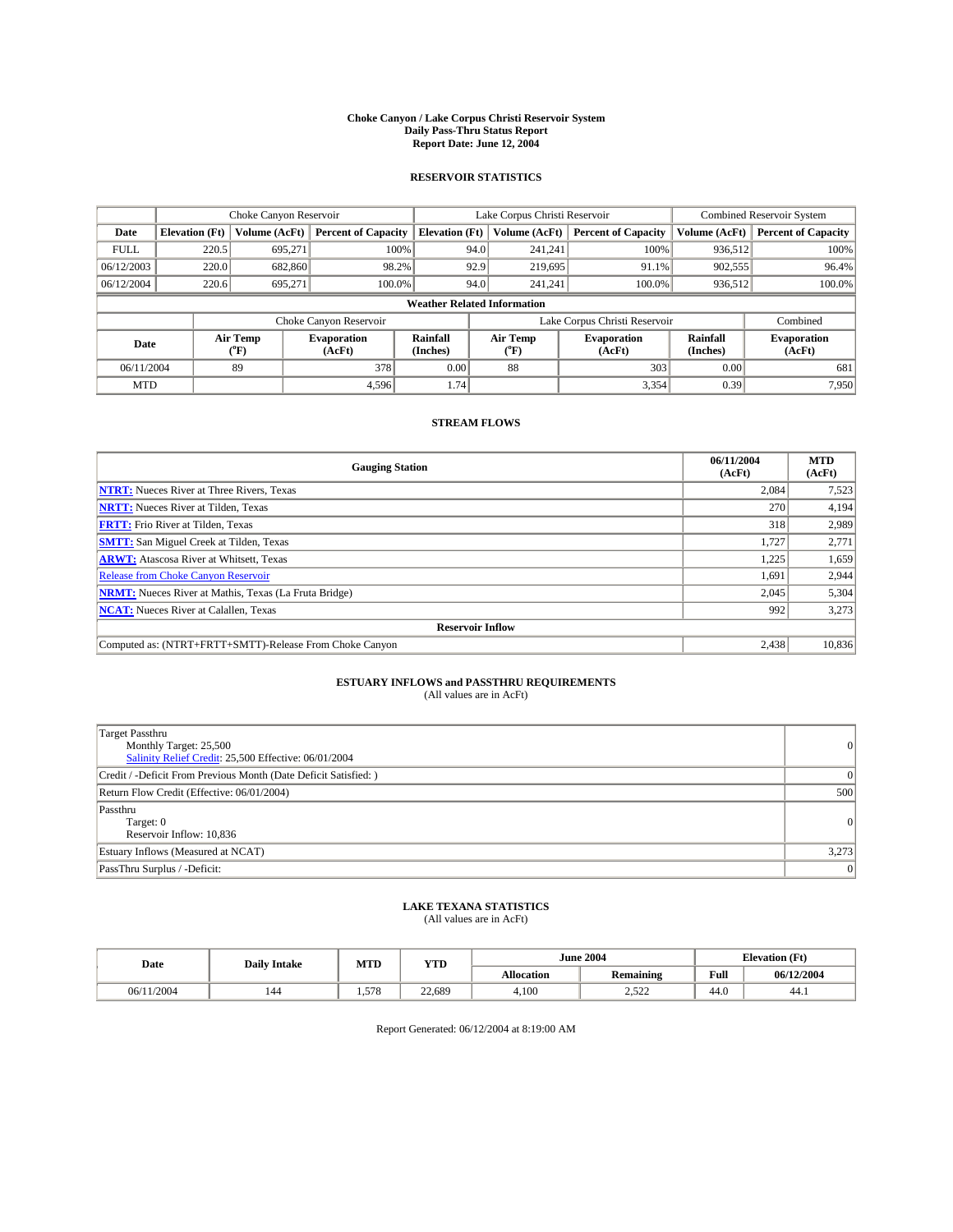#### **Choke Canyon / Lake Corpus Christi Reservoir System Daily Pass-Thru Status Report Report Date: June 13, 2004**

#### **RESERVOIR STATISTICS**

|             | Choke Canyon Reservoir             |                             |                              |                             | Lake Corpus Christi Reservoir |                  |                               |                      | <b>Combined Reservoir System</b> |  |
|-------------|------------------------------------|-----------------------------|------------------------------|-----------------------------|-------------------------------|------------------|-------------------------------|----------------------|----------------------------------|--|
| Date        | <b>Elevation</b> (Ft)              | Volume (AcFt)               | <b>Percent of Capacity</b>   | <b>Elevation</b> (Ft)       |                               | Volume (AcFt)    | <b>Percent of Capacity</b>    | Volume (AcFt)        | <b>Percent of Capacity</b>       |  |
| <b>FULL</b> | 220.5                              | 695,271                     | 100%                         |                             | 94.0                          | 241,241          | 100%                          | 936.512              | 100%                             |  |
| 06/13/2003  | 220.0                              | 682,346                     | 98.1%                        |                             | 92.8                          | 218,583          | 90.6%                         | 900.929              | 96.2%                            |  |
| 06/13/2004  | 220.6                              | 695.271                     | 100.0%                       |                             | 94.0                          | 240,279          | 99.6%                         | 935,550              | 99.9%                            |  |
|             | <b>Weather Related Information</b> |                             |                              |                             |                               |                  |                               |                      |                                  |  |
|             |                                    |                             | Choke Canyon Reservoir       |                             |                               |                  | Lake Corpus Christi Reservoir |                      | Combined                         |  |
| Date        |                                    | Air Temp<br>${}^{\circ}$ F) | <b>Evaporation</b><br>(AcFt) | <b>Rainfall</b><br>(Inches) |                               | Air Temp<br>("F) | <b>Evaporation</b><br>(AcFt)  | Rainfall<br>(Inches) | <b>Evaporation</b><br>(AcFt)     |  |
| 06/12/2004  |                                    | 89                          | 515                          | 0.00                        |                               | 89               | 202                           | 0.00                 | 717                              |  |
| <b>MTD</b>  |                                    |                             | 5,111                        | 1.74                        |                               |                  | 3,556                         | 0.39                 | 8,667                            |  |

### **STREAM FLOWS**

| <b>Gauging Station</b>                                       | 06/12/2004<br>(AcFt) | <b>MTD</b><br>(AcFt) |
|--------------------------------------------------------------|----------------------|----------------------|
| <b>NTRT:</b> Nueces River at Three Rivers, Texas             | 3,752                | 11,275               |
| <b>NRTT:</b> Nueces River at Tilden, Texas                   | 617                  | 4,812                |
| <b>FRTT:</b> Frio River at Tilden, Texas                     | 331                  | 3,321                |
| <b>SMTT:</b> San Miguel Creek at Tilden, Texas               | 357                  | 3,128                |
| <b>ARWT:</b> Atascosa River at Whitsett, Texas               | 3,275                | 4,935                |
| <b>Release from Choke Canyon Reservoir</b>                   | 1,127                | 4,071                |
| <b>NRMT:</b> Nueces River at Mathis, Texas (La Fruta Bridge) | 4,228                | 9,532                |
| <b>NCAT:</b> Nueces River at Calallen, Texas                 | 3,414                | 6,687                |
| <b>Reservoir Inflow</b>                                      |                      |                      |
| Computed as: (NTRT+FRTT+SMTT)-Release From Choke Canyon      | 3,313                | 14.149               |

## **ESTUARY INFLOWS and PASSTHRU REQUIREMENTS**<br>(All values are in AcFt)

| Target Passthru<br>Monthly Target: 25,500<br>Salinity Relief Credit: 25,500 Effective: 06/01/2004 | $\Omega$       |
|---------------------------------------------------------------------------------------------------|----------------|
| Credit / -Deficit From Previous Month (Date Deficit Satisfied: )                                  |                |
| Return Flow Credit (Effective: 06/01/2004)                                                        | 500            |
| Passthru<br>Target: 0<br>Reservoir Inflow: 14,149                                                 | $\overline{0}$ |
| Estuary Inflows (Measured at NCAT)                                                                | 6,687          |
| PassThru Surplus / -Deficit:                                                                      | 0              |

## **LAKE TEXANA STATISTICS** (All values are in AcFt)

| Date       | <b>Daily Intake</b> | MTD        | <b>YTD</b> |                   | <b>June 2004</b> | <b>Elevation</b> (Ft) |            |
|------------|---------------------|------------|------------|-------------------|------------------|-----------------------|------------|
|            |                     |            |            | <b>Allocation</b> | <b>Remaining</b> | Full                  | 06/13/2004 |
| 06/12/2004 | 144                 | 723<br>ر ب | 22,834     | 4,100             | $\sim$<br>ا پہ   | $\sim$<br>44.0        | 44.1       |

Report Generated: 06/13/2004 at 8:06:19 AM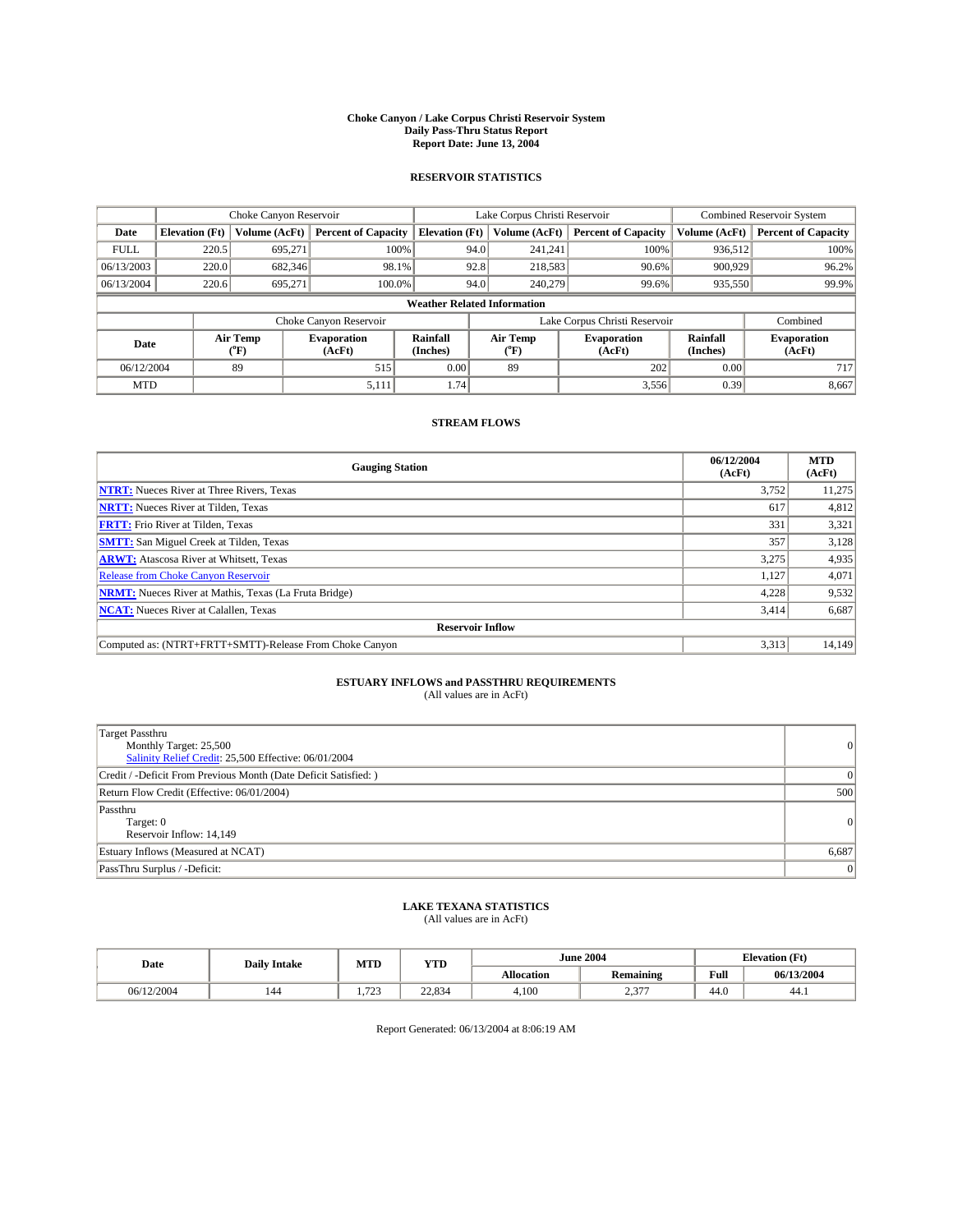#### **Choke Canyon / Lake Corpus Christi Reservoir System Daily Pass-Thru Status Report Report Date: June 14, 2004**

#### **RESERVOIR STATISTICS**

|             | Choke Canyon Reservoir             |                             |                              |                             | Lake Corpus Christi Reservoir |                  |                               |                             | <b>Combined Reservoir System</b> |  |  |
|-------------|------------------------------------|-----------------------------|------------------------------|-----------------------------|-------------------------------|------------------|-------------------------------|-----------------------------|----------------------------------|--|--|
| Date        | <b>Elevation</b> (Ft)              | Volume (AcFt)               | <b>Percent of Capacity</b>   | <b>Elevation</b> (Ft)       |                               | Volume (AcFt)    | <b>Percent of Capacity</b>    | Volume (AcFt)               | <b>Percent of Capacity</b>       |  |  |
| <b>FULL</b> | 220.5                              | 695,271                     |                              | 100%                        | 94.0                          | 241,241          | 100%                          | 936.512                     | 100%                             |  |  |
| 06/14/2003  | 220.2                              | 686,473                     |                              | 98.7%                       | 92.9                          | 220,995          | 91.6%                         | 907,468                     | 96.9%                            |  |  |
| 06/14/2004  | 220.6                              | 695.271                     | 100.0%                       |                             | 93.9                          | 239,894          | 99.4%                         | 935,165                     | 99.9%                            |  |  |
|             | <b>Weather Related Information</b> |                             |                              |                             |                               |                  |                               |                             |                                  |  |  |
|             |                                    |                             | Choke Canyon Reservoir       |                             |                               |                  | Lake Corpus Christi Reservoir |                             | Combined                         |  |  |
| Date        |                                    | Air Temp<br>${}^{\circ}$ F) | <b>Evaporation</b><br>(AcFt) | <b>Rainfall</b><br>(Inches) |                               | Air Temp<br>("F) | <b>Evaporation</b><br>(AcFt)  | <b>Rainfall</b><br>(Inches) | <b>Evaporation</b><br>(AcFt)     |  |  |
| 06/13/2004  |                                    | 91                          | 424                          | 0.00                        |                               | 90               | 358                           | 0.00                        | 782                              |  |  |
| <b>MTD</b>  |                                    |                             | 5,535                        | 1.74                        |                               |                  | 3,914                         | 0.39                        | 9,449                            |  |  |

### **STREAM FLOWS**

| <b>Gauging Station</b>                                       | 06/13/2004<br>(AcFt) | <b>MTD</b><br>(AcFt) |
|--------------------------------------------------------------|----------------------|----------------------|
| <b>NTRT:</b> Nueces River at Three Rivers, Texas             | 4,923                | 16,198               |
| <b>NRTT:</b> Nueces River at Tilden, Texas                   | 703                  | 5,514                |
| <b>FRTT:</b> Frio River at Tilden, Texas                     | 472                  | 3,793                |
| <b>SMTT:</b> San Miguel Creek at Tilden, Texas               | 189                  | 3,317                |
| <b>ARWT:</b> Atascosa River at Whitsett, Texas               | 3,593                | 8,528                |
| <b>Release from Choke Canyon Reservoir</b>                   | 645                  | 4,716                |
| <b>NRMT:</b> Nueces River at Mathis, Texas (La Fruta Bridge) | 4,526                | 14,058               |
| <b>NCAT:</b> Nueces River at Calallen, Texas                 | 5,637                | 12,325               |
| <b>Reservoir Inflow</b>                                      |                      |                      |
| Computed as: (NTRT+FRTT+SMTT)-Release From Choke Canyon      | 4,939                | 19.087               |

## **ESTUARY INFLOWS and PASSTHRU REQUIREMENTS**<br>(All values are in AcFt)

| Target Passthru<br>Monthly Target: 25,500                                                                                | $\Omega$       |
|--------------------------------------------------------------------------------------------------------------------------|----------------|
| Salinity Relief Credit: 25,500 Effective: 06/01/2004<br>Credit / -Deficit From Previous Month (Date Deficit Satisfied: ) |                |
| Return Flow Credit (Effective: 06/01/2004)                                                                               | 500            |
| Passthru<br>Target: 0<br>Reservoir Inflow: 19,087                                                                        | $\Omega$       |
| Estuary Inflows (Measured at NCAT)                                                                                       | 12,325         |
| PassThru Surplus / -Deficit:                                                                                             | $\overline{0}$ |

## **LAKE TEXANA STATISTICS** (All values are in AcFt)

| Date       | <b>Daily Intake</b> | MTD   | <b>YTD</b> |                   | <b>June 2004</b> | <b>Elevation</b> (Ft) |            |
|------------|---------------------|-------|------------|-------------------|------------------|-----------------------|------------|
|            |                     |       |            | <b>Allocation</b> | Remaining        | Full                  | 06/14/2004 |
| 06/13/2004 | 145                 | 1.867 | 22.978     | 4,100             | 222<br>ر رے د    | 44.0                  | 44.1       |

Report Generated: 06/14/2004 at 8:40:30 AM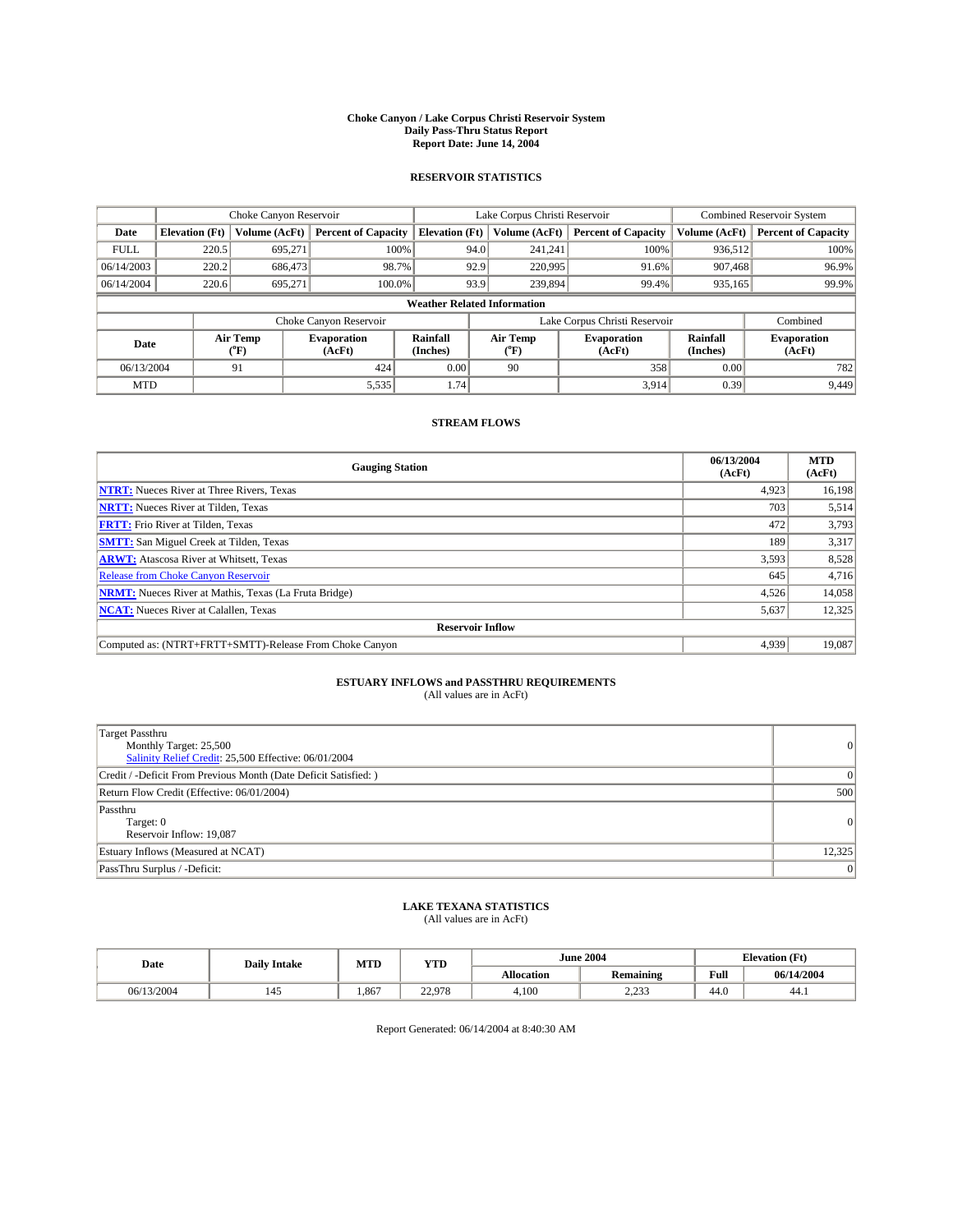#### **Choke Canyon / Lake Corpus Christi Reservoir System Daily Pass-Thru Status Report Report Date: June 15, 2004**

#### **RESERVOIR STATISTICS**

|             | Choke Canyon Reservoir             |                             |                              |                             | Lake Corpus Christi Reservoir |                  |                               |                             | <b>Combined Reservoir System</b> |  |
|-------------|------------------------------------|-----------------------------|------------------------------|-----------------------------|-------------------------------|------------------|-------------------------------|-----------------------------|----------------------------------|--|
| Date        | <b>Elevation</b> (Ft)              | Volume (AcFt)               | <b>Percent of Capacity</b>   | <b>Elevation</b> (Ft)       |                               | Volume (AcFt)    | <b>Percent of Capacity</b>    | Volume (AcFt)               | <b>Percent of Capacity</b>       |  |
| <b>FULL</b> | 220.5                              | 695,271                     |                              | 100%                        | 94.0                          | 241,241          | 100%                          | 936.512                     | 100%                             |  |
| 06/15/2003  | 220.2                              | 686,733                     | 98.8%                        |                             | 92.8                          | 219,324          | 90.9%                         | 906.057                     | 96.7%                            |  |
| 06/15/2004  | 220.5                              | 695.271                     | 100.0%                       |                             | 94.0                          | 240,279          | 99.6%                         | 935,550                     | 99.9%                            |  |
|             | <b>Weather Related Information</b> |                             |                              |                             |                               |                  |                               |                             |                                  |  |
|             |                                    |                             | Choke Canyon Reservoir       |                             |                               |                  | Lake Corpus Christi Reservoir |                             | Combined                         |  |
| Date        |                                    | Air Temp<br>${}^{\circ}$ F) | <b>Evaporation</b><br>(AcFt) | <b>Rainfall</b><br>(Inches) |                               | Air Temp<br>("F) | <b>Evaporation</b><br>(AcFt)  | <b>Rainfall</b><br>(Inches) | <b>Evaporation</b><br>(AcFt)     |  |
| 06/14/2004  |                                    | 91                          | 409                          | 0.00                        |                               | 90               | 369                           | 0.00                        | 778                              |  |
| <b>MTD</b>  |                                    |                             | 5,944                        | 1.74                        |                               |                  | 4,283                         | 0.39                        | 10,227                           |  |

### **STREAM FLOWS**

| <b>Gauging Station</b>                                       | 06/14/2004<br>(AcFt) | <b>MTD</b><br>(AcFt) |
|--------------------------------------------------------------|----------------------|----------------------|
| <b>NTRT:</b> Nueces River at Three Rivers, Texas             | 4,883                | 21,081               |
| <b>NRTT:</b> Nueces River at Tilden, Texas                   | 536                  | 6,050                |
| <b>FRTT:</b> Frio River at Tilden, Texas                     | 621                  | 4,415                |
| <b>SMTT:</b> San Miguel Creek at Tilden, Texas               | 93 <sub>1</sub>      | 3,410                |
| <b>ARWT:</b> Atascosa River at Whitsett, Texas               | 909                  | 9,437                |
| <b>Release from Choke Canyon Reservoir</b>                   | 645                  | 5,361                |
| <b>NRMT:</b> Nueces River at Mathis, Texas (La Fruta Bridge) | 4,943                | 19,000               |
| <b>NCAT:</b> Nueces River at Calallen, Texas                 | 6,650                | 18,975               |
| <b>Reservoir Inflow</b>                                      |                      |                      |
| Computed as: (NTRT+FRTT+SMTT)-Release From Choke Canyon      | 4,953                | 24,040               |

## **ESTUARY INFLOWS and PASSTHRU REQUIREMENTS**<br>(All values are in AcFt)

| Target Passthru<br>Monthly Target: 25,500<br>Salinity Relief Credit: 25,500 Effective: 06/01/2004 | $\Omega$ |
|---------------------------------------------------------------------------------------------------|----------|
| Credit / -Deficit From Previous Month (Date Deficit Satisfied: )                                  |          |
| Return Flow Credit (Effective: 06/01/2004)                                                        | 500      |
| Passthru<br>Target: 0<br>Reservoir Inflow: 24,040                                                 | $\Omega$ |
| Estuary Inflows (Measured at NCAT)                                                                | 18,975   |
| PassThru Surplus / -Deficit:                                                                      | 0        |

## **LAKE TEXANA STATISTICS** (All values are in AcFt)

| Date       | <b>Daily Intake</b> | MTD   | <b>YTD</b>          |                   | <b>June 2004</b> | <b>Elevation</b> (Ft) |            |
|------------|---------------------|-------|---------------------|-------------------|------------------|-----------------------|------------|
|            |                     |       |                     | <b>Allocation</b> | <b>Remaining</b> | Full                  | 06/15/2004 |
| 06/14/2004 | 142                 | 2.012 | 22122<br>ر سکتے ہے۔ | 4,100             | 2.088            | $\sim$<br>44.U        | 44.1       |

Report Generated: 06/15/2004 at 9:49:25 AM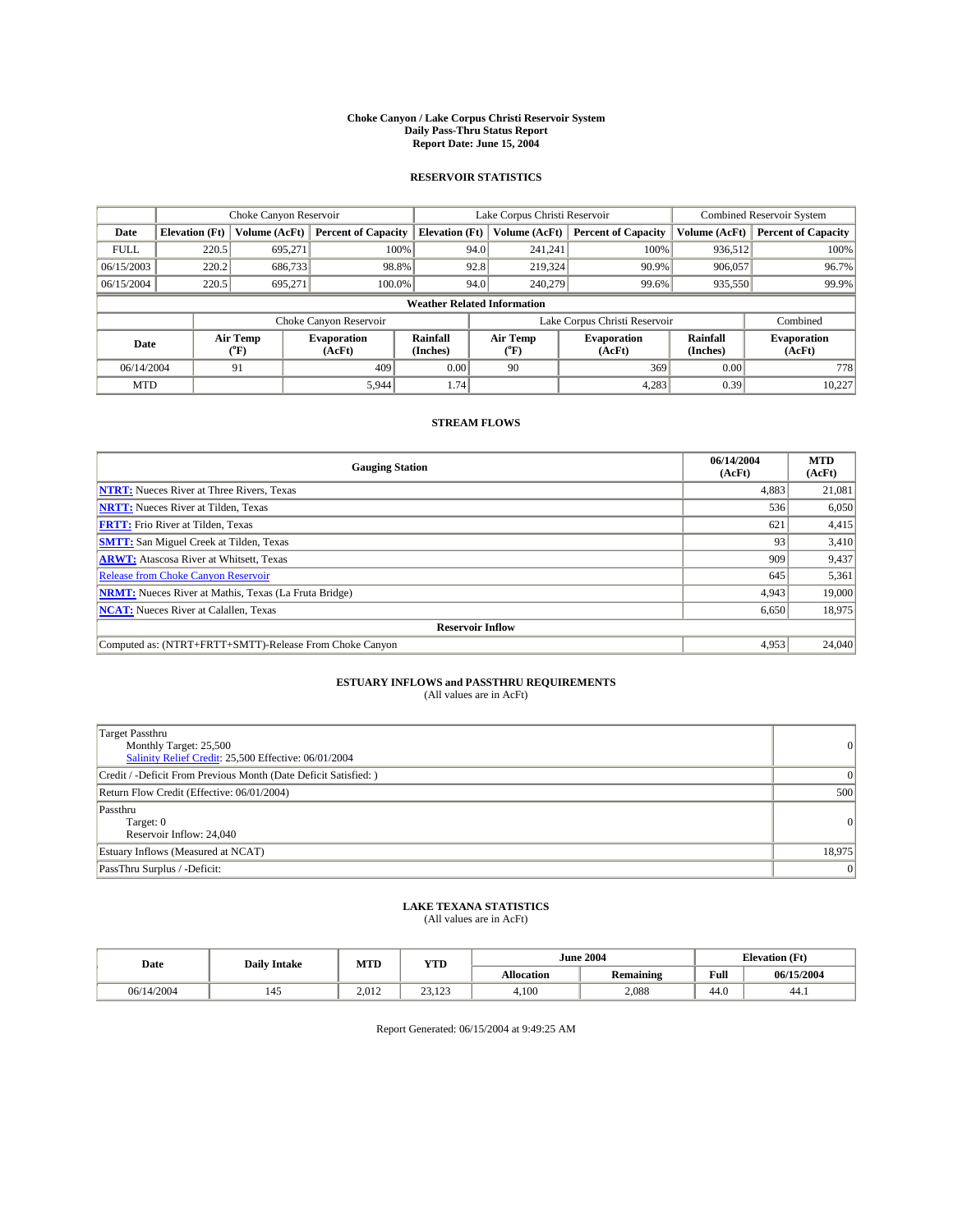#### **Choke Canyon / Lake Corpus Christi Reservoir System Daily Pass-Thru Status Report Report Date: June 16, 2004**

#### **RESERVOIR STATISTICS**

|                                    | Choke Canyon Reservoir |                             |                              |                             | Lake Corpus Christi Reservoir |                  |                               |                             | <b>Combined Reservoir System</b> |  |  |
|------------------------------------|------------------------|-----------------------------|------------------------------|-----------------------------|-------------------------------|------------------|-------------------------------|-----------------------------|----------------------------------|--|--|
| Date                               | <b>Elevation</b> (Ft)  | Volume (AcFt)               | <b>Percent of Capacity</b>   | <b>Elevation</b> (Ft)       |                               | Volume (AcFt)    | <b>Percent of Capacity</b>    | Volume (AcFt)               | <b>Percent of Capacity</b>       |  |  |
| <b>FULL</b>                        | 220.5                  | 695,271                     |                              | 100%                        | 94.0                          | 241,241          | 100%                          | 936.512                     | 100%                             |  |  |
| 06/16/2003                         | 220.2                  | 687,768                     | 98.9%                        |                             | 92.8                          | 219,324          | $90.9\%$                      | 907,092                     | 96.9%                            |  |  |
| 06/16/2004                         | 220.5                  | 695.271                     | 100.0%                       |                             | 93.9                          | 239,894          | 99.4%                         | 935,165                     | 99.9%                            |  |  |
| <b>Weather Related Information</b> |                        |                             |                              |                             |                               |                  |                               |                             |                                  |  |  |
|                                    |                        |                             | Choke Canyon Reservoir       |                             |                               |                  | Lake Corpus Christi Reservoir |                             | Combined                         |  |  |
| Date                               |                        | Air Temp<br>${}^{\circ}$ F) | <b>Evaporation</b><br>(AcFt) | <b>Rainfall</b><br>(Inches) |                               | Air Temp<br>("F) | <b>Evaporation</b><br>(AcFt)  | <b>Rainfall</b><br>(Inches) | <b>Evaporation</b><br>(AcFt)     |  |  |
| 06/15/2004                         |                        | 92                          | 515                          | 0.00                        |                               | 92               | 392                           | 0.00                        | 907                              |  |  |
| <b>MTD</b>                         |                        |                             | 6.459                        | 1.74                        |                               |                  | 4,675                         | 0.39                        | 11,134                           |  |  |

### **STREAM FLOWS**

| <b>Gauging Station</b>                                       | 06/15/2004<br>(AcFt) | <b>MTD</b><br>(AcFt) |
|--------------------------------------------------------------|----------------------|----------------------|
| <b>NTRT:</b> Nueces River at Three Rivers, Texas             | 1,729                | 22,810               |
| <b>NRTT:</b> Nueces River at Tilden, Texas                   | 687                  | 6,737                |
| <b>FRTT:</b> Frio River at Tilden, Texas                     | 538                  | 4,953                |
| <b>SMTT:</b> San Miguel Creek at Tilden, Texas               | 56                   | 3,465                |
| <b>ARWT:</b> Atascosa River at Whitsett, Texas               | 335                  | 9,772                |
| <b>Release from Choke Canyon Reservoir</b>                   | 286                  | 5,647                |
| <b>NRMT:</b> Nueces River at Mathis, Texas (La Fruta Bridge) | 2,362                | 21,363               |
| <b>NCAT:</b> Nueces River at Calallen, Texas                 | 7,265                | 26,240               |
| <b>Reservoir Inflow</b>                                      |                      |                      |
| Computed as: (NTRT+FRTT+SMTT)-Release From Choke Canyon      | 2,037                | 26,077               |

## **ESTUARY INFLOWS and PASSTHRU REQUIREMENTS**<br>(All values are in AcFt)

| Target Passthru<br>Monthly Target: 25,500<br>Salinity Relief Credit: 25,500 Effective: 06/01/2004 | $\Omega$       |
|---------------------------------------------------------------------------------------------------|----------------|
| Credit / -Deficit From Previous Month (Date Deficit Satisfied: )                                  |                |
| Return Flow Credit (Effective: 06/01/2004)                                                        | 500            |
| Passthru<br>Target: 0<br>Reservoir Inflow: 26,077                                                 | $\Omega$       |
| Estuary Inflows (Measured at NCAT)                                                                | 26,240         |
| PassThru Surplus / -Deficit:                                                                      | $\overline{0}$ |

## **LAKE TEXANA STATISTICS** (All values are in AcFt)

| Date       | <b>Daily Intake</b> | MTD           | YTD    |                   | <b>June 2004</b>                    | <b>Elevation</b> (Ft) |            |
|------------|---------------------|---------------|--------|-------------------|-------------------------------------|-----------------------|------------|
|            |                     |               |        | <b>Allocation</b> | $\cdot$ $\cdot$<br><b>Remaining</b> | Full                  | 06/16/2004 |
| 06/15/2004 | 146                 | 150<br>رسدوسه | 23,269 | 4,100             | .941                                | $\sim$<br>44.U        | 44.1       |

Report Generated: 06/16/2004 at 9:06:40 AM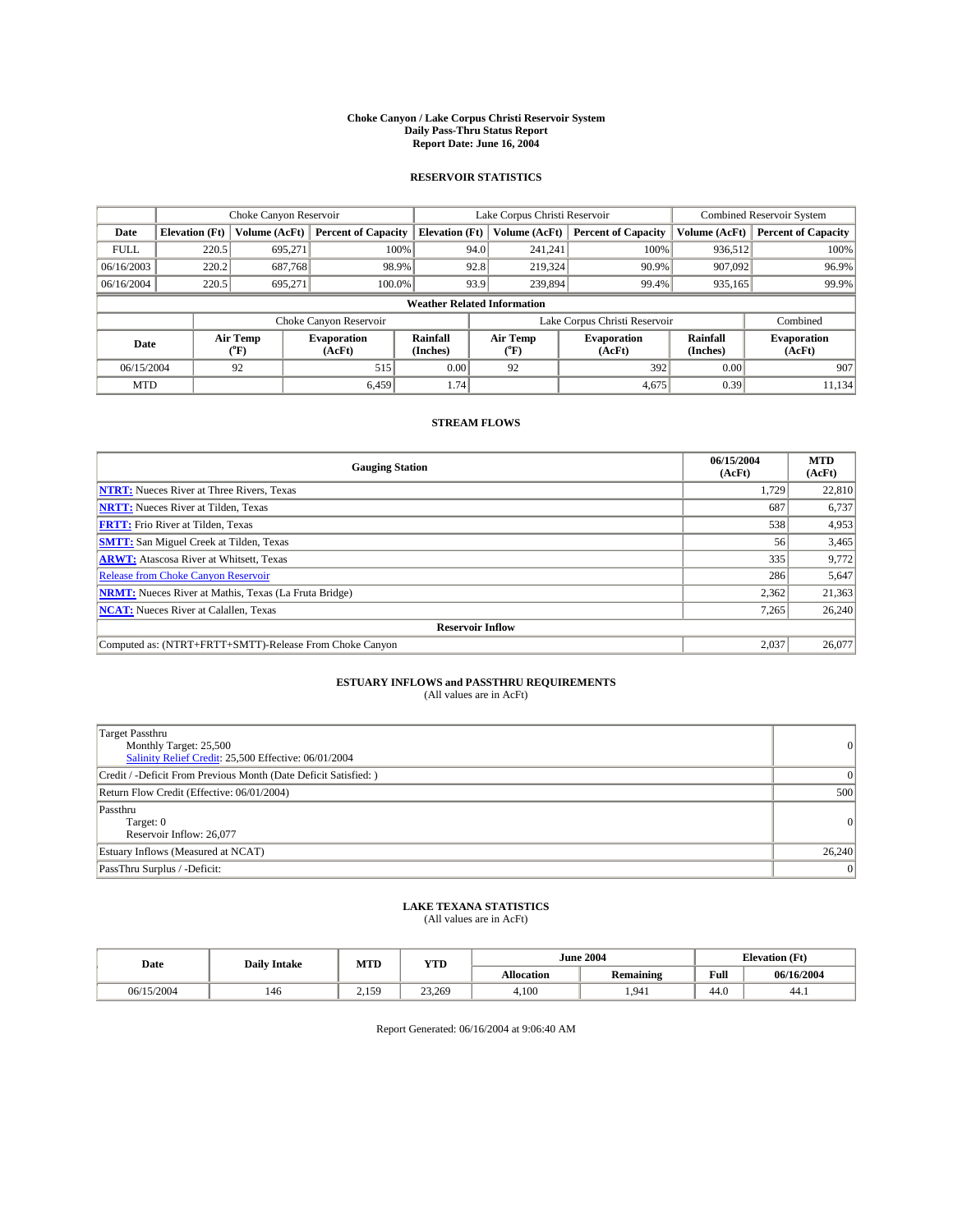#### **Choke Canyon / Lake Corpus Christi Reservoir System Daily Pass-Thru Status Report Report Date: June 17, 2004**

#### **RESERVOIR STATISTICS**

|             | Choke Canyon Reservoir             |                  |                              |                             | Lake Corpus Christi Reservoir |                  |                               |                             | <b>Combined Reservoir System</b> |  |
|-------------|------------------------------------|------------------|------------------------------|-----------------------------|-------------------------------|------------------|-------------------------------|-----------------------------|----------------------------------|--|
| Date        | <b>Elevation</b> (Ft)              | Volume (AcFt)    | <b>Percent of Capacity</b>   | <b>Elevation</b> (Ft)       |                               | Volume (AcFt)    | <b>Percent of Capacity</b>    | Volume (AcFt)               | <b>Percent of Capacity</b>       |  |
| <b>FULL</b> | 220.5                              | 695,271          |                              | 100%                        | 94.0                          | 241,241          | 100%                          | 936.512                     | 100%                             |  |
| 06/17/2003  | 220.2                              | 688,025          | 99.0%                        |                             | 92.9                          | 219,695          | 91.1%                         | 907.720                     | 96.9%                            |  |
| 06/17/2004  | 220.5                              | 695.271          | 100.0%                       |                             | 94.0                          | 241.241          | $100.0\%$                     | 936,512                     | 100.0%                           |  |
|             | <b>Weather Related Information</b> |                  |                              |                             |                               |                  |                               |                             |                                  |  |
|             |                                    |                  | Choke Canyon Reservoir       |                             |                               |                  | Lake Corpus Christi Reservoir |                             | Combined                         |  |
| Date        |                                    | Air Temp<br>(°F) | <b>Evaporation</b><br>(AcFt) | <b>Rainfall</b><br>(Inches) |                               | Air Temp<br>("F) | <b>Evaporation</b><br>(AcFt)  | <b>Rainfall</b><br>(Inches) | <b>Evaporation</b><br>(AcFt)     |  |
| 06/16/2004  |                                    | 95               | 469                          | 0.00                        |                               | 96               | 280                           | 0.01                        | 749                              |  |
| <b>MTD</b>  |                                    |                  | 6,928                        | 1.74                        |                               |                  | 4,955                         | 0.40                        | 11,883                           |  |

### **STREAM FLOWS**

| <b>Gauging Station</b>                                       | 06/16/2004<br>(AcFt) | <b>MTD</b><br>(AcFt) |
|--------------------------------------------------------------|----------------------|----------------------|
| <b>NTRT:</b> Nueces River at Three Rivers, Texas             | 981                  | 23,790               |
| <b>NRTT:</b> Nueces River at Tilden, Texas                   | 985                  | 7.722                |
| <b>FRTT:</b> Frio River at Tilden, Texas                     | 393                  | 5,346                |
| <b>SMTT:</b> San Miguel Creek at Tilden, Texas               | 34                   | 3,499                |
| <b>ARWT:</b> Atascosa River at Whitsett, Texas               | 260                  | 10,032               |
| <b>Release from Choke Canyon Reservoir</b>                   | 66                   | 5,713                |
| <b>NRMT:</b> Nueces River at Mathis, Texas (La Fruta Bridge) | 879                  | 22.242               |
| <b>NCAT:</b> Nueces River at Calallen, Texas                 | 5,876                | 32,115               |
| <b>Reservoir Inflow</b>                                      |                      |                      |
| Computed as: (NTRT+FRTT+SMTT)-Release From Choke Canyon      | 1,342                | 27,418               |

## **ESTUARY INFLOWS and PASSTHRU REQUIREMENTS**<br>(All values are in AcFt)

| Target Passthru<br>Monthly Target: 25,500<br>Salinity Relief Credit: 25,500 Effective: 06/01/2004 | 0              |
|---------------------------------------------------------------------------------------------------|----------------|
| Credit / -Deficit From Previous Month (Date Deficit Satisfied: )                                  | $\Omega$       |
| Return Flow Credit (Effective: 06/01/2004)                                                        | 500            |
| Passthru<br>Target: 0<br>Reservoir Inflow: 27,418                                                 | 0              |
| Estuary Inflows (Measured at NCAT)                                                                | 32,115         |
| PassThru Surplus / -Deficit:                                                                      | $\overline{0}$ |

## **LAKE TEXANA STATISTICS** (All values are in AcFt)

| Date       | <b>Daily Intake</b> | MTD   | YTD    |                   | <b>June 2004</b> | <b>Elevation</b> (Ft) |            |
|------------|---------------------|-------|--------|-------------------|------------------|-----------------------|------------|
|            |                     |       |        | <b>Allocation</b> | <b>Remaining</b> | Full                  | 06/17/2004 |
| 06/16/2004 | 144                 | 2.303 | 23,414 | 4,100             | 797<br>          | $\sim$<br>44.U        | 44.0       |

Report Generated: 06/17/2004 at 8:42:30 AM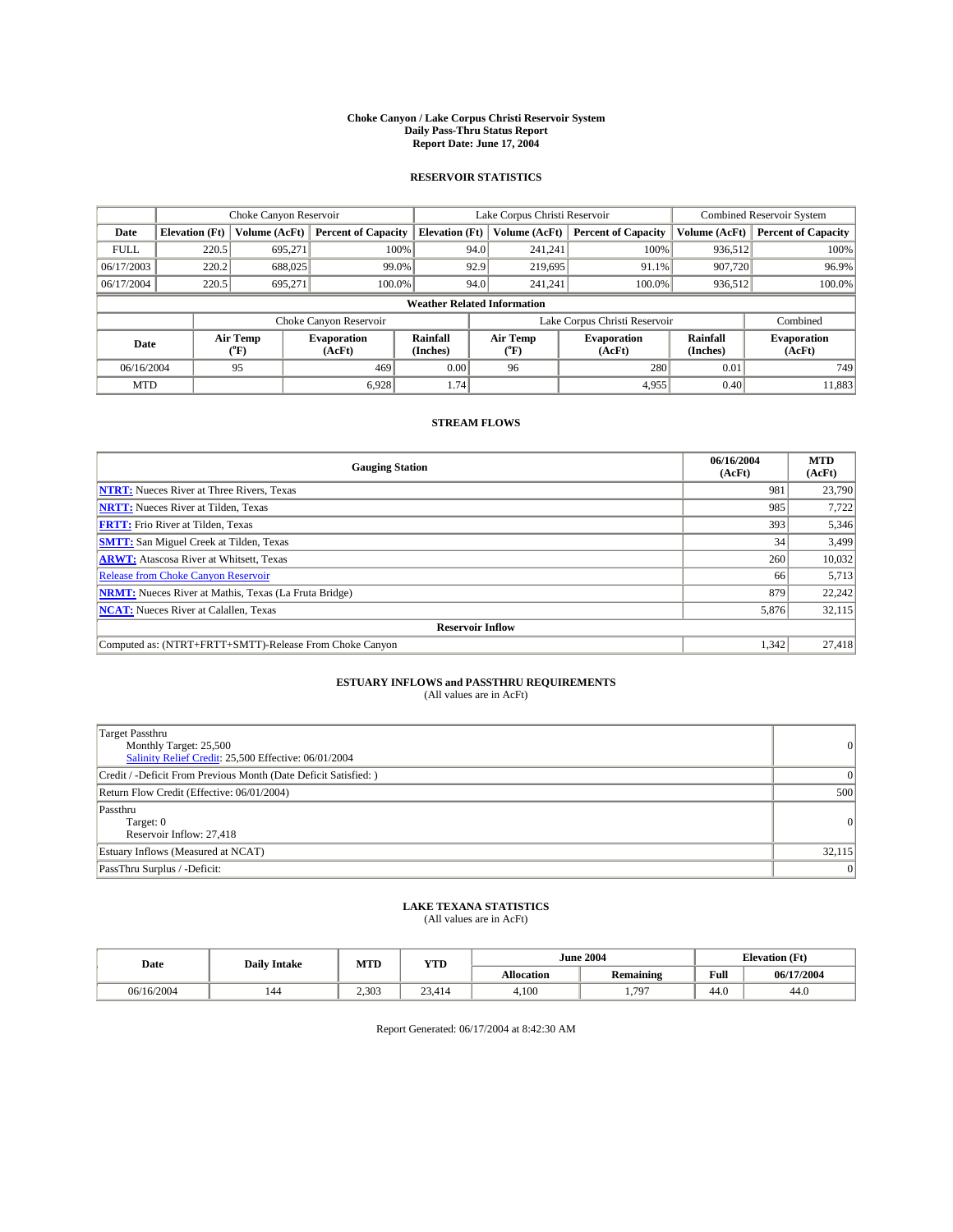#### **Choke Canyon / Lake Corpus Christi Reservoir System Daily Pass-Thru Status Report Report Date: June 18, 2004**

#### **RESERVOIR STATISTICS**

|             | Choke Canyon Reservoir             |                  | Lake Corpus Christi Reservoir |                       |      |                  | <b>Combined Reservoir System</b> |                      |                              |  |
|-------------|------------------------------------|------------------|-------------------------------|-----------------------|------|------------------|----------------------------------|----------------------|------------------------------|--|
| Date        | <b>Elevation</b> (Ft)              | Volume (AcFt)    | <b>Percent of Capacity</b>    | <b>Elevation (Ft)</b> |      | Volume (AcFt)    | <b>Percent of Capacity</b>       | Volume (AcFt)        | <b>Percent of Capacity</b>   |  |
| <b>FULL</b> | 220.5                              | 695,271          | 100%                          |                       | 94.0 | 241,241          | 100%                             | 936.512              | 100%                         |  |
| 06/18/2003  | 220.2                              | 688,540          | 99.0%                         |                       | 92.8 | 219.324          | 90.9%                            | 907.864              | 96.9%                        |  |
| 06/18/2004  | 220.5                              | 695.271          | 100.0%                        |                       | 94.0 | 241.241          | $100.0\%$                        | 936,512              | 100.0%                       |  |
|             | <b>Weather Related Information</b> |                  |                               |                       |      |                  |                                  |                      |                              |  |
|             |                                    |                  | Choke Canyon Reservoir        |                       |      |                  | Lake Corpus Christi Reservoir    |                      | Combined                     |  |
| Date        |                                    | Air Temp<br>(°F) | <b>Evaporation</b><br>(AcFt)  | Rainfall<br>(Inches)  |      | Air Temp<br>("F) | <b>Evaporation</b><br>(AcFt)     | Rainfall<br>(Inches) | <b>Evaporation</b><br>(AcFt) |  |
| 06/17/2004  |                                    | 95               | 439                           | 0.34                  |      | 91               | 336                              | 0.00                 | 775                          |  |
| <b>MTD</b>  |                                    |                  | 7,367                         | 2.08                  |      |                  | 5,291                            | 0.40                 | 12,658                       |  |

### **STREAM FLOWS**

| <b>Gauging Station</b>                                       | 06/17/2004<br>(AcFt) | <b>MTD</b><br>(AcFt) |
|--------------------------------------------------------------|----------------------|----------------------|
| <b>NTRT:</b> Nueces River at Three Rivers, Texas             | 1,135                | 24,926               |
| <b>NRTT:</b> Nueces River at Tilden, Texas                   | 1,165                | 8,887                |
| <b>FRTT:</b> Frio River at Tilden, Texas                     | 351                  | 5,697                |
| <b>SMTT:</b> San Miguel Creek at Tilden, Texas               | 24                   | 3,523                |
| <b>ARWT:</b> Atascosa River at Whitsett, Texas               | 195                  | 10,227               |
| <b>Release from Choke Canyon Reservoir</b>                   | 66                   | 5,778                |
| <b>NRMT:</b> Nueces River at Mathis, Texas (La Fruta Bridge) | 224                  | 22,466               |
| <b>NCAT:</b> Nueces River at Calallen, Texas                 | 2,541                | 34,656               |
| <b>Reservoir Inflow</b>                                      |                      |                      |
| Computed as: (NTRT+FRTT+SMTT)-Release From Choke Canyon      | 1.445                | 28,864               |

## **ESTUARY INFLOWS and PASSTHRU REQUIREMENTS**<br>(All values are in AcFt)

| Target Passthru<br>Monthly Target: 25,500<br>Salinity Relief Credit: 25,500 Effective: 06/01/2004 | $\Omega$ |
|---------------------------------------------------------------------------------------------------|----------|
| Credit / -Deficit From Previous Month (Date Deficit Satisfied: )                                  |          |
| Return Flow Credit (Effective: 06/01/2004)                                                        | 500      |
| Passthru<br>Target: 0<br>Reservoir Inflow: 28,864                                                 | $\Omega$ |
| Estuary Inflows (Measured at NCAT)                                                                | 34,656   |
| PassThru Surplus / -Deficit:                                                                      | 0        |

## **LAKE TEXANA STATISTICS** (All values are in AcFt)

| Date       | <b>Daily Intake</b> | MTD   | YTD                  |                   | <b>June 2004</b>                    |                 |            |
|------------|---------------------|-------|----------------------|-------------------|-------------------------------------|-----------------|------------|
|            |                     |       |                      | <b>Allocation</b> | $\cdot$ $\cdot$<br><b>Remaining</b> | Full            | 06/18/2004 |
| 06/17/2004 | 145                 | 2.448 | 23.559<br>د ر ر. ر ب | 4,100             | ,652                                | $\sim$<br>-44.6 | 44.1       |

Report Generated: 06/18/2004 at 8:24:25 AM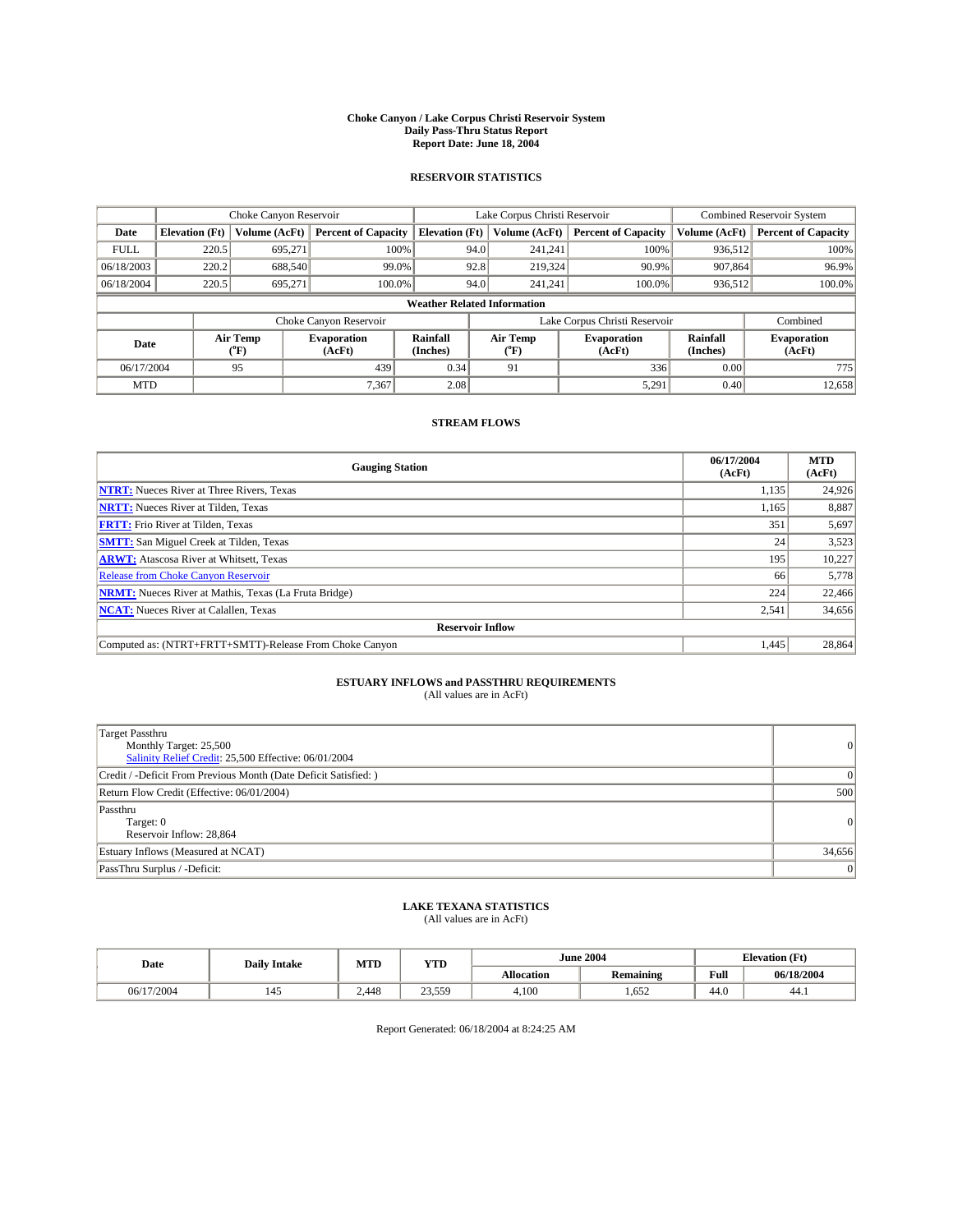#### **Choke Canyon / Lake Corpus Christi Reservoir System Daily Pass-Thru Status Report Report Date: June 19, 2004**

#### **RESERVOIR STATISTICS**

|                                    | Choke Canyon Reservoir |                             | Lake Corpus Christi Reservoir |                             |      |                  | <b>Combined Reservoir System</b> |                             |                              |
|------------------------------------|------------------------|-----------------------------|-------------------------------|-----------------------------|------|------------------|----------------------------------|-----------------------------|------------------------------|
| Date                               | <b>Elevation</b> (Ft)  | Volume (AcFt)               | <b>Percent of Capacity</b>    | <b>Elevation</b> (Ft)       |      | Volume (AcFt)    | <b>Percent of Capacity</b>       | Volume (AcFt)               | <b>Percent of Capacity</b>   |
| <b>FULL</b>                        | 220.5                  | 695,271                     |                               | 100%                        | 94.0 | 241,241          | 100%                             | 936.512                     | 100%                         |
| 06/19/2003                         | 220.2                  | 688.540                     | $99.0\%$                      |                             | 92.8 | 219,139          | 90.8%                            | 907,679                     | 96.9%                        |
| 06/19/2004                         | 220.5                  | 695.271                     | 100.0%                        |                             | 94.0 | 241.241          | $100.0\%$                        | 936,512                     | 100.0%                       |
| <b>Weather Related Information</b> |                        |                             |                               |                             |      |                  |                                  |                             |                              |
|                                    |                        |                             | Choke Canyon Reservoir        |                             |      |                  | Lake Corpus Christi Reservoir    |                             | Combined                     |
| Date                               |                        | Air Temp<br>${}^{\circ}$ F) | <b>Evaporation</b><br>(AcFt)  | <b>Rainfall</b><br>(Inches) |      | Air Temp<br>("F) | <b>Evaporation</b><br>(AcFt)     | <b>Rainfall</b><br>(Inches) | <b>Evaporation</b><br>(AcFt) |
| 06/18/2004                         |                        | 93                          | 560                           | 0.00                        |      | 92               | 415                              | 0.00                        | 975                          |
| <b>MTD</b>                         |                        |                             | 7,927                         | 2.08                        |      |                  | 5,706                            | 0.40                        | 13,633                       |

### **STREAM FLOWS**

| <b>Gauging Station</b>                                       | 06/18/2004<br>(AcFt) | <b>MTD</b><br>(AcFt) |  |  |  |  |
|--------------------------------------------------------------|----------------------|----------------------|--|--|--|--|
| <b>NTRT:</b> Nueces River at Three Rivers, Texas             | 1,294                | 26,220               |  |  |  |  |
| <b>NRTT:</b> Nueces River at Tilden, Texas                   | 1.298                | 10,185               |  |  |  |  |
| <b>FRTT:</b> Frio River at Tilden, Texas                     | 322                  | 6,019                |  |  |  |  |
| <b>SMTT:</b> San Miguel Creek at Tilden, Texas               | 15                   | 3,538                |  |  |  |  |
| <b>ARWT:</b> Atascosa River at Whitsett, Texas               | 151                  | 10,378               |  |  |  |  |
| <b>Release from Choke Canyon Reservoir</b>                   | 66                   | 5,844                |  |  |  |  |
| <b>NRMT:</b> Nueces River at Mathis, Texas (La Fruta Bridge) | 389                  | 22,855               |  |  |  |  |
| <b>NCAT:</b> Nueces River at Calallen, Texas                 | 721                  | 35,377               |  |  |  |  |
| <b>Reservoir Inflow</b>                                      |                      |                      |  |  |  |  |
| Computed as: (NTRT+FRTT+SMTT)-Release From Choke Canyon      | 1,566                | 30,429               |  |  |  |  |

## **ESTUARY INFLOWS and PASSTHRU REQUIREMENTS**<br>(All values are in AcFt)

| Target Passthru                                                                |                |
|--------------------------------------------------------------------------------|----------------|
| Monthly Target: 25,500<br>Salinity Relief Credit: 25,500 Effective: 06/01/2004 | $\Omega$       |
| Credit / -Deficit From Previous Month (Date Deficit Satisfied: )               |                |
| Return Flow Credit (Effective: 06/01/2004)                                     | 500            |
| Passthru<br>Target: 0<br>Reservoir Inflow: 30,429                              | $\Omega$       |
| Estuary Inflows (Measured at NCAT)                                             | 35,377         |
| PassThru Surplus / -Deficit:                                                   | $\overline{0}$ |

## **LAKE TEXANA STATISTICS** (All values are in AcFt)

| Date       | <b>Daily Intake</b> | MTD   | YTD    |                   | <b>June 2004</b>              |             | <b>Elevation</b> (Ft) |  |
|------------|---------------------|-------|--------|-------------------|-------------------------------|-------------|-----------------------|--|
|            |                     |       |        | <b>Allocation</b> | $\cdot$ .<br><b>Remaining</b> | Full        | 06/19/2004            |  |
| 06/18/2004 | 146                 | 2.594 | 23,705 | 4,100             | .506                          | . .<br>44.U | 44.1                  |  |

Report Generated: 06/19/2004 at 8:04:37 AM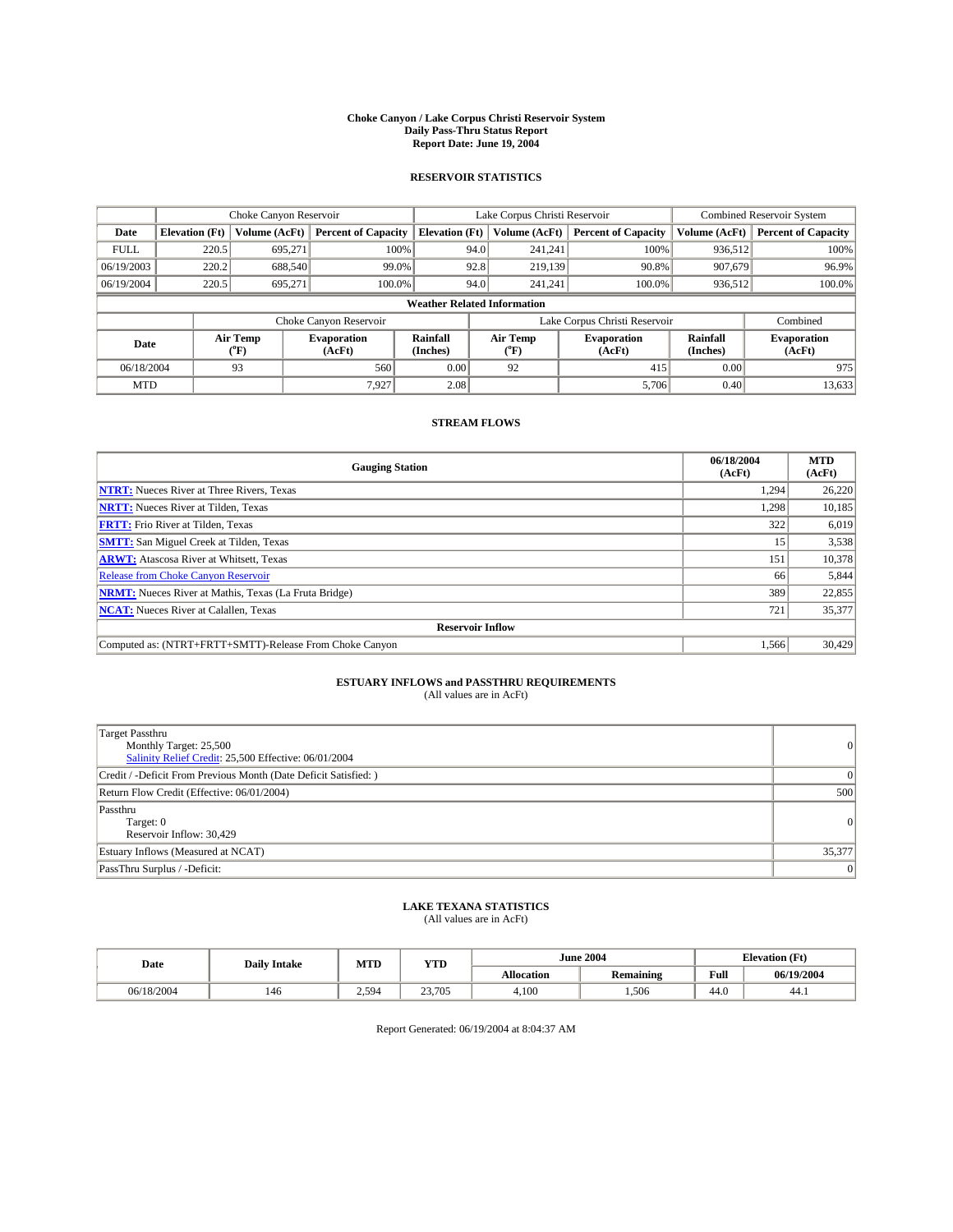#### **Choke Canyon / Lake Corpus Christi Reservoir System Daily Pass-Thru Status Report Report Date: June 20, 2004**

#### **RESERVOIR STATISTICS**

|                                    | Choke Canyon Reservoir |                  | Lake Corpus Christi Reservoir |                             |      |                  | <b>Combined Reservoir System</b> |                             |                              |
|------------------------------------|------------------------|------------------|-------------------------------|-----------------------------|------|------------------|----------------------------------|-----------------------------|------------------------------|
| Date                               | <b>Elevation</b> (Ft)  | Volume (AcFt)    | <b>Percent of Capacity</b>    | <b>Elevation</b> (Ft)       |      | Volume (AcFt)    | <b>Percent of Capacity</b>       | Volume (AcFt)               | <b>Percent of Capacity</b>   |
| <b>FULL</b>                        | 220.5                  | 695,271          |                               | 100%                        | 94.0 | 241,241          | 100%                             | 936.512                     | 100%                         |
| 06/20/2003                         | 220.2                  | 687,768          | 98.9%                         |                             | 92.8 | 218,954          | 90.8%                            | 906.722                     | 96.8%                        |
| 06/20/2004                         | 220.5                  | 695,012          | 100.0%                        |                             | 94.0 | 241.241          | $100.0\%$                        | 936,253                     | 100.0%                       |
| <b>Weather Related Information</b> |                        |                  |                               |                             |      |                  |                                  |                             |                              |
|                                    |                        |                  | Choke Canyon Reservoir        |                             |      |                  | Lake Corpus Christi Reservoir    |                             | Combined                     |
| Date                               |                        | Air Temp<br>(°F) | <b>Evaporation</b><br>(AcFt)  | <b>Rainfall</b><br>(Inches) |      | Air Temp<br>("F) | <b>Evaporation</b><br>(AcFt)     | <b>Rainfall</b><br>(Inches) | <b>Evaporation</b><br>(AcFt) |
| 06/19/2004                         |                        | 93               | 530                           | 0.00                        |      | 91               | 404                              | 0.00                        | 934                          |
| <b>MTD</b>                         |                        |                  | 8,457                         | 2.08                        |      |                  | 6,110                            | 0.40                        | 14,567                       |

### **STREAM FLOWS**

| <b>Gauging Station</b>                                       | 06/19/2004<br>(AcFt) | <b>MTD</b><br>(AcFt) |  |  |  |  |
|--------------------------------------------------------------|----------------------|----------------------|--|--|--|--|
| <b>NTRT:</b> Nueces River at Three Rivers, Texas             | 1,407                | 27,627               |  |  |  |  |
| <b>NRTT:</b> Nueces River at Tilden, Texas                   | 1,433                | 11,618               |  |  |  |  |
| <b>FRTT:</b> Frio River at Tilden, Texas                     | 318                  | 6,336                |  |  |  |  |
| <b>SMTT:</b> San Miguel Creek at Tilden, Texas               | 12                   | 3,550                |  |  |  |  |
| <b>ARWT:</b> Atascosa River at Whitsett, Texas               | 127                  | 10,505               |  |  |  |  |
| <b>Release from Choke Canyon Reservoir</b>                   | 66                   | 5,909                |  |  |  |  |
| <b>NRMT:</b> Nueces River at Mathis, Texas (La Fruta Bridge) | 508                  | 23,363               |  |  |  |  |
| <b>NCAT:</b> Nueces River at Calallen, Texas                 | 383                  | 35,760               |  |  |  |  |
| <b>Reservoir Inflow</b>                                      |                      |                      |  |  |  |  |
| Computed as: (NTRT+FRTT+SMTT)-Release From Choke Canyon      | 1,672                | 32,101               |  |  |  |  |

## **ESTUARY INFLOWS and PASSTHRU REQUIREMENTS**<br>(All values are in AcFt)

| Target Passthru<br>Monthly Target: 25,500                                                                                | $\Omega$       |
|--------------------------------------------------------------------------------------------------------------------------|----------------|
| Salinity Relief Credit: 25,500 Effective: 06/01/2004<br>Credit / -Deficit From Previous Month (Date Deficit Satisfied: ) |                |
| Return Flow Credit (Effective: 06/01/2004)                                                                               | 500            |
| Passthru<br>Target: 0<br>Reservoir Inflow: 32,101                                                                        | $\Omega$       |
| Estuary Inflows (Measured at NCAT)                                                                                       | 35,760         |
| PassThru Surplus / -Deficit:                                                                                             | $\overline{0}$ |

# **LAKE TEXANA STATISTICS** (All values are in AcFt)

| Date       | <b>Daily Intake</b> | MTD   | <b>YTD</b> |                   | <b>June 2004</b> | <b>Elevation</b> (Ft) |            |
|------------|---------------------|-------|------------|-------------------|------------------|-----------------------|------------|
|            |                     |       |            | <b>Allocation</b> | <b>Remaining</b> | Full                  | 06/20/2004 |
| 06/19/2004 | 146                 | 2.740 | 23,851     | 4,100             | ,360             | 44.0                  | 44.1       |

Report Generated: 06/20/2004 at 8:30:36 AM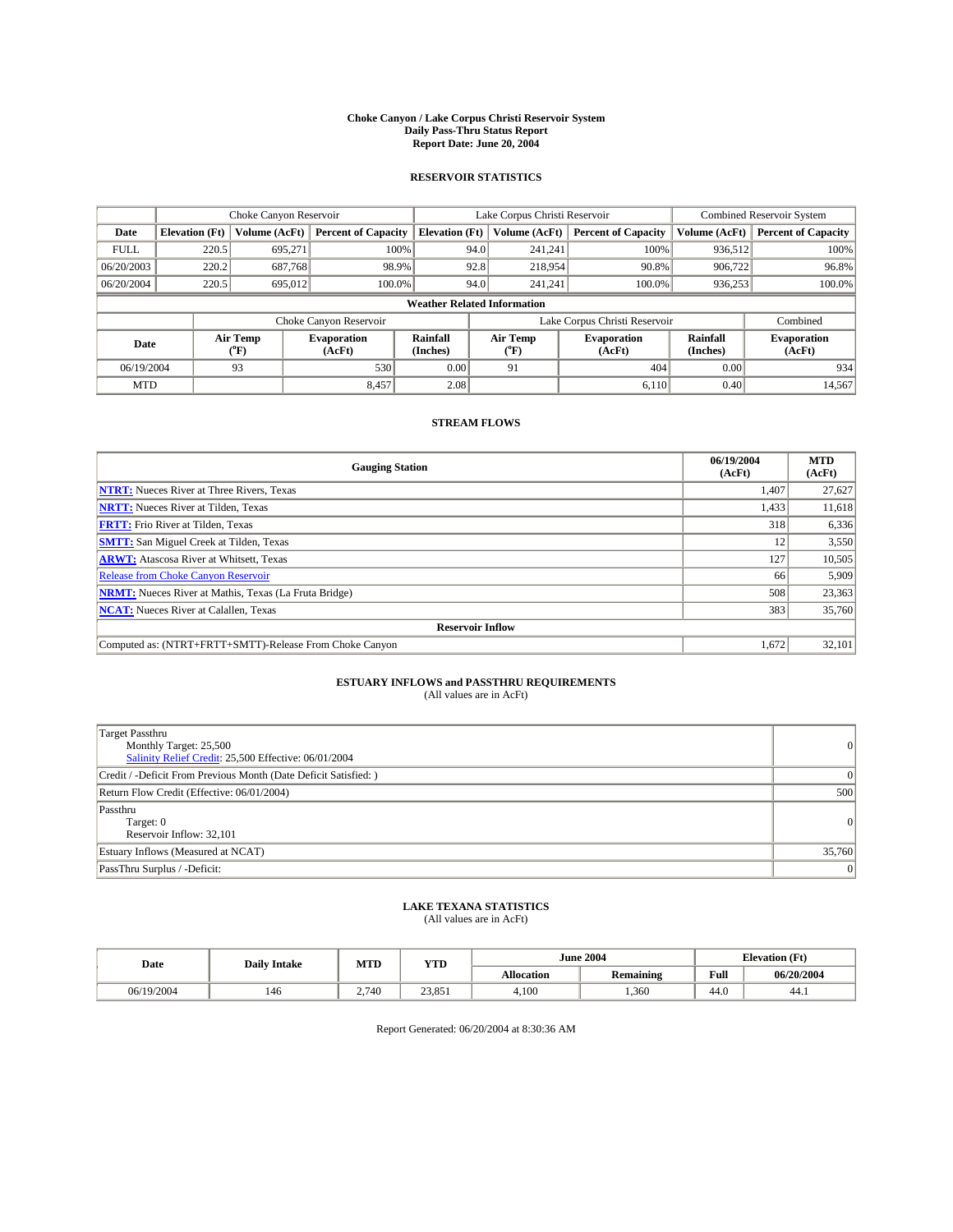#### **Choke Canyon / Lake Corpus Christi Reservoir System Daily Pass-Thru Status Report Report Date: June 21, 2004**

#### **RESERVOIR STATISTICS**

|                                    | Choke Canyon Reservoir |                             | Lake Corpus Christi Reservoir |                             |      |                  | <b>Combined Reservoir System</b> |                      |                              |
|------------------------------------|------------------------|-----------------------------|-------------------------------|-----------------------------|------|------------------|----------------------------------|----------------------|------------------------------|
| Date                               | <b>Elevation</b> (Ft)  | Volume (AcFt)               | <b>Percent of Capacity</b>    | <b>Elevation</b> (Ft)       |      | Volume (AcFt)    | <b>Percent of Capacity</b>       | Volume (AcFt)        | <b>Percent of Capacity</b>   |
| <b>FULL</b>                        | 220.5                  | 695,271                     |                               | 100%                        | 94.0 | 241,241          | 100%                             | 936.512              | 100%                         |
| 06/21/2003                         | 220.2                  | 687,252                     | 98.8%                         |                             | 92.8 | 218,769          | 90.7%                            | 906.021              | 96.7%                        |
| 06/21/2004                         | 220.5                  | 694,752                     | 99.9%                         |                             | 94.0 | 241.241          | $100.0\%$                        | 935,993              | 99.9%                        |
| <b>Weather Related Information</b> |                        |                             |                               |                             |      |                  |                                  |                      |                              |
|                                    |                        |                             | Choke Canyon Reservoir        |                             |      |                  | Lake Corpus Christi Reservoir    |                      | Combined                     |
| Date                               |                        | Air Temp<br>${}^{\circ}$ F) | <b>Evaporation</b><br>(AcFt)  | <b>Rainfall</b><br>(Inches) |      | Air Temp<br>("F) | <b>Evaporation</b><br>(AcFt)     | Rainfall<br>(Inches) | <b>Evaporation</b><br>(AcFt) |
| 06/20/2004                         |                        | 94                          | 514                           | 0.00                        |      | 92               | 404                              | 0.00                 | 918                          |
| <b>MTD</b>                         |                        |                             | 8,971                         | 2.08                        |      |                  | 6,514                            | 0.40                 | 15,485                       |

### **STREAM FLOWS**

| <b>Gauging Station</b>                                       | 06/20/2004<br>(AcFt) | <b>MTD</b><br>(AcFt) |  |  |  |  |  |
|--------------------------------------------------------------|----------------------|----------------------|--|--|--|--|--|
| <b>NTRT:</b> Nueces River at Three Rivers, Texas             | 1,511                | 29,138               |  |  |  |  |  |
| <b>NRTT:</b> Nueces River at Tilden, Texas                   | 1.292                | 12.910               |  |  |  |  |  |
| <b>FRTT:</b> Frio River at Tilden, Texas                     | 326                  | 6,662                |  |  |  |  |  |
| <b>SMTT:</b> San Miguel Creek at Tilden, Texas               |                      | 3,559                |  |  |  |  |  |
| <b>ARWT:</b> Atascosa River at Whitsett, Texas               | 111                  | 10,616               |  |  |  |  |  |
| <b>Release from Choke Canyon Reservoir</b>                   | 66                   | 5,975                |  |  |  |  |  |
| <b>NRMT:</b> Nueces River at Mathis, Texas (La Fruta Bridge) | 875                  | 24,239               |  |  |  |  |  |
| <b>NCAT:</b> Nueces River at Calallen, Texas                 | 445                  | 36,204               |  |  |  |  |  |
| <b>Reservoir Inflow</b>                                      |                      |                      |  |  |  |  |  |
| Computed as: (NTRT+FRTT+SMTT)-Release From Choke Canvon      | 1.780                | 33,880               |  |  |  |  |  |

## **ESTUARY INFLOWS and PASSTHRU REQUIREMENTS**<br>(All values are in AcFt)

| <b>Target Passthru</b><br>Monthly Target: 25,500<br>Salinity Relief Credit: 25,500 Effective: 06/01/2004 | 0              |
|----------------------------------------------------------------------------------------------------------|----------------|
| Credit / -Deficit From Previous Month (Date Deficit Satisfied: )                                         | $\Omega$       |
| Return Flow Credit (Effective: 06/01/2004)                                                               | 500            |
| Passthru<br>Target: 0<br>Reservoir Inflow: 33,880                                                        | 0              |
| Estuary Inflows (Measured at NCAT)                                                                       | 36,204         |
| PassThru Surplus / -Deficit:                                                                             | $\overline{0}$ |

# **LAKE TEXANA STATISTICS** (All values are in AcFt)

| Date       | <b>Daily Intake</b> | MTD   | <b>YTD</b> |                   | <b>June 2004</b> | <b>Elevation</b> (Ft) |            |
|------------|---------------------|-------|------------|-------------------|------------------|-----------------------|------------|
|            |                     |       |            | <b>Allocation</b> | <b>Remaining</b> | Full                  | 06/21/2004 |
| 06/20/2004 | 146                 | 2,886 | 23,997     | 4,100             | 1.21             | 44.0                  | 44.1       |

Report Generated: 06/21/2004 at 8:32:29 AM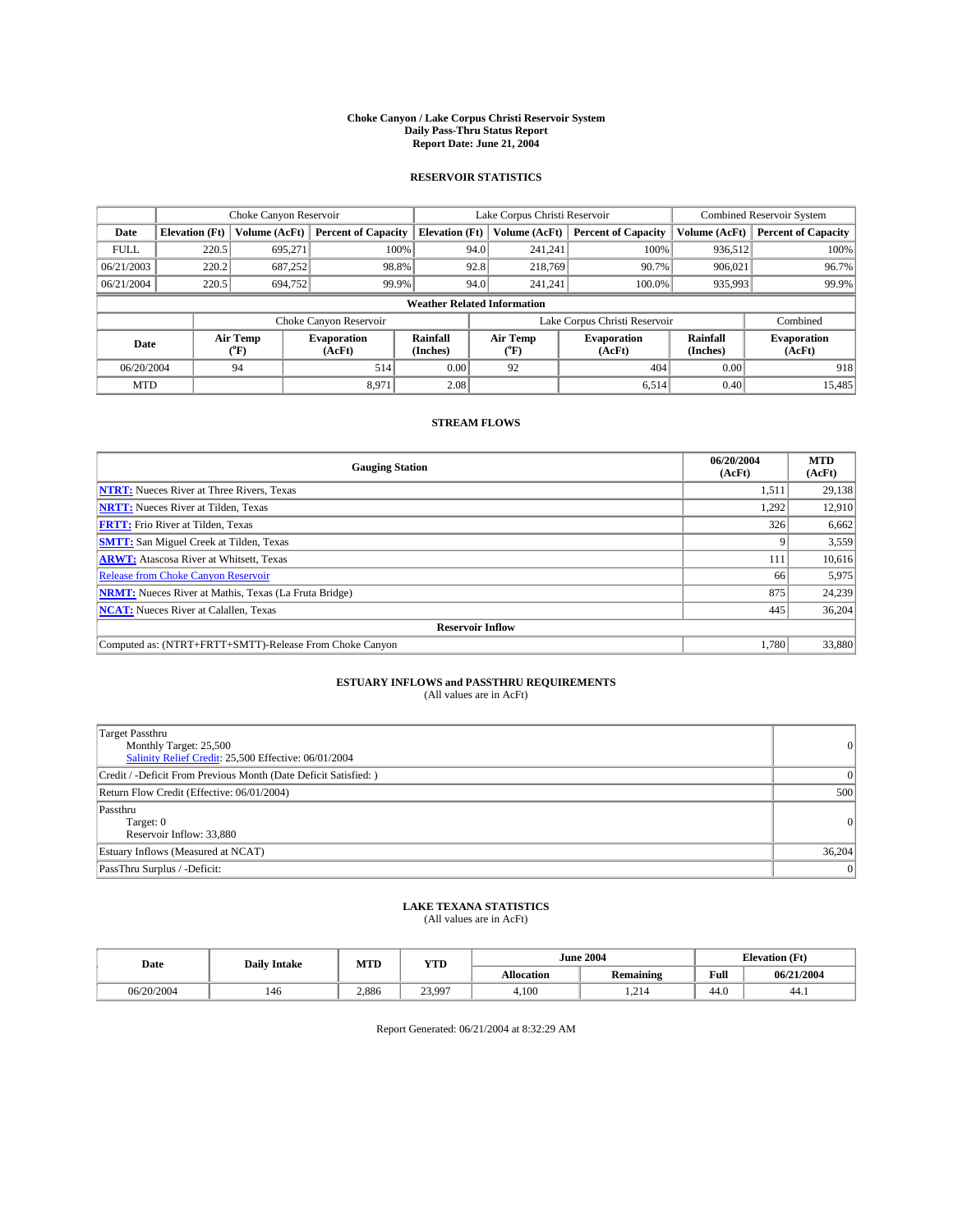#### **Choke Canyon / Lake Corpus Christi Reservoir System Daily Pass-Thru Status Report Report Date: June 22, 2004**

#### **RESERVOIR STATISTICS**

|             | Choke Canyon Reservoir             |                             |                              |                             | Lake Corpus Christi Reservoir |                  |                               |                      | Combined Reservoir System    |  |  |
|-------------|------------------------------------|-----------------------------|------------------------------|-----------------------------|-------------------------------|------------------|-------------------------------|----------------------|------------------------------|--|--|
| Date        | <b>Elevation</b> (Ft)              | Volume (AcFt)               | <b>Percent of Capacity</b>   | <b>Elevation</b> (Ft)       |                               | Volume (AcFt)    | <b>Percent of Capacity</b>    | Volume (AcFt)        | <b>Percent of Capacity</b>   |  |  |
| <b>FULL</b> | 220.5                              | 695,271                     |                              | 100%                        | 94.0                          | 241,241          | 100%                          | 936.512              | 100%                         |  |  |
| 06/22/2003  | 220.2                              | 687,252                     | 98.8%                        |                             | 92.7                          | 217,474          | $90.1\%$                      | 904,726              | 96.6%                        |  |  |
| 06/22/2004  | 220.5                              | 695.271                     | 100.0%                       |                             | 94.0                          | 241.241          | $100.0\%$                     | 936,512              | 100.0%                       |  |  |
|             | <b>Weather Related Information</b> |                             |                              |                             |                               |                  |                               |                      |                              |  |  |
|             |                                    |                             | Choke Canyon Reservoir       |                             |                               |                  | Lake Corpus Christi Reservoir |                      | Combined                     |  |  |
| Date        |                                    | Air Temp<br>${}^{\circ}$ F) | <b>Evaporation</b><br>(AcFt) | <b>Rainfall</b><br>(Inches) |                               | Air Temp<br>("F) | <b>Evaporation</b><br>(AcFt)  | Rainfall<br>(Inches) | <b>Evaporation</b><br>(AcFt) |  |  |
| 06/21/2004  |                                    | 93                          | 500                          | 0.13                        |                               | 93               | 381                           | 0.00                 | 881                          |  |  |
| <b>MTD</b>  |                                    |                             | 9,471                        | 2.21                        |                               |                  | 6,895                         | 0.40                 | 16,366                       |  |  |

### **STREAM FLOWS**

| <b>Gauging Station</b>                                       | 06/21/2004<br>(AcFt) | <b>MTD</b><br>(AcFt) |
|--------------------------------------------------------------|----------------------|----------------------|
| <b>NTRT:</b> Nueces River at Three Rivers, Texas             | 1,403                | 30,541               |
| <b>NRTT:</b> Nueces River at Tilden, Texas                   | 717                  | 13,627               |
| <b>FRTT:</b> Frio River at Tilden, Texas                     | 306                  | 6,967                |
| <b>SMTT:</b> San Miguel Creek at Tilden, Texas               |                      | 3,566                |
| <b>ARWT:</b> Atascosa River at Whitsett, Texas               | 97                   | 10,713               |
| <b>Release from Choke Canyon Reservoir</b>                   | 66                   | 6,040                |
| <b>NRMT:</b> Nueces River at Mathis, Texas (La Fruta Bridge) | 1.104                | 25,342               |
| <b>NCAT:</b> Nueces River at Calallen, Texas                 | 1,044                | 37,249               |
| <b>Reservoir Inflow</b>                                      |                      |                      |
| Computed as: (NTRT+FRTT+SMTT)-Release From Choke Canvon      | 1.650                | 35,531               |

## **ESTUARY INFLOWS and PASSTHRU REQUIREMENTS**<br>(All values are in AcFt)

| Target Passthru<br>Monthly Target: 25,500<br>Salinity Relief Credit: 25,500 Effective: 06/01/2004 | $\Omega$ |
|---------------------------------------------------------------------------------------------------|----------|
| Credit / -Deficit From Previous Month (Date Deficit Satisfied: )                                  |          |
| Return Flow Credit (Effective: 06/01/2004)                                                        | 500      |
| Passthru<br>Target: 0<br>Reservoir Inflow: 35,531                                                 | $\Omega$ |
| Estuary Inflows (Measured at NCAT)                                                                | 37,249   |
| PassThru Surplus / -Deficit:                                                                      | 0        |

# **LAKE TEXANA STATISTICS** (All values are in AcFt)

| Date       | <b>Daily Intake</b> | MTD   | <b>YTD</b> |                   | <b>June 2004</b> | <b>Elevation</b> (Ft) |            |
|------------|---------------------|-------|------------|-------------------|------------------|-----------------------|------------|
|            |                     |       |            | <b>Allocation</b> | Remaining        | Full                  | 06/22/2004 |
| 06/21/2004 | 146                 | 3.032 | 24.143     | 4,100             | .068             | 44.0                  | 44.1       |

Report Generated: 06/22/2004 at 9:23:40 AM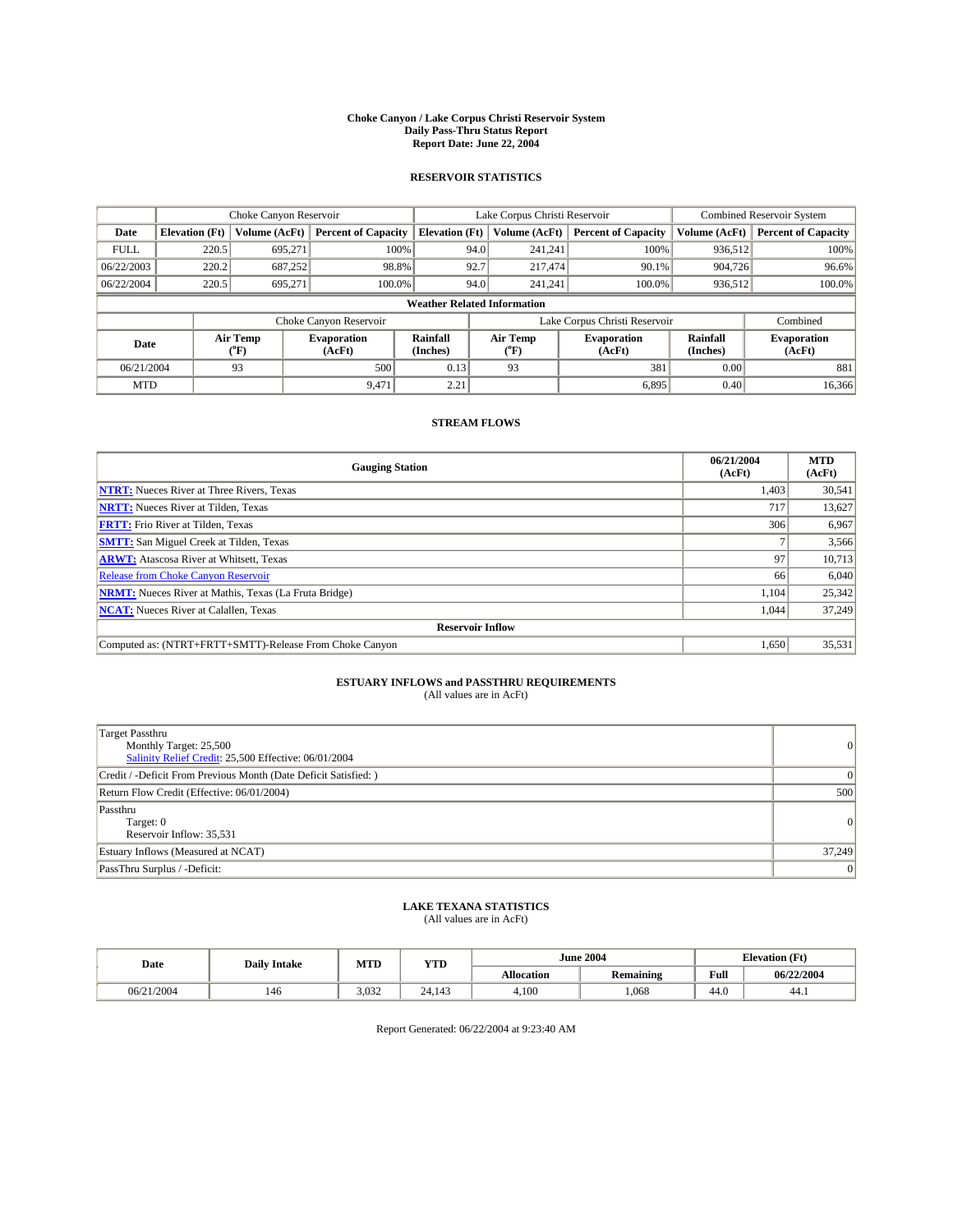#### **Choke Canyon / Lake Corpus Christi Reservoir System Daily Pass-Thru Status Report Report Date: June 23, 2004**

#### **RESERVOIR STATISTICS**

|                                    | Choke Canyon Reservoir |                  |                              |                             | Lake Corpus Christi Reservoir |                         |                               |                      | <b>Combined Reservoir System</b> |  |
|------------------------------------|------------------------|------------------|------------------------------|-----------------------------|-------------------------------|-------------------------|-------------------------------|----------------------|----------------------------------|--|
| Date                               | <b>Elevation</b> (Ft)  | Volume (AcFt)    | <b>Percent of Capacity</b>   | <b>Elevation</b> (Ft)       |                               | Volume (AcFt)           | <b>Percent of Capacity</b>    | Volume (AcFt)        | <b>Percent of Capacity</b>       |  |
| <b>FULL</b>                        | 220.5                  | 695,271          |                              | 100%                        | 94.0                          | 241,241                 | 100%                          | 936,512              | 100%                             |  |
| 06/23/2003                         | 220.2                  | 686,733          |                              | 98.8%                       | 92.7                          | 216.182                 | 89.6%                         | 902.915              | 96.4%                            |  |
| 06/23/2004                         | 220.5                  | 695,271          | 100.0%                       |                             | 94.0                          | 241,241                 | 100.0%                        | 936,512              | 100.0%                           |  |
| <b>Weather Related Information</b> |                        |                  |                              |                             |                               |                         |                               |                      |                                  |  |
|                                    |                        |                  | Choke Canyon Reservoir       |                             |                               |                         | Lake Corpus Christi Reservoir |                      | Combined                         |  |
| Date                               |                        | Air Temp<br>(°F) | <b>Evaporation</b><br>(AcFt) | <b>Rainfall</b><br>(Inches) |                               | Air Temp<br>$\rm ^{op}$ | <b>Evaporation</b><br>(AcFt)  | Rainfall<br>(Inches) | <b>Evaporation</b><br>(AcFt)     |  |
| 06/22/2004                         |                        | 83               | 151                          | 0.99                        |                               | 80                      | 168                           | 1.33                 | 319                              |  |
| <b>MTD</b>                         |                        |                  | 9,622                        | 3.20                        |                               |                         | 7,063                         | 1.73                 | 16,685                           |  |

### **STREAM FLOWS**

| <b>Gauging Station</b>                                       | 06/22/2004<br>(AcFt) | <b>MTD</b><br>(AcFt) |
|--------------------------------------------------------------|----------------------|----------------------|
| <b>NTRT:</b> Nueces River at Three Rivers, Texas             | 846                  | 31,387               |
| <b>NRTT:</b> Nueces River at Tilden, Texas                   | 443                  | 14.070               |
| <b>FRTT:</b> Frio River at Tilden, Texas                     | 294                  | 7,261                |
| <b>SMTT:</b> San Miguel Creek at Tilden, Texas               | 276                  | 3,842                |
| <b>ARWT:</b> Atascosa River at Whitsett, Texas               | 236                  | 10,949               |
| <b>Release from Choke Canyon Reservoir</b>                   | 474                  | 6,515                |
| <b>NRMT:</b> Nueces River at Mathis, Texas (La Fruta Bridge) | 1,008                | 26,351               |
| <b>NCAT:</b> Nueces River at Calallen, Texas                 | 1,393                | 38,642               |
| <b>Reservoir Inflow</b>                                      |                      |                      |
| Computed as: (NTRT+FRTT+SMTT)-Release From Choke Canyon      | 941                  | 36,471               |

## **ESTUARY INFLOWS and PASSTHRU REQUIREMENTS**<br>(All values are in AcFt)

| Target Passthru<br>Monthly Target: 25,500<br>Salinity Relief Credit: 25,500 Effective: 06/01/2004 | $\Omega$ |
|---------------------------------------------------------------------------------------------------|----------|
| Credit / -Deficit From Previous Month (Date Deficit Satisfied: )                                  |          |
| Return Flow Credit (Effective: 06/01/2004)                                                        | 500      |
| Passthru<br>Target: 0<br>Reservoir Inflow: 36,471                                                 | $\Omega$ |
| Estuary Inflows (Measured at NCAT)                                                                | 38,642   |
| PassThru Surplus / -Deficit:                                                                      | 0        |

# **LAKE TEXANA STATISTICS** (All values are in AcFt)

| Date       | <b>Daily Intake</b> | MTD   | <b>YTD</b> |                   | <b>June 2004</b>         | <b>Elevation</b> (Ft) |            |
|------------|---------------------|-------|------------|-------------------|--------------------------|-----------------------|------------|
|            |                     |       |            | <b>Allocation</b> | Remaining                | Full                  | 06/23/2004 |
| 06/22/2004 | 146                 | 3.178 | 24,289     | 4,100             | $\Omega^{\sigma}$<br>24L | 44.0                  | 44.1       |

Report Generated: 06/23/2004 at 9:41:07 AM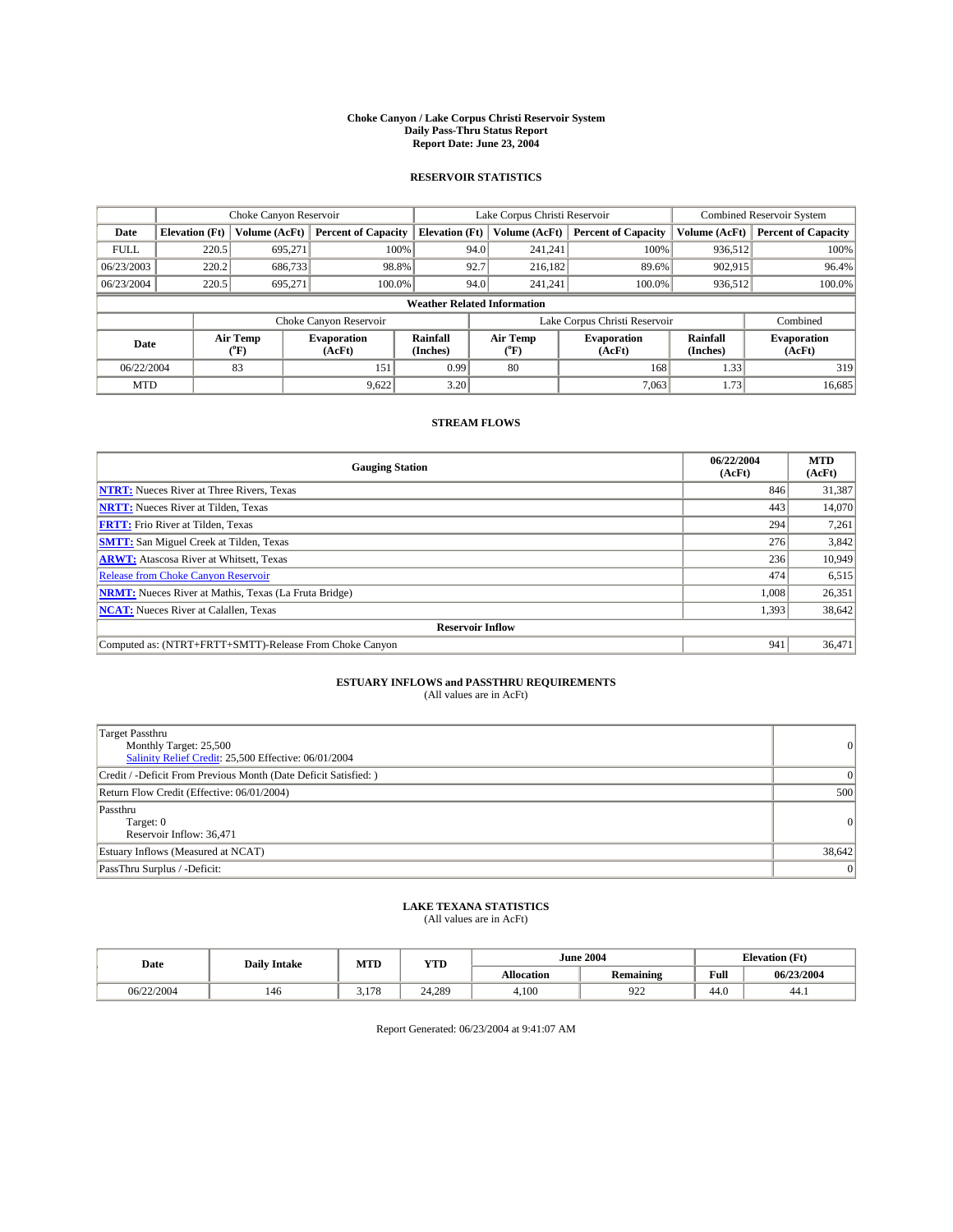#### **Choke Canyon / Lake Corpus Christi Reservoir System Daily Pass-Thru Status Report Report Date: June 24, 2004**

#### **RESERVOIR STATISTICS**

|                                    | Choke Canyon Reservoir |                          |                              |                       | Lake Corpus Christi Reservoir |                  |                               |                      | Combined Reservoir System    |  |  |
|------------------------------------|------------------------|--------------------------|------------------------------|-----------------------|-------------------------------|------------------|-------------------------------|----------------------|------------------------------|--|--|
| Date                               | <b>Elevation</b> (Ft)  | Volume (AcFt)            | <b>Percent of Capacity</b>   | <b>Elevation</b> (Ft) |                               | Volume (AcFt)    | <b>Percent of Capacity</b>    | Volume (AcFt)        | <b>Percent of Capacity</b>   |  |  |
| <b>FULL</b>                        | 220.5                  | 695.271                  | 100%                         |                       | 94.0                          | 241,241          | 100%                          | 936,512              | 100%                         |  |  |
| 06/24/2003                         | 220.2                  | 686.214                  | 98.7%                        |                       | 92.6                          | 214,526          | 88.9%                         | 900,740              | 96.2%                        |  |  |
| 06/24/2004                         | 220.5                  | 695.271                  | $100.0\%$                    |                       | 94.0                          | 241,241          | $100.0\%$                     | 936,512              | 100.0%                       |  |  |
| <b>Weather Related Information</b> |                        |                          |                              |                       |                               |                  |                               |                      |                              |  |  |
|                                    |                        |                          | Choke Canyon Reservoir       |                       |                               |                  | Lake Corpus Christi Reservoir |                      | Combined                     |  |  |
| Date                               |                        | Air Temp<br>$\rm ^{o}F)$ | <b>Evaporation</b><br>(AcFt) | Rainfall<br>(Inches)  |                               | Air Temp<br>("F) | <b>Evaporation</b><br>(AcFt)  | Rainfall<br>(Inches) | <b>Evaporation</b><br>(AcFt) |  |  |
| 06/23/2004                         |                        | 89                       | 273                          | 0.00                  |                               | 84               | 269                           | 1.13                 | 542                          |  |  |
| <b>MTD</b>                         |                        |                          | 9,895                        | 3.20                  |                               |                  | 7,332                         | 2.86                 | 17,227                       |  |  |

### **STREAM FLOWS**

| <b>Gauging Station</b>                                       | 06/23/2004<br>(AcFt) | <b>MTD</b><br>(AcFt) |
|--------------------------------------------------------------|----------------------|----------------------|
| <b>NTRT:</b> Nueces River at Three Rivers, Texas             | 1,985                | 33,372               |
| <b>NRTT:</b> Nueces River at Tilden, Texas                   | 347                  | 14,417               |
| <b>FRTT:</b> Frio River at Tilden, Texas                     | 318                  | 7,579                |
| <b>SMTT:</b> San Miguel Creek at Tilden, Texas               | 1,346                | 5,188                |
| <b>ARWT:</b> Atascosa River at Whitsett, Texas               | 867                  | 11,817               |
| <b>Release from Choke Canyon Reservoir</b>                   | 1,290                | 7,805                |
| <b>NRMT:</b> Nueces River at Mathis, Texas (La Fruta Bridge) | 2.124                | 28,475               |
| <b>NCAT:</b> Nueces River at Calallen, Texas                 | 1,727                | 40,369               |
| <b>Reservoir Inflow</b>                                      |                      |                      |
| Computed as: (NTRT+FRTT+SMTT)-Release From Choke Canvon      | 2,358                | 38,830               |

## **ESTUARY INFLOWS and PASSTHRU REQUIREMENTS**<br>(All values are in AcFt)

| <b>Target Passthru</b><br>Monthly Target: 25,500<br>Salinity Relief Credit: 25,500 Effective: 06/01/2004 | $\Omega$ |
|----------------------------------------------------------------------------------------------------------|----------|
| Credit / -Deficit From Previous Month (Date Deficit Satisfied: )                                         |          |
| Return Flow Credit (Effective: 06/01/2004)                                                               | 500      |
| Passthru<br>Target: 0<br>Reservoir Inflow: 38,830                                                        | $\Omega$ |
| Estuary Inflows (Measured at NCAT)                                                                       | 40,369   |
| PassThru Surplus / -Deficit:                                                                             | 0        |

## **LAKE TEXANA STATISTICS** (All values are in AcFt)

| Date       | <b>Daily Intake</b> | MTD   | YTD                        |                   | <b>June 2004</b>             | <b>Elevation</b> (Ft) |            |
|------------|---------------------|-------|----------------------------|-------------------|------------------------------|-----------------------|------------|
|            |                     |       |                            | <b>Allocation</b> | $\cdots$<br><b>Remaining</b> | Full                  | 06/24/2004 |
| 06/23/2004 | 146                 | 3.324 | 24,435<br>$\sim$ $\lambda$ | 4,100             | 776                          | . .<br>44.U           | 44.1       |

Report Generated: 06/24/2004 at 8:58:00 AM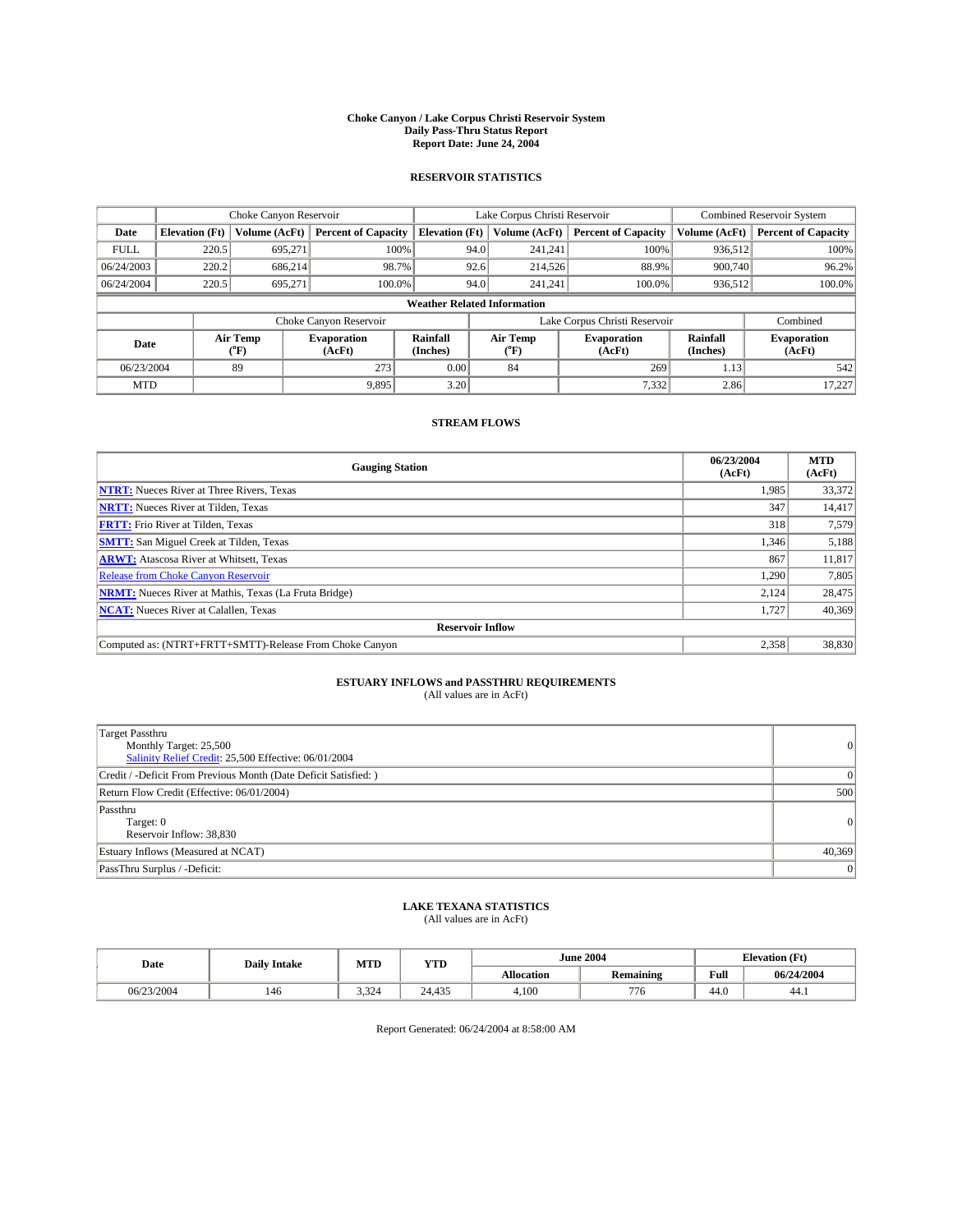#### **Choke Canyon / Lake Corpus Christi Reservoir System Daily Pass-Thru Status Report Report Date: June 25, 2004**

#### **RESERVOIR STATISTICS**

|             | Choke Canyon Reservoir             |                  |                              |                             | Lake Corpus Christi Reservoir |                  |                               |                             | Combined Reservoir System    |  |
|-------------|------------------------------------|------------------|------------------------------|-----------------------------|-------------------------------|------------------|-------------------------------|-----------------------------|------------------------------|--|
| Date        | <b>Elevation</b> (Ft)              | Volume (AcFt)    | <b>Percent of Capacity</b>   | <b>Elevation</b> (Ft)       |                               | Volume (AcFt)    | <b>Percent of Capacity</b>    | Volume (AcFt)               | <b>Percent of Capacity</b>   |  |
| <b>FULL</b> | 220.5                              | 695,271          | 100%                         |                             | 94.0                          | 241,241          | 100%                          | 936.512                     | 100%                         |  |
| 06/25/2003  | 220.1                              | 685,955          | 98.7%                        |                             | 92.5                          | 213.241          | 88.4%                         | 899,196                     | 96.0%                        |  |
| 06/25/2004  | 220.6                              | 695.271          | 100.0%                       |                             | 94.0                          | 241.241          | $100.0\%$                     | 936,512                     | 100.0%                       |  |
|             | <b>Weather Related Information</b> |                  |                              |                             |                               |                  |                               |                             |                              |  |
|             |                                    |                  | Choke Canyon Reservoir       |                             |                               |                  | Lake Corpus Christi Reservoir |                             | Combined                     |  |
| Date        |                                    | Air Temp<br>(°F) | <b>Evaporation</b><br>(AcFt) | <b>Rainfall</b><br>(Inches) |                               | Air Temp<br>("F) | <b>Evaporation</b><br>(AcFt)  | <b>Rainfall</b><br>(Inches) | <b>Evaporation</b><br>(AcFt) |  |
| 06/24/2004  |                                    | 93               | 469                          | 0.00                        |                               | 93               | 314                           | 0.20                        | 783                          |  |
| <b>MTD</b>  |                                    |                  | 10.364                       | 3.20                        |                               |                  | 7,646                         | 3.06                        | 18,010                       |  |

### **STREAM FLOWS**

| <b>Gauging Station</b>                                       | 06/24/2004<br>(AcFt) | <b>MTD</b><br>(AcFt) |
|--------------------------------------------------------------|----------------------|----------------------|
| <b>NTRT:</b> Nueces River at Three Rivers, Texas             | 3,196                | 36,568               |
| <b>NRTT:</b> Nueces River at Tilden, Texas                   | 284                  | 14.701               |
| <b>FRTT:</b> Frio River at Tilden, Texas                     | 417                  | 7,996                |
| <b>SMTT:</b> San Miguel Creek at Tilden, Texas               | 1,120                | 6,307                |
| <b>ARWT:</b> Atascosa River at Whitsett, Texas               | 3,454                | 15,271               |
| <b>Release from Choke Canyon Reservoir</b>                   | 1.290                | 9,095                |
| <b>NRMT:</b> Nueces River at Mathis, Texas (La Fruta Bridge) | 3,116                | 31,591               |
| <b>NCAT:</b> Nueces River at Calallen, Texas                 | 3,474                | 43,843               |
| <b>Reservoir Inflow</b>                                      |                      |                      |
| Computed as: (NTRT+FRTT+SMTT)-Release From Choke Canyon      | 3.442                | 42,272               |

## **ESTUARY INFLOWS and PASSTHRU REQUIREMENTS**<br>(All values are in AcFt)

| Target Passthru<br>Monthly Target: 25,500<br>Salinity Relief Credit: 25,500 Effective: 06/01/2004 | 0              |
|---------------------------------------------------------------------------------------------------|----------------|
| Credit / -Deficit From Previous Month (Date Deficit Satisfied: )                                  | $\Omega$       |
| Return Flow Credit (Effective: 06/01/2004)                                                        | 500            |
| Passthru<br>Target: 0<br>Reservoir Inflow: 42,272                                                 | 0              |
| Estuary Inflows (Measured at NCAT)                                                                | 43,843         |
| PassThru Surplus / -Deficit:                                                                      | $\overline{0}$ |

# **LAKE TEXANA STATISTICS** (All values are in AcFt)

| Date       | <b>Daily Intake</b> | MTD   | <b>YTD</b> |                   | <b>June 2004</b> | <b>Elevation</b> (Ft) |            |
|------------|---------------------|-------|------------|-------------------|------------------|-----------------------|------------|
|            |                     |       |            | <b>Allocation</b> | <b>Remaining</b> | Full                  | 06/25/2004 |
| 06/24/2004 | 146                 | 3.470 | 24,581     | 4.100             | 630              | 44.0                  | 44.1       |

Report Generated: 06/25/2004 at 8:35:00 AM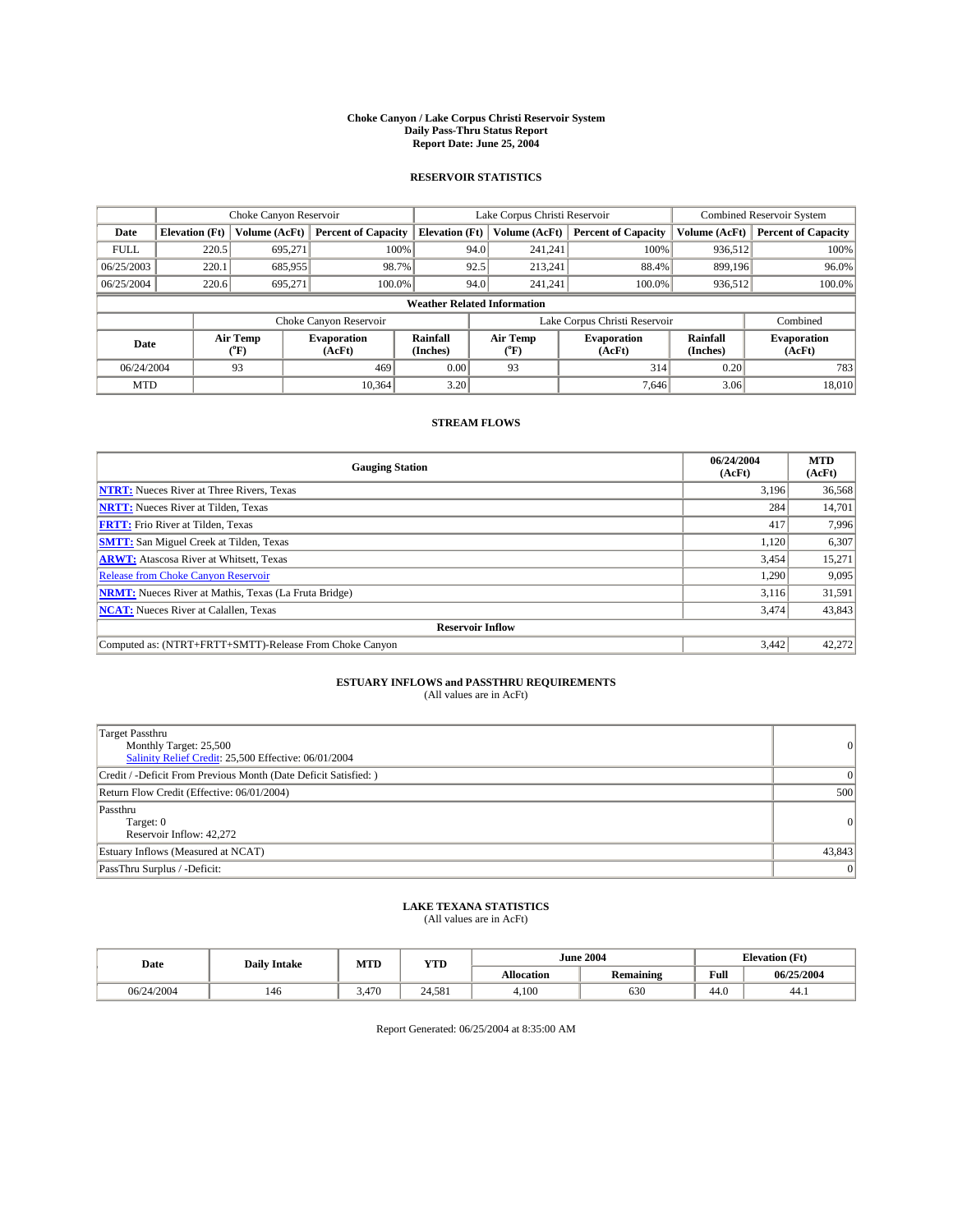#### **Choke Canyon / Lake Corpus Christi Reservoir System Daily Pass-Thru Status Report Report Date: June 26, 2004**

#### **RESERVOIR STATISTICS**

|                                    | Choke Canyon Reservoir |                             | Lake Corpus Christi Reservoir |                             |      |                  | Combined Reservoir System     |                             |                              |
|------------------------------------|------------------------|-----------------------------|-------------------------------|-----------------------------|------|------------------|-------------------------------|-----------------------------|------------------------------|
| Date                               | <b>Elevation</b> (Ft)  | Volume (AcFt)               | <b>Percent of Capacity</b>    | <b>Elevation</b> (Ft)       |      | Volume (AcFt)    | <b>Percent of Capacity</b>    | Volume (AcFt)               | <b>Percent of Capacity</b>   |
| <b>FULL</b>                        | 220.5                  | 695,271                     | 100%                          |                             | 94.0 | 241,241          | 100%                          | 936.512                     | 100%                         |
| 06/26/2003                         | 220.1                  | 685,436                     | 98.6%                         |                             | 92.4 | 211.594          | 87.7%                         | 897,030                     | 95.8%                        |
| 06/26/2004                         | 220.7                  | 695.271                     | 100.0%                        |                             | 94.0 | 241.241          | $100.0\%$                     | 936,512                     | 100.0%                       |
| <b>Weather Related Information</b> |                        |                             |                               |                             |      |                  |                               |                             |                              |
|                                    |                        |                             | Choke Canyon Reservoir        |                             |      |                  | Lake Corpus Christi Reservoir |                             | Combined                     |
| Date                               |                        | Air Temp<br>${}^{\circ}$ F) | <b>Evaporation</b><br>(AcFt)  | <b>Rainfall</b><br>(Inches) |      | Air Temp<br>("F) | <b>Evaporation</b><br>(AcFt)  | <b>Rainfall</b><br>(Inches) | <b>Evaporation</b><br>(AcFt) |
| 06/25/2004                         |                        | 92                          | 424                           | 1.68                        |      | 88               | 224                           | 0.38                        | 648                          |
| <b>MTD</b>                         |                        |                             | 10.788                        | 4.88                        |      |                  | 7,870                         | 3.44                        | 18,658                       |

### **STREAM FLOWS**

| <b>Gauging Station</b>                                       | 06/25/2004<br>(AcFt) | <b>MTD</b><br>(AcFt) |
|--------------------------------------------------------------|----------------------|----------------------|
| <b>NTRT:</b> Nueces River at Three Rivers, Texas             | 5,538                | 42,106               |
| <b>NRTT:</b> Nueces River at Tilden, Texas                   | 252                  | 14,953               |
| <b>FRTT:</b> Frio River at Tilden, Texas                     | 871                  | 8,867                |
| <b>SMTT:</b> San Miguel Creek at Tilden, Texas               | 1,685                | 7,993                |
| <b>ARWT:</b> Atascosa River at Whitsett, Texas               | 4,030                | 19,300               |
| <b>Release from Choke Canyon Reservoir</b>                   | 1,584                | 10,679               |
| <b>NRMT:</b> Nueces River at Mathis, Texas (La Fruta Bridge) | 4,645                | 36,236               |
| <b>NCAT:</b> Nueces River at Calallen, Texas                 | 5,240                | 49,083               |
| <b>Reservoir Inflow</b>                                      |                      |                      |
| Computed as: (NTRT+FRTT+SMTT)-Release From Choke Canyon      | 6,511                | 48,782               |

## **ESTUARY INFLOWS and PASSTHRU REQUIREMENTS**<br>(All values are in AcFt)

| Target Passthru<br>Monthly Target: 25,500<br>Salinity Relief Credit: 25,500 Effective: 06/01/2004 | $\Omega$ |
|---------------------------------------------------------------------------------------------------|----------|
| Credit / -Deficit From Previous Month (Date Deficit Satisfied: )                                  |          |
| Return Flow Credit (Effective: 06/01/2004)                                                        | 500      |
| Passthru<br>Target: 0<br>Reservoir Inflow: 48,782                                                 | $\Omega$ |
| Estuary Inflows (Measured at NCAT)                                                                | 49,083   |
| PassThru Surplus / -Deficit:                                                                      | 0        |

## **LAKE TEXANA STATISTICS** (All values are in AcFt)

| Date       | <b>Daily Intake</b> | MTD   | YTD               |                   | <b>June 2004</b>              | <b>Elevation</b> (Ft) |            |
|------------|---------------------|-------|-------------------|-------------------|-------------------------------|-----------------------|------------|
|            |                     |       |                   | <b>Allocation</b> | $\cdot$ .<br><b>Remaining</b> | Full                  | 06/26/2004 |
| 06/25/2004 | 146                 | 3,617 | 720<br>24.<br>740 | 4,100             | 483                           | . .<br>44.V           | 44.1       |

Report Generated: 06/26/2004 at 8:37:45 AM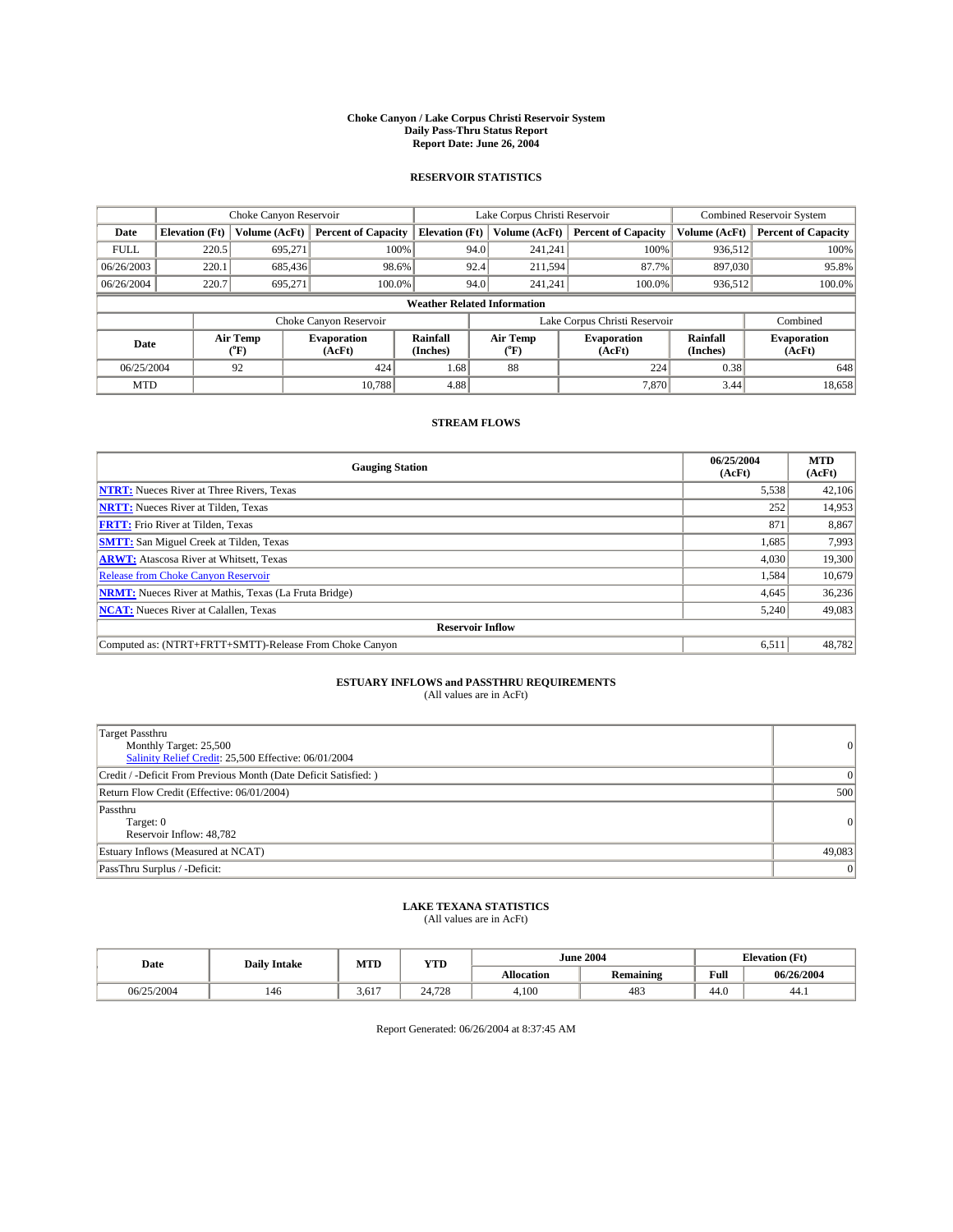#### **Choke Canyon / Lake Corpus Christi Reservoir System Daily Pass-Thru Status Report Report Date: June 27, 2004**

#### **RESERVOIR STATISTICS**

|             | Choke Canyon Reservoir             |                             |                              |                             | Lake Corpus Christi Reservoir |                  |                               |                             | Combined Reservoir System    |  |
|-------------|------------------------------------|-----------------------------|------------------------------|-----------------------------|-------------------------------|------------------|-------------------------------|-----------------------------|------------------------------|--|
| Date        | <b>Elevation</b> (Ft)              | Volume (AcFt)               | <b>Percent of Capacity</b>   | <b>Elevation</b> (Ft)       |                               | Volume (AcFt)    | <b>Percent of Capacity</b>    | Volume (AcFt)               | <b>Percent of Capacity</b>   |  |
| <b>FULL</b> | 220.5                              | 695,271                     |                              | 100%                        | 94.0                          | 241,241          | 100%                          | 936.512                     | 100%                         |  |
| 06/27/2003  | 220.1                              | 684,660                     | 98.5%                        |                             | 92.4                          | 211.228          | 87.6%                         | 895,888                     | 95.7%                        |  |
| 06/27/2004  | 220.6                              | 695.271                     | 100.0%                       |                             | 94.0                          | 241.241          | $100.0\%$                     | 936,512                     | 100.0%                       |  |
|             | <b>Weather Related Information</b> |                             |                              |                             |                               |                  |                               |                             |                              |  |
|             |                                    |                             | Choke Canyon Reservoir       |                             |                               |                  | Lake Corpus Christi Reservoir |                             | Combined                     |  |
| Date        |                                    | Air Temp<br>${}^{\circ}$ F) | <b>Evaporation</b><br>(AcFt) | <b>Rainfall</b><br>(Inches) |                               | Air Temp<br>("F) | <b>Evaporation</b><br>(AcFt)  | <b>Rainfall</b><br>(Inches) | <b>Evaporation</b><br>(AcFt) |  |
| 06/26/2004  |                                    | 84                          | 318                          | 0.38                        |                               | 87               | 236                           | 0.00                        | 554                          |  |
| <b>MTD</b>  |                                    |                             | 11.106                       | 5.26                        |                               |                  | 8.106                         | 3.44                        | 19,212                       |  |

### **STREAM FLOWS**

| <b>Gauging Station</b>                                       | 06/26/2004<br>(AcFt) | <b>MTD</b><br>(AcFt) |
|--------------------------------------------------------------|----------------------|----------------------|
| <b>NTRT:</b> Nueces River at Three Rivers, Texas             | 7.404                | 49,510               |
| <b>NRTT:</b> Nueces River at Tilden, Texas                   | 268                  | 15.221               |
| <b>FRTT:</b> Frio River at Tilden, Texas                     | 1,719                | 10,586               |
| <b>SMTT:</b> San Miguel Creek at Tilden, Texas               | 1,052                | 9,045                |
| <b>ARWT:</b> Atascosa River at Whitsett, Texas               | 1,771                | 21,071               |
| <b>Release from Choke Canyon Reservoir</b>                   | 2,580                | 13,260               |
| <b>NRMT:</b> Nueces River at Mathis, Texas (La Fruta Bridge) | 5,895                | 42,132               |
| <b>NCAT:</b> Nueces River at Calallen, Texas                 | 6,650                | 55,733               |
| <b>Reservoir Inflow</b>                                      |                      |                      |
| Computed as: (NTRT+FRTT+SMTT)-Release From Choke Canvon      | 7.595                | 56,377               |

## **ESTUARY INFLOWS and PASSTHRU REQUIREMENTS**<br>(All values are in AcFt)

| Target Passthru<br>Monthly Target: 25,500                        | $\Omega$ |
|------------------------------------------------------------------|----------|
| Salinity Relief Credit: 25,500 Effective: 06/01/2004             |          |
| Credit / -Deficit From Previous Month (Date Deficit Satisfied: ) |          |
| Return Flow Credit (Effective: 06/01/2004)                       | 500      |
| Passthru<br>Target: 0<br>Reservoir Inflow: 56,377                | $\Omega$ |
| Estuary Inflows (Measured at NCAT)                               | 55,733   |
| PassThru Surplus / -Deficit:                                     | 0        |

# **LAKE TEXANA STATISTICS** (All values are in AcFt)

| Date       | <b>Daily Intake</b> | MTD   | <b>YTD</b>              |                   | <b>June 2004</b> | <b>Elevation</b> (Ft) |            |
|------------|---------------------|-------|-------------------------|-------------------|------------------|-----------------------|------------|
|            |                     |       |                         | <b>Allocation</b> | <b>Remaining</b> | Full                  | 06/27/2004 |
| 06/26/2004 | 146                 | 3,763 | O74<br>$\sim$<br>24.879 | 4.100             | 227<br>33        | 44.0                  | 44.1       |

Report Generated: 06/27/2004 at 9:09:17 AM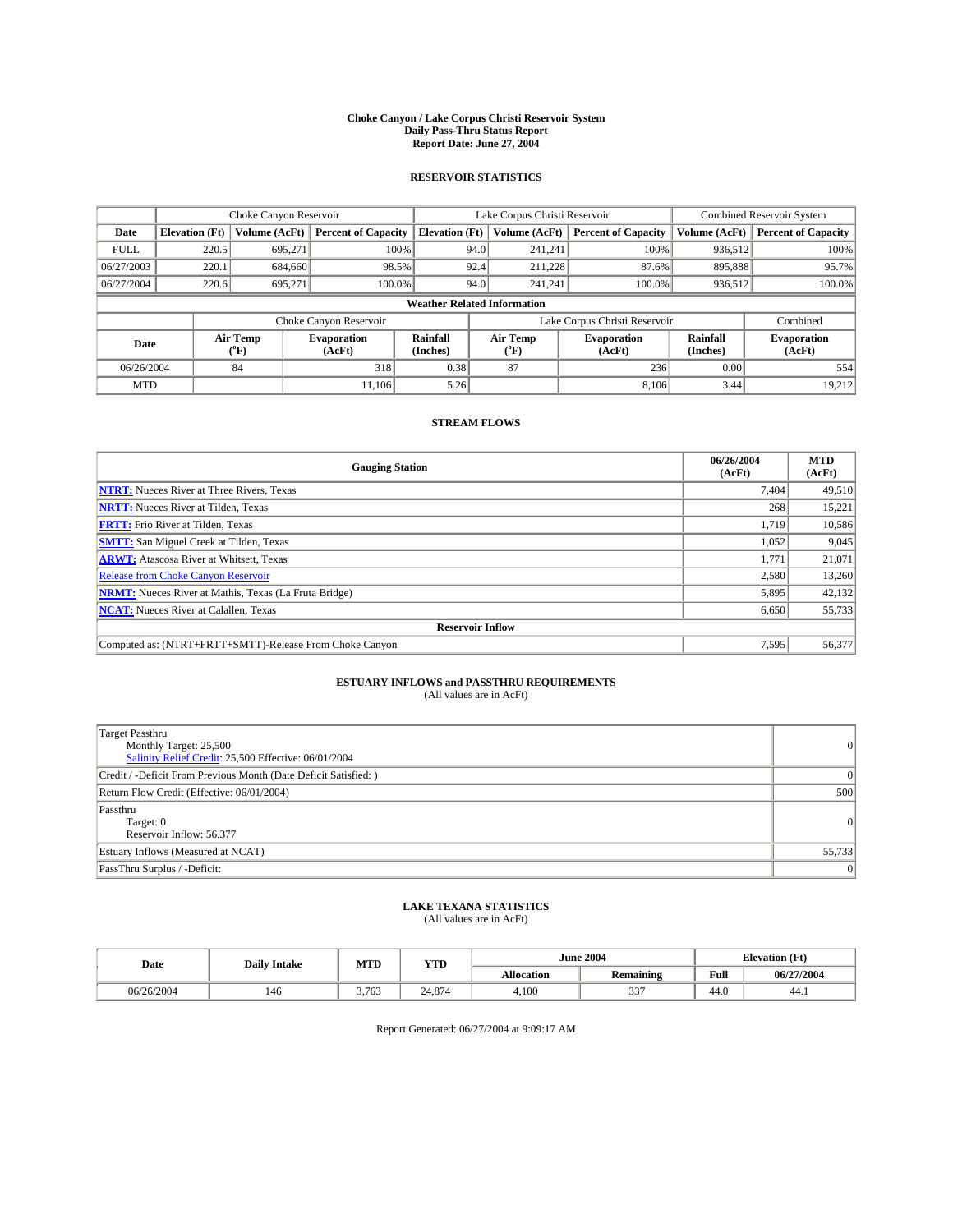#### **Choke Canyon / Lake Corpus Christi Reservoir System Daily Pass-Thru Status Report Report Date: June 28, 2004**

#### **RESERVOIR STATISTICS**

|             | Choke Canyon Reservoir                      |                  |                              |                          | Lake Corpus Christi Reservoir |                                             |  |                               |                      | Combined Reservoir System    |
|-------------|---------------------------------------------|------------------|------------------------------|--------------------------|-------------------------------|---------------------------------------------|--|-------------------------------|----------------------|------------------------------|
| Date        | <b>Elevation</b><br>(Ft)                    | Volume<br>(AcFt) | Percent of<br>Capacity       | <b>Elevation</b><br>(Ft) |                               | Volume<br>(AcFt)                            |  | Percent of<br>Capacity        | Volume<br>(AcFt)     | Percent of<br>Capacity       |
| <b>FULL</b> | 220.5                                       | 695.271          |                              | 100%                     | 94.0                          | 241.241                                     |  | 100%                          | 936,512              | 100%                         |
| 06/28/2003  | 220.1                                       | 683,889          |                              | 98.4%                    | 92.3                          | 209,951                                     |  | 87.0%                         | 893,840              | 95.4%                        |
| 06/28/2004  | 220.6                                       | 695.271          | 100.0%                       |                          | 94.0                          | 241.241                                     |  | 100.0%                        | 936,512              | 100.0%                       |
|             | <b>Weather Related Information</b>          |                  |                              |                          |                               |                                             |  |                               |                      |                              |
|             |                                             |                  | Choke Canyon Reservoir       |                          |                               |                                             |  | Lake Corpus Christi Reservoir |                      | Combined                     |
| Date        | <b>Air Temp</b><br>$({}^{\circ}\mathrm{F})$ |                  | <b>Evaporation</b><br>(AcFt) | Rainfall<br>(Inches)     |                               | <b>Air Temp</b><br>$({}^{\circ}\mathrm{F})$ |  | <b>Evaporation</b><br>(AcFt)  | Rainfall<br>(Inches) | <b>Evaporation</b><br>(AcFt) |
| 06/27/2004  | 90                                          |                  | 424                          | 0.00                     |                               | 89                                          |  | 325                           | 0.00                 | 749                          |
| <b>MTD</b>  |                                             |                  | 11.530                       | 5.26                     |                               |                                             |  | 8.431                         | 3.44                 | 19,961                       |

#### **STREAM FLOWS**

| <b>Gauging Station</b>                                       | 06/27/2004<br>(AcFt) | <b>MTD</b><br>(AcFt) |
|--------------------------------------------------------------|----------------------|----------------------|
| <b>NTRT:</b> Nueces River at Three Rivers, Texas             | 5,816                | 55,326               |
| <b>NRTT:</b> Nueces River at Tilden, Texas                   | 405                  | 15,626               |
| <b>FRTT:</b> Frio River at Tilden, Texas                     | 1,977                | 12,563               |
| <b>SMTT:</b> San Miguel Creek at Tilden, Texas               | 732                  | 9,777                |
| <b>ARWT:</b> Atascosa River at Whitsett, Texas               | 2,164                | 23,234               |
| <b>Release from Choke Canyon Reservoir</b>                   | 2,580                | 15,840               |
| <b>NRMT:</b> Nueces River at Mathis, Texas (La Fruta Bridge) | 7.047                | 49,178               |
| <b>NCAT:</b> Nueces River at Calallen, Texas                 | 6,967                | 62,700               |
| <b>Reservoir Inflow</b>                                      |                      |                      |
| Computed as: (NTRT+FRTT+SMTT)-Release From Choke Canyon      | 5.945                | 62,322               |

### **ESTUARY INFLOWS and PASSTHRU REQUIREMENTS**<br>(All values are in AcFt)

| Target Passthru<br>Monthly Target: 25,500<br>Salinity Relief Credit: 25,500 Effective: 06/01/2004 | 0               |
|---------------------------------------------------------------------------------------------------|-----------------|
| Credit / -Deficit From Previous Month (Date Deficit Satisfied:)                                   | $\vert$ 0       |
| Return Flow Credit (Effective: 06/01/2004)                                                        | 500             |
| Passthru<br>Target: 0<br>Reservoir Inflow: 62.322                                                 | 0               |
| Estuary Inflows (Measured at NCAT)                                                                | 62,700          |
| PassThru Surplus / -Deficit:                                                                      | $\vert 0 \vert$ |

#### **LAKE TEXANA STATISTICS**

(All values are in AcFt)

| Date       | <b>Daily Intake</b> | MTD   | $_{\rm VTD}$ |            | <b>June 2004</b> | <b>Elevation</b> (Ft) |            |
|------------|---------------------|-------|--------------|------------|------------------|-----------------------|------------|
|            |                     |       |              | Allocation | Remaining        | Full                  | 06/28/2004 |
| 06/27/2004 | 146                 | 3.910 | 25,020       | 4.100      | 190              | 44.0                  | 44.1       |

Report Generated: 06/28/2004 at 8:52:39 AM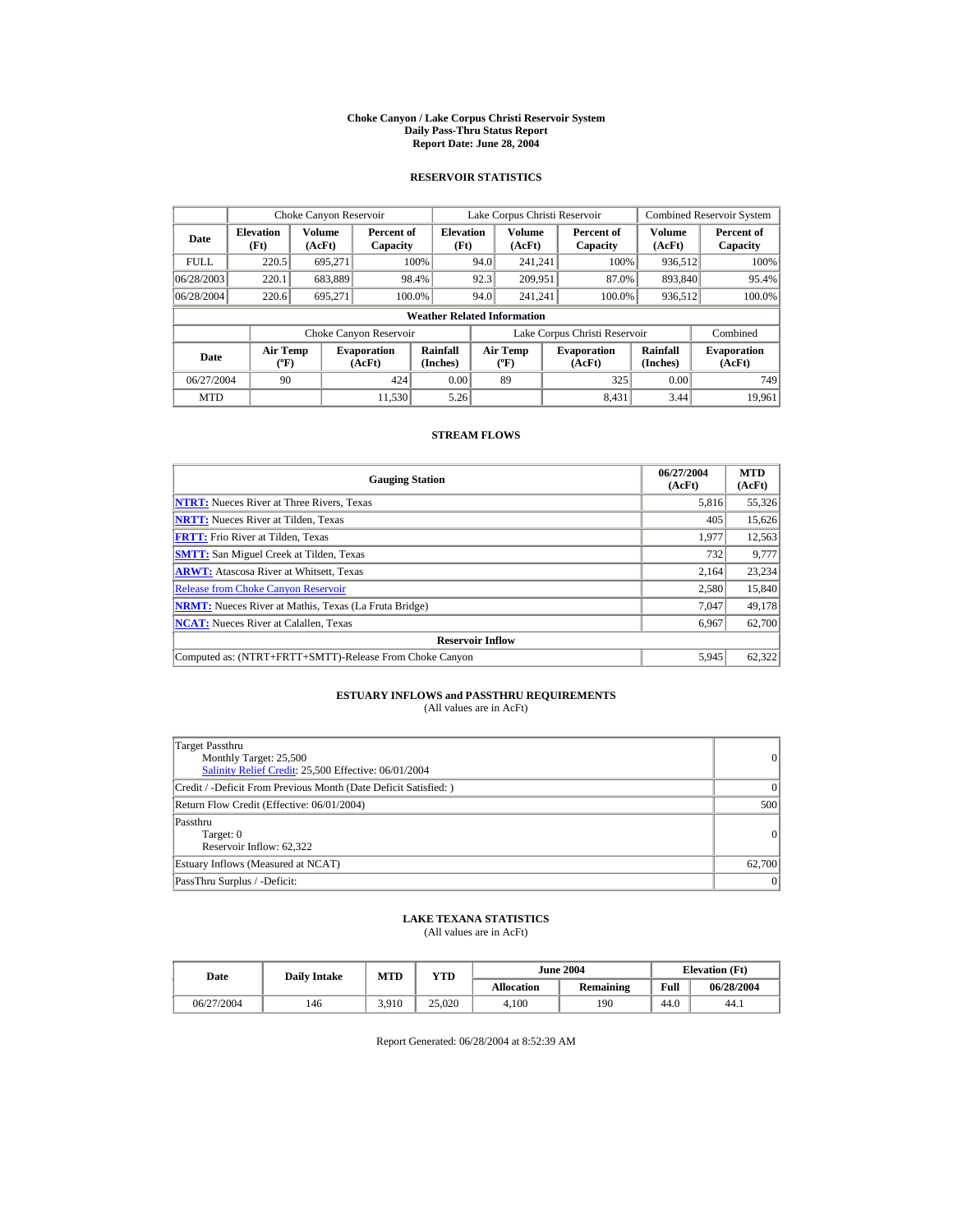#### **Choke Canyon / Lake Corpus Christi Reservoir System Daily Pass-Thru Status Report Report Date: June 29, 2004**

#### **RESERVOIR STATISTICS**

|             | Choke Canyon Reservoir             |                  |                              |                             | Lake Corpus Christi Reservoir |                  |                               |                             | Combined Reservoir System    |  |  |
|-------------|------------------------------------|------------------|------------------------------|-----------------------------|-------------------------------|------------------|-------------------------------|-----------------------------|------------------------------|--|--|
| Date        | <b>Elevation</b> (Ft)              | Volume (AcFt)    | <b>Percent of Capacity</b>   | <b>Elevation</b> (Ft)       |                               | Volume (AcFt)    | <b>Percent of Capacity</b>    | Volume (AcFt)               | <b>Percent of Capacity</b>   |  |  |
| <b>FULL</b> | 220.5                              | 695,271          |                              | 100%                        | 94.0                          | 241,241          | 100%                          | 936.512                     | 100%                         |  |  |
| 06/29/2003  | 220.0                              | 682,860          | 98.2%                        |                             | 92.3                          | 209,041          | 86.7%                         | 891.901                     | 95.2%                        |  |  |
| 06/29/2004  | 220.6                              | 695.271          | 100.0%                       |                             | 94.0                          | 241.241          | $100.0\%$                     | 936,512                     | 100.0%                       |  |  |
|             | <b>Weather Related Information</b> |                  |                              |                             |                               |                  |                               |                             |                              |  |  |
|             |                                    |                  | Choke Canyon Reservoir       |                             |                               |                  | Lake Corpus Christi Reservoir |                             | Combined                     |  |  |
| Date        |                                    | Air Temp<br>(°F) | <b>Evaporation</b><br>(AcFt) | <b>Rainfall</b><br>(Inches) |                               | Air Temp<br>("F) | <b>Evaporation</b><br>(AcFt)  | <b>Rainfall</b><br>(Inches) | <b>Evaporation</b><br>(AcFt) |  |  |
| 06/28/2004  |                                    | 88               | 363                          | 0.07                        |                               | 88               | 269                           | 0.00                        | 632                          |  |  |
| <b>MTD</b>  |                                    |                  | 11,893                       | 5.33                        |                               |                  | 8.700                         | 3.44                        | 20,593                       |  |  |

### **STREAM FLOWS**

| <b>Gauging Station</b>                                       | 06/28/2004<br>(AcFt) | <b>MTD</b><br>(AcFt) |
|--------------------------------------------------------------|----------------------|----------------------|
| <b>NTRT:</b> Nueces River at Three Rivers, Texas             | 5,379                | 60,705               |
| <b>NRTT:</b> Nueces River at Tilden, Texas                   | 673                  | 16.299               |
| <b>FRTT:</b> Frio River at Tilden, Texas                     | 1,155                | 13,718               |
| <b>SMTT:</b> San Miguel Creek at Tilden, Texas               | 536                  | 10,313               |
| <b>ARWT:</b> Atascosa River at Whitsett, Texas               | 2,342                | 25,577               |
| <b>Release from Choke Canyon Reservoir</b>                   | 969                  | 16,809               |
| <b>NRMT:</b> Nueces River at Mathis, Texas (La Fruta Bridge) | 6,550                | 55,729               |
| <b>NCAT:</b> Nueces River at Calallen, Texas                 | 8,794                | 71,494               |
| <b>Reservoir Inflow</b>                                      |                      |                      |
| Computed as: (NTRT+FRTT+SMTT)-Release From Choke Canyon      | 6,102                | 68,424               |

## **ESTUARY INFLOWS and PASSTHRU REQUIREMENTS**<br>(All values are in AcFt)

| Target Passthru<br>Monthly Target: 25,500<br>Salinity Relief Credit: 25,500 Effective: 06/01/2004 | $\Omega$ |
|---------------------------------------------------------------------------------------------------|----------|
| Credit / -Deficit From Previous Month (Date Deficit Satisfied: )                                  |          |
| Return Flow Credit (Effective: 06/01/2004)                                                        | 500      |
| Passthru<br>Target: 0<br>Reservoir Inflow: 68,424                                                 | $\Omega$ |
| Estuary Inflows (Measured at NCAT)                                                                | 71,494   |
| PassThru Surplus / -Deficit:                                                                      | 0        |

## **LAKE TEXANA STATISTICS** (All values are in AcFt)

| Date       | <b>Daily Intake</b> | MTD   | <b>YTD</b> |                   | <b>June 2004</b>              | <b>Elevation</b> (Ft) |            |
|------------|---------------------|-------|------------|-------------------|-------------------------------|-----------------------|------------|
|            |                     |       |            | <b>Allocation</b> | $\cdot$ .<br><b>Remaining</b> | Full                  | 06/29/2004 |
| 06/28/2004 | 146                 | 4,056 | 25,166     | 4.100             | 44                            | $\sim$<br>44.U        | 44.0       |

Report Generated: 06/29/2004 at 8:40:00 AM